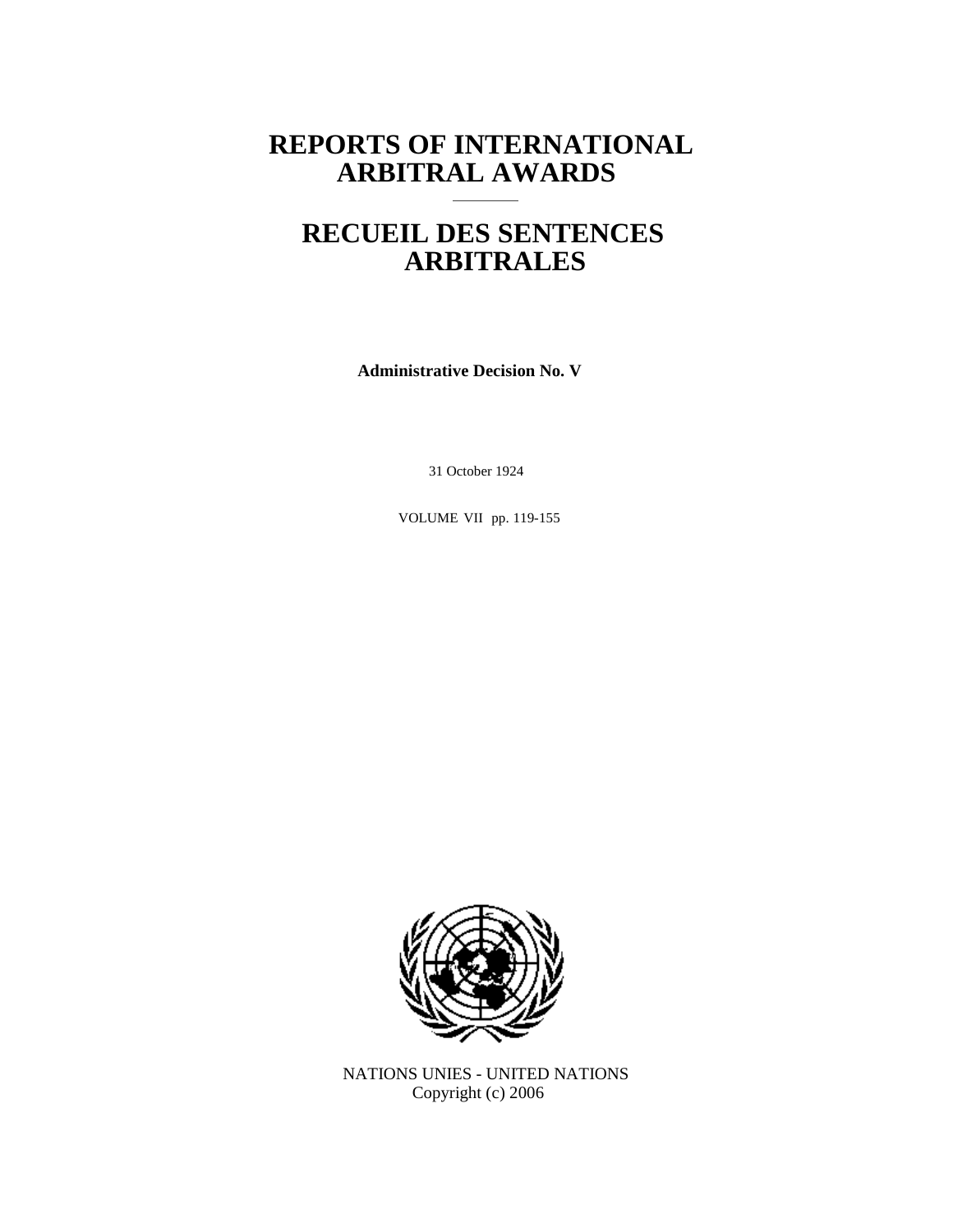obligations with respect to the estate claims referred to in that Memorandum and the method of computing the amount of such obligations conform to and are sustained by the provisions of the Treaty of Berlin. The Commission accordingly adopts and will apply in such claims the above-stated basis of liability and method for determining the amounts to be awarded.

Done at Washington October 2, 1924.

Edwin B. PARKER *Umpire* Chandler P. ANDERSON *American Commissioner* W. KlESSELBACH *Gei man Commissioner*

# ADMINISTRATIVE DECISION No. V

## *(October 31, 1924, pp. 175-194; Certificate of Disagreement by the Two National Commissioners, October 21, 1924, pp. 145-175.)*

NATIONALITY OF CLAIMS: AT ORIGIN, CONTINUOUS NATIONALITY, INFLUENCE OF CHANGE ON RIGHTS.—ESPOUSAL, JURISDICTION AND NATIONALITY OF CLAIMS: PRACTICE AND LAW.—NATURALIZATION: EFFECT ON STATE OBLI-GATIONS.—INTERPRETATION OF TREATIES: (I) VALUE OF CUSTOM, PRACTICE, (2) FUNDAMENTAL RULE.—LAW AND JUSTICE.—WAR: RESPONSIBILITY UNDER GENERAL INTERNATIONAL LAW, TREATY OF BERLIN.—LAW OF TREATIES: EXCHANGED RATIFICATION INSTRUMENTS PART OF TREATY. *Held* (1) that there is no established rule of international law that State is entitled to assert, and international arbitral tribunal to exercise jurisdiction over, claim of private nature only if claim is impressed with State's nationality from origin to presentation or even final adjudication: *(a) nationality at origin:* there certainly is general *piactice* not to espouse private claims unless in point of origin they possess nationality of claimant State (reasons of practice: State injured through injury to national, it alone may demand reparation; naturalization transfers allegiance, not existing State obligations; possibility of abuse), but it is doubtful whether practice universally recognized as rule of law; practice, moreover, suffers exceptions from agreements defining jurisdiction of international arbitral tribunals, and for the interpretation of which, unless their meaning is obscure, custom and practice are irrelevant; *(b) continuous nationality:* implied injustice (deprivation of private claimant of remedy, and practically of right itself, through change of nationality) raises doubts as to character as rule of *law;* rule rejected by some tribunals, recognized by others, but as mere rule of *practice*, jurisdiction, agreed upon between parties; and (2) that under Agreement of August 10, 1922, all claims based on rights fixed by Treaty of Berlin, and from origin to November 11, 1921 (coming into force of Treaty of Berlin), impressed with American nationality, are within Commission's jurisdiction: *(a)* definite and clear nationality, are within Commission's jurisdiction: (a) definite and clear rule governing interpretation of treaties and international conventions that rule governing interpretation of treaties and international conventions that "it is not permissible to interpret what has no need of interpretation"; (b) Commission not concerned with question of conformity to general international law of German acts causing damage, but only with Treaty of Berlin, which merges obligations already existing under international law with obligations imposed by victor and existing since November 11, 1921;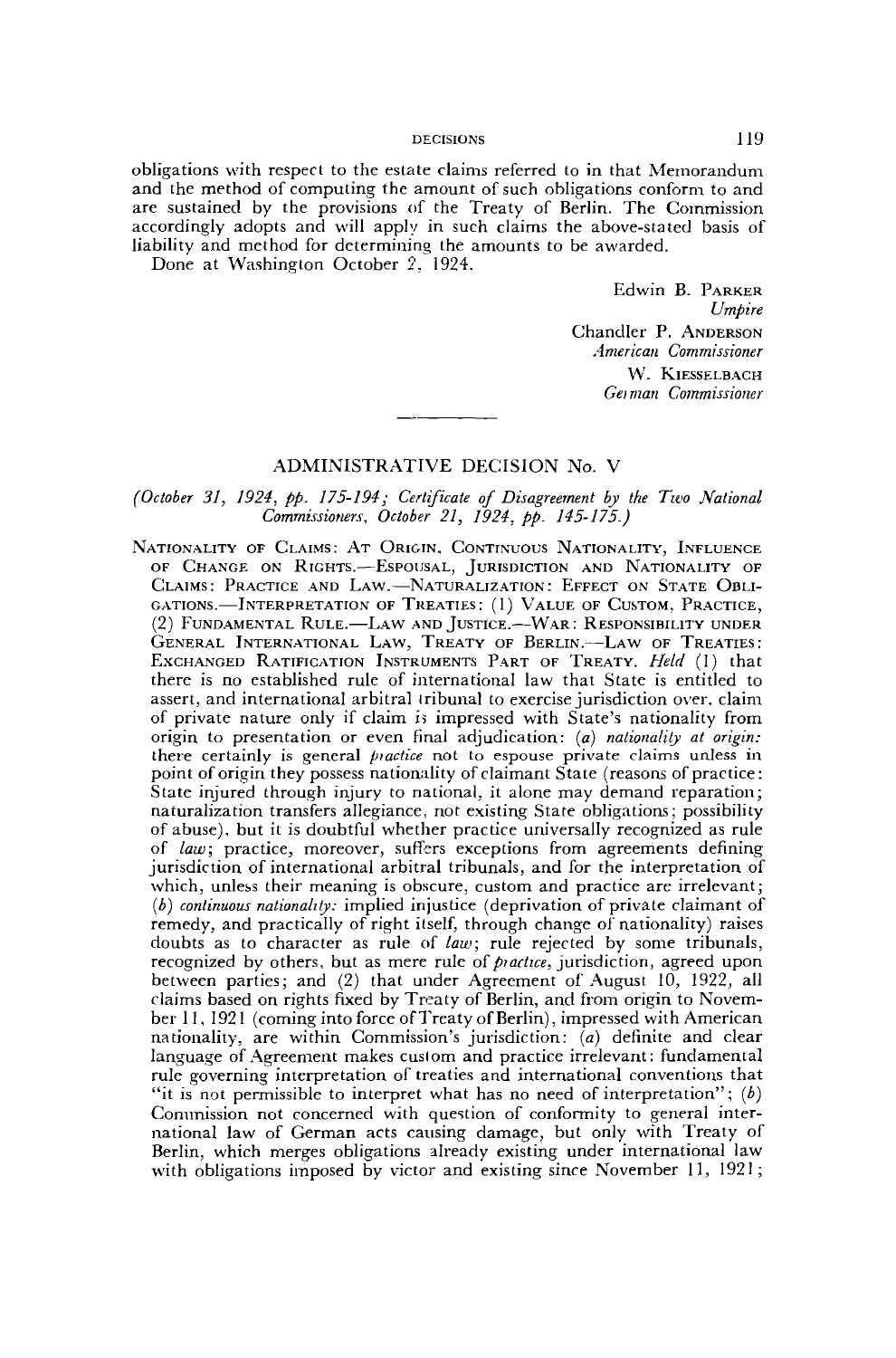*(c)* "nationals of the United States" (expression used in Resolution ot United States Senate of October 18, 1921, embodied in United States ratification instrument, and made part of Treaty through exchange of ratifications), therefore, means nationals *on November* 11, 1921; *(d)* Germany agreed to make compensation for losses, etc. *suffered by* American nationals, that is American *at time of loss, etc.* (Treaty of Versailles, Article 232, carried into Treaty of Berlin; Agreement of August 10, 1922); *(e)* rights are *contract* rights and, therefore, not affected (destroyed) by change in nationality after November 11, 1921 : under Treaty, claims which are American from origin to November 11, 1921, are *indelibly* American, so far as Germany is concerned, the United States being the only nation entitled to assert them, also in case of voluntary transfer of allegiance by American national to other nation, or of purchase of claim by alien (precedents), though United States then free to decline to press claim (question of political policy, distribution).

- NATIONALITY, AMERICAN NATIONAL: DEFINITIONS, DETERMINATION BY MUNI-CIPAL LAW.—INTERPRETATION OF TREATIES: INTENTION OF PARTIES, TERMS. Definition of "American national" (reference made to Administrative Decision No. I, see p. 21 *supra),* and of "nationality" (broader concept than "citizenship"). *Held* that nationality determined by municipal law and that expression "national (of the United States)" used in Joint Resolution of Congress, approved by President, July 2, 1921, carried into Treaty of Berlin, unlike same expression elsewhere in that Treaty, embraces not only citizens of United States, but also Indians and members of other aboriginal tribes or native peoples of the United States and its territories and possessions: clear intention, terms of Joint Resolution (Treaty).
- ESPOUSAL OF CLAIMS: EFFECT. *Held* that espousal of claims by United States does not prevent inquiry with respect to its private ownership: espoused claim does not become national claim though espousing nation has absolute control over it (presentation, withdrawal, compromising; distribution of fund paid in pursuance of award) and private owner is bound by action; Treaty of Berlin and Agreement distinguish between government-owned and privately owned claims (importance of distinction appears from decision in *United States, Garland Steamship Corporation, and Others v. Germany,* see p. 73 *supra:* impossibility for vessel privately operated for private profit to be impressed with military character).
- NATIONALITY OF CLAIMS: EVIDENCE, NOMINAL NATIONALITY. Merely nominal or colourable American nationality of claim: Commission will examine facts *subsequent* to November 11, 1921, if such evidence material to true nationality of claim in its origin or on November 11, 1921 (circumstances connected with transfer subsequent to November 11, 1921, and conditions under which claim thereafter held).

*Cross-references:* A.J.I.L., Vol. 19 (1925), pp. 612-630; Annual Digest, 1923-24, pp. 185-189, 191-192; Kiesselbach, *Problème,* pp. 305-321 (German text); Witenberg, Vol. II, pp. 31-51 (French text).

*Bibliography:* Borchard, pp. 138-140; Kiesselbach, *Problème,* pp. 12, 36-55; Prossinagg, pp. 14-15.

#### CERTIFICATE OF DISAGREEMENT BY THE TWO NATIONAL COMMISSIONERS

On the question of the nationality of claims with reference to the jurisdiction of this Commission, the American Commissioner and the German Commissioner have agreed as to certain classes of claims, and have disagreed as to certain other classes of claims, as appears in their respective opinions, which are as follows: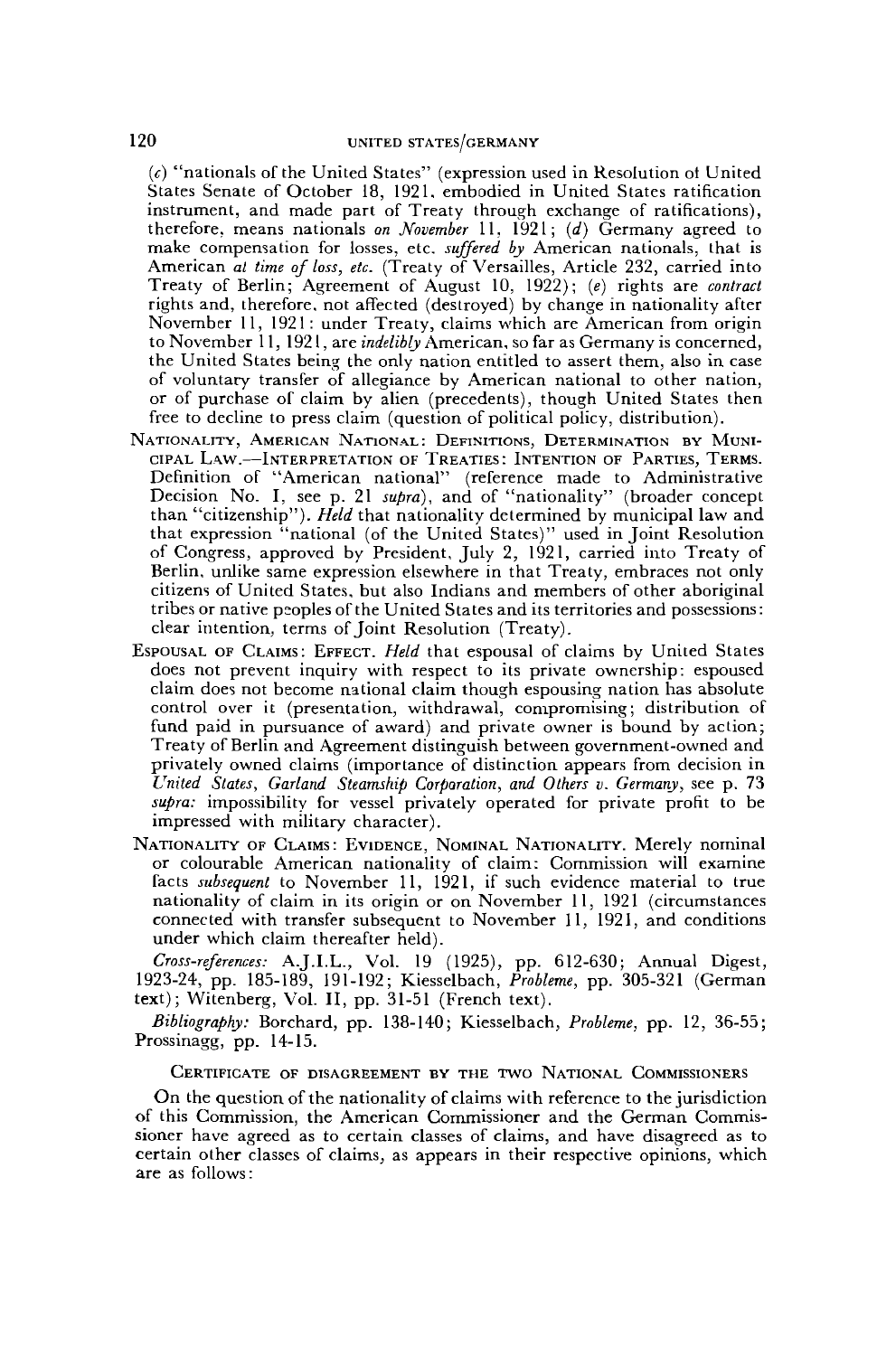#### OPINION OF MR. ANDERSON, THE AMERICAN COMMISSIONER

The Commission has been asked by the Agents of the two Governments to announce the principles and rules of decision which will be applied in determining the jurisdiction of the Commission in groups of cases in which the claimant did not acquire American citizenship until after the date of the loss or injury for which damages are claimed, or in which the claimant lost American citizenship subsequent to the date of such loss or injury, or in which the loss or injury for which the claim arose was sustained by an American citizen but the claim has since been transferred, in whole or in part, to foreign nationals, through assignment, succession, or otherwise.

The generally accepted basis for diplomatic intervention in presenting claims internationally is that the claims should be of the nationality of the government presenting them, and in order to establish such nationality it is, as a rule, necessary to show that the original claimants were at the time the claim accrued either citizens of the nationality of that government or were otherwise entitled to its protection, and that they, or their successors in interest, have had the same status continuously thereafter until the claims were espoused by their government.

It has been the custom of the Government of the United States to observe these requirements in dealing with claims through diplomatic channels, as will appear from the instructions issued by the Department of State for the information of American claimants. These instructions are understood to embody the general policy and position of the Government of the United States in regard to all such claims and are contained in a printed form which the Department of State prepared for the use of claimants in making application to the Department for its support for claims against foreign governments.

In many of the claims presented to this Commission an application made by the claimants on this State Department form constitutes part of the record. In this form of application, which was issued January 30, 1920, will be found the following "General Instructions for Claimants":

"5. Nationality of Claim.—The Government of the United States can interpose effectively through diplomatic channels only on behalf of itself, or of claimants (1) who have American nationality (such as citizens of the United States, including companies and corporations, Indians and members of other aboriginal tribes or native peoples of the United States or its territories or possessions, etc.), or (2) who are otherwise entitled to American protection in certain cases (such as certain classes of seamen on American vessels, members of the military or naval forces of the United States, etc.). Unless, therefore, the claimant can bring himself within one of these classes of claimants, the Government cannot undertake to present his claim to a foreign Government. For example, the declaration of intention to become a citizen of the United States is insufficient to establish the right to protection by the United States except in case of American seamen.

"6. Moreover, the Government of the United States, as a rule, declines to support claims that have not belonged to claimants of one of these classes from the date the claim arose to the date of its settlement. Consequently, claims of foreigners who, *after* the claims accrued, became Americans or became entitled to American protection, or claims of Americans or persons entitled to American protection who, *after* the claims accrued, assumed foreign nationality or protection and lost their American nationality or right to American protection, or claims which Americans or persons entitled to American protection have received from aliens by assignment, purchase, succession, or otherwise, or *vice versa,* can not be espoused by the United States. For example, a claim for a loss or injury which occurred *before* the claimant obtained final naturalization as a citizen of the United States (except in case of an American seaman who has made a declaration of intention) will not, by reason of his subsequent naturalization, be supported by the United States."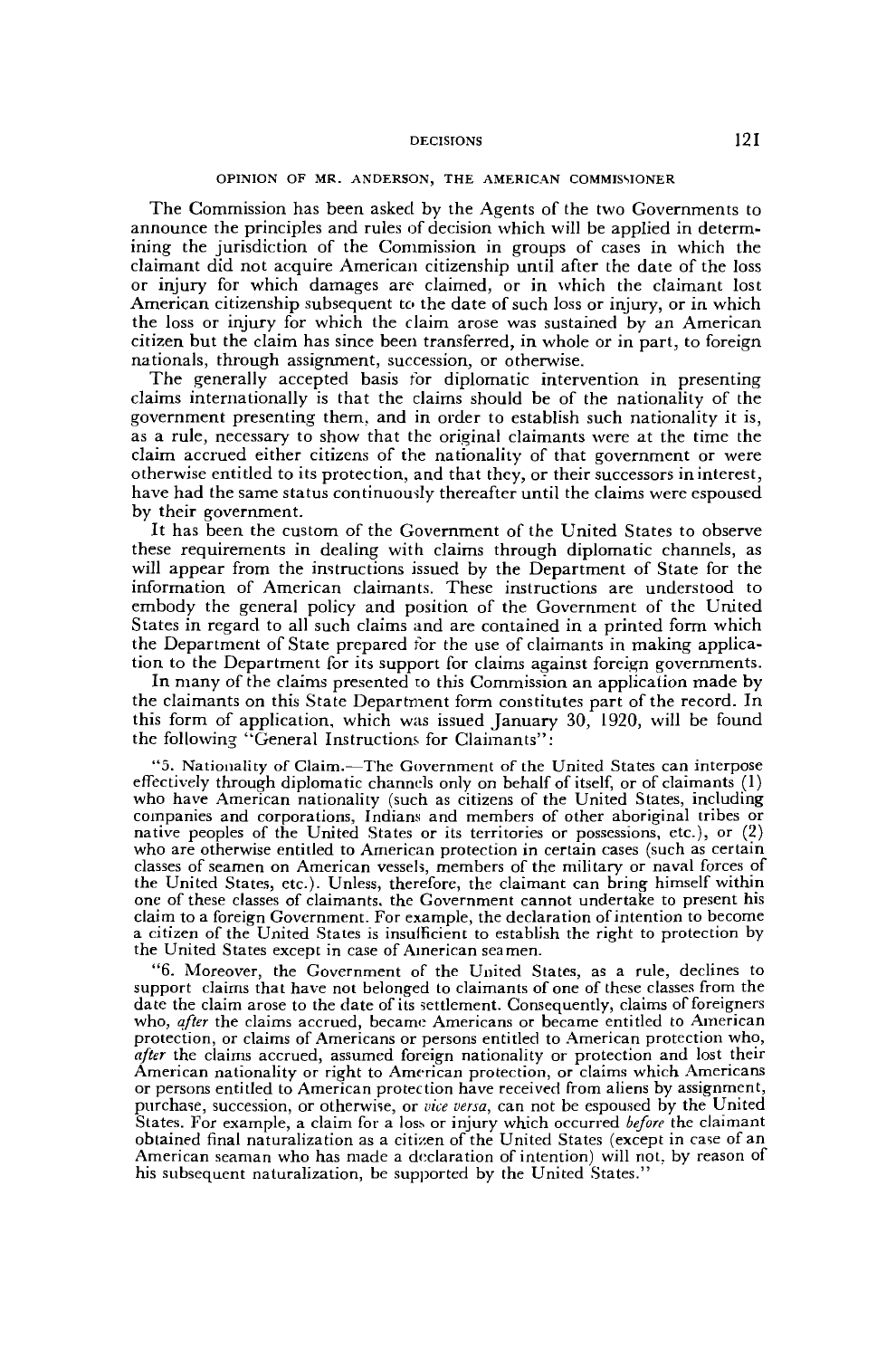It is recognized that these Instructions are issued by the Department of State merely for the information of claimants and as a statement of its general policy with reference to the espousal of claims. It is, therefore, understood that the issuing of these Instructions by the Department of State does not preclude the United States Government from asserting any broader rights to which it may be entitled in respect to the claims before this Commission, unless, in negotiating the Treaty of Berlin. Germany relied on this statement as defining the character of claims covered by that Treaty, and it has been definitely stated on the part of Germany that this was not the case. Consequently, so far as concerns the definition of claims to be submitted under the Treaty of Berlin, these Instructions neither add to nor detract from the rights and obligations of either party in dealing with these claims.

It is also recognized that any of the requirements of international law with respect to the nationality status of claims may be changed by mutual agreement ia a claims treaty bstweea the governments concerned.

It follows from these considerations that in presenting claims before this Commission the requirements imposed by the general rule stated at the outset for establishing the American nationality of claims must be observed unless it can be shown that some modification thereof has resulted from the contractual obligations undertaken by Germany in the Treaty of Berlin, or unless exceptional circumstances justify exceptional treatment.

The effect of these requirements when applied to claims under the Treaty of Berlin remains to be considered.

It is contended by the United States that the Congressional Peace Resolution of July 2, 1921, has an important effect upon the determination of the date when the claim accrued, as of which date the American nationality of the claim must bs established. The contention is that this resolution constitutes the real origin of all of these claims, and that its date is the date upon which they actually accrued, inasmuch as all claims defined in that resolution were established by the Treaty of Berlin, irrespective of whether or not they could be sustained by the law of nations independently of that Treaty.

The conclusion is accordingly drawn that if the American citizenship of the claimant, or his right to the protection of the United States Government, is established as of the date of that resolution, it is immaterial what the status of the claimant was, with respect to American nationality, at the date when the actual loss or injury occurred.

In support of this contention the American Agent calls attention to an extract from the report of the Secretary of State, dated March 2, 1921, to the President, which was transmitted by him to the Senate on March 3, 1921. This report was made by the Secretary of State in response to a resolution of the Senate, dated December 30, 1920, requesting that he transmit to the Senate "a full and complete statement of all claims, and the amount of each, filed with the State Department by American citizens against the German Government since August, 1914". The extract from this report to which the American Agent calls attention appears in the report under the heading "Diverse Nationality Cases" and reads as follows,

\* In some instances an American citizen has endeavored to claim for the death of British relatives; British subjects have endeavored to claim for the deaths of Americans; naturalized citizens have sought to claim for losses or damages suffered while declarants; declarants have undertaken to claim as such.

"These cases do not possess the element of continuous American nationality which is usually regarded as essential to the support of a diplomatic claim. Record has been made of these cases in the Department of State for use in the event that the department may be able to assist the claimants hereafter."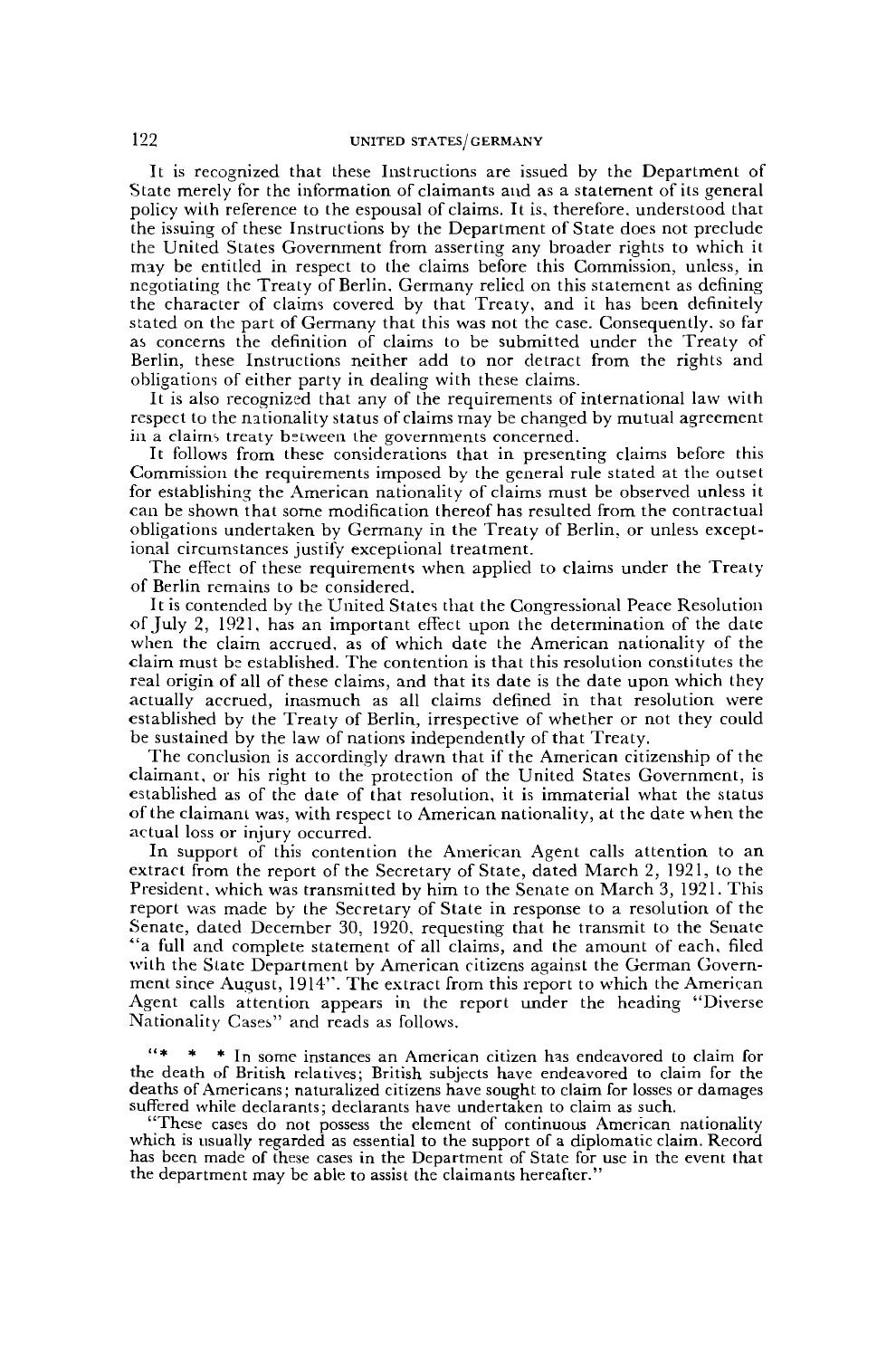It is pointed out by the American Agent that Congress subsequently passed the joint resolution of July 2, 1921, sometimes called the Knox-Porter Resolution, which provides for the satisfaction of'"all claims" against Germany "of all persons, wheresoever domiciled, who owe permanent allegiance to the United States of America and who have suffered", through the acts of Germany or its agents "since July 31, 1914, loss, damage, or injury to their persons or property", etc.

From these premises the American Brief argues—

"The Congress in passing the Joint Resolution of July 2, 1921, it is submitted, in using the particular and unusual phraseology it did in designating the class of persons whose claims were to be protected, must have had in mind the purpose of affording the Department of State as broad powers as consistent with the public interest in its duty of assisting American citizens in the presentation of their claims against Germany. Accordingly, the Resolution in effect served notice on Germany that the United States would expect her, as one of the prerequisites for the restoration of friendly relations, to satisfy all claims, of the character embraced in the treaty, of all persons who, on the second day of July, 1921, owed permanent allegiance to the United States. This, regardless of the fact that the claimants, in some instances, were not American citizens at the date of the commitment by Germany •of the acts resulting in the loss, damage, or injury complained of."

It is undoubtedly true that, as here stated, the resolution, in effect, gave notice that Germany was expected to make compensation for all claims of the character embraced in the resolution. The real question to be determined, however, is what was the character of those claims, and the difficulty about adopting the American argument, as to the effect of the resolution with reference to claims for losses which occurred before the claimant became an American citizen or otherwise was entitled to the protection of the United States, is that it rests upon too many uncertainties.

The phrase upon which the argument turns is, "all claims  $* * *$  of all persons, wheresoever domiciled, who owe permanent allegiance to the United States". The primary effect of that phrase is to include claims of a certain class of persons who are not American citizens, as, for instance, Filipinos and Indians,<sup>1</sup> but who were entitled to the protection of the United States. As stated in. the above-quoted extract from the Instructions to claimants, issued by the State Department, claims of this class are entitled to be treated as claims of American nationality.

On the other hand, the phrase "all claims \* \* \* of all persons \* who owe permanent allegiance to the United States" is wholly inadequate to express the intention that persons who did not owe permanent allegiance or were not otherwise entitled to the protection of the United States when the damage occurred should be entitled to present claims for such damages if they became nationals of the United Slates before the Congressional resolution was adopted.

It can not be presumed that if Congress had intended its resolution to cover claims which would not be presented under the usual policy of the Department of State and are not generally regarded as presentable under international law and practice it would have used words which did not make that purpose clear.

Moreover, in order to sustain the conclusions reached in the American Brief it is not sufficient to show that this resolution is susceptible of the meaning attributed to it, or even that Congress intended that it should have that

<sup>&</sup>lt;sup>1</sup> By the Act of June 2, 1924 (43 Statutes at Large 253), "all non-citizen Indians born within the territorial limits of the United States" were "declared to be citizens of the United States".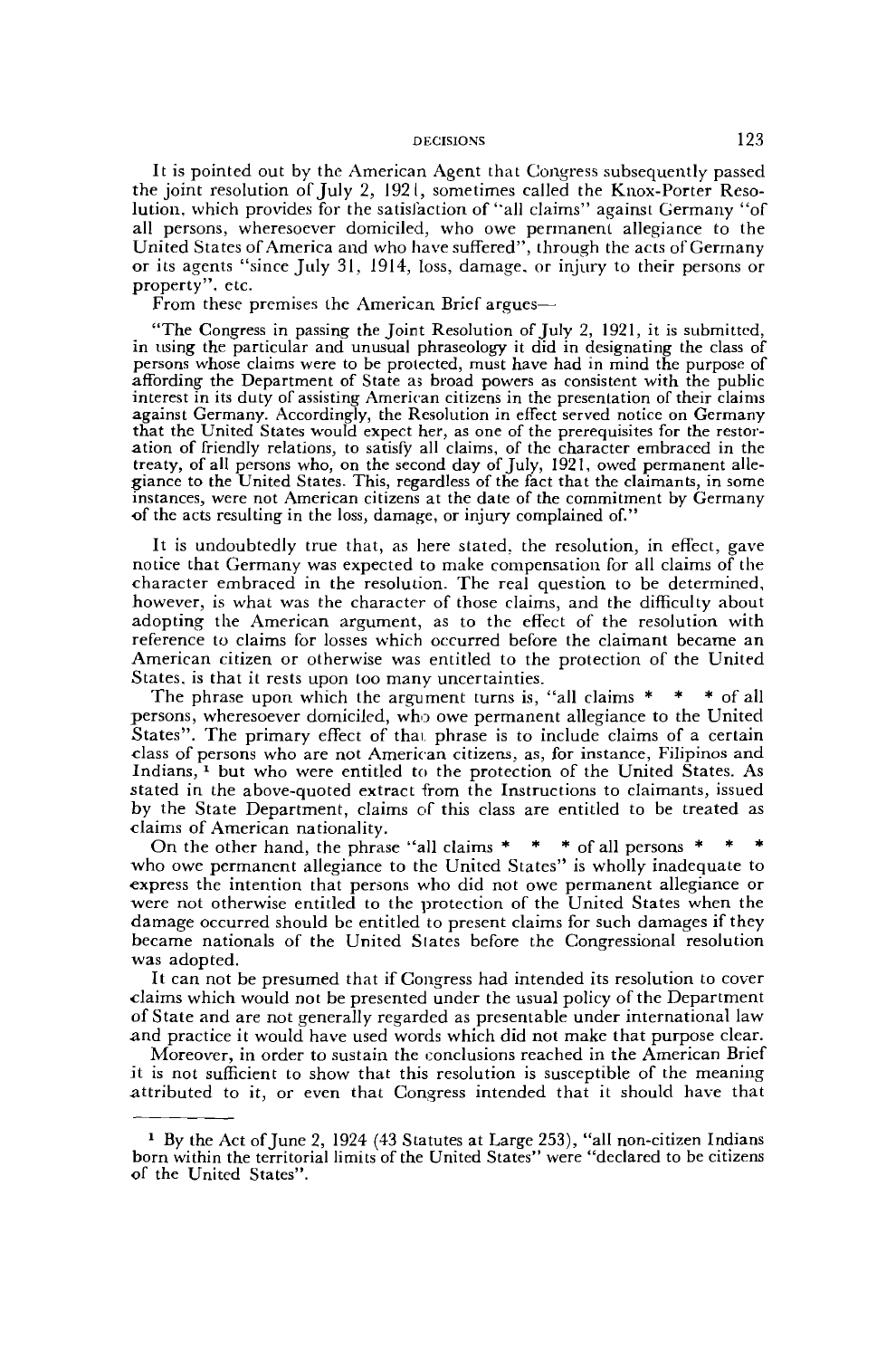meaning. The present question is much more far-reaching than merely the interpretation of a Congressional resolution from the American point of view. What we are now called upon to determine is what contractual obligations Germany assumed by entering into the Treaty of Berlin. In other words, the question is not merely whether it is possible to find in the resolution the meaning and effect attributed to it in the argument for the United States, but whether this meaning and effect were understood and accepted by Germany in making the Treaty of Berlin.

Germany asserts that the meaning now attributed to this resolution is so obscure and uncertain that it could not be understood without explanation, and that this meaning was not even suggested in the negotiations resulting in the Treaty of Berlin. Germany also asserts that, although she accepted liability under the Treaty of Berlin for many claims for which, apart from that Treaty, she would not have been liable, nevertheless this liability is limited by the terms of the Treaty and obscure and uncertain meanings should not be read into the Treaty for the purpose of enlarging that liability.

In view of all these considerations the burden rests upon the United States of affirmatively establishing its contentions, which has not been done.

Inasmuch, therefore, as the United States has failed to show that Germany has agreed, under the Treaty of Berlin, to make compensation for claims presented on behalf of persons who were not American citizens, or otherwise entitled to the protection of the United States, at the time the damage complained of occurred, the Commission has no jurisdiction over claims of this character, unless exceptional circumstances justify exceptional treatment.

There remains to be considered the nationality of claims in which the loss or injury was suffered by an American national, but all or part of the interest in which has since been transferred to foreign nationals, through assignment, succession, or otherwise.

These claims are all of American nationality in their origin, so that there can be no question about the right of the United States to present them before this Commission, for consideration on their merits, unless some change has occurred since they originated which destroys that right.

The only change now under consideration, in this connection, is the introduction of a foreign interest in such claims, and the discussion of the effect of this change in interest upon the status of these claims will be simplified if the claims which had not been espoused by the United States before the change occurred are considered separately from those in which this change in interest occurred after such espousal.

The reason for this subdivision of these claims is because the espousal by the United States of claims against a foreign government has important legal consequences, which are discussed below under the second branch of this question. Claims of the Government of the United States on its own behalf are not under consideration here.

Taking up first the branch of this question which concerns the introduction of a foreign interest in claims of American nationals before the United States had assumed protection of them, it must be noted at the outset that governments generally are unwilling to espouse a claim if the claimant to whom the injury was done has become, or the claim itself has been transferred to, a foreign national.

The objections to espousing such a claim would seem to arise from considerations of policy or practical expediency, rather than from lack of legitimate authority, because the right of a government to espouse a claim arises on the general principle that the injury to a national is an injury to the nation and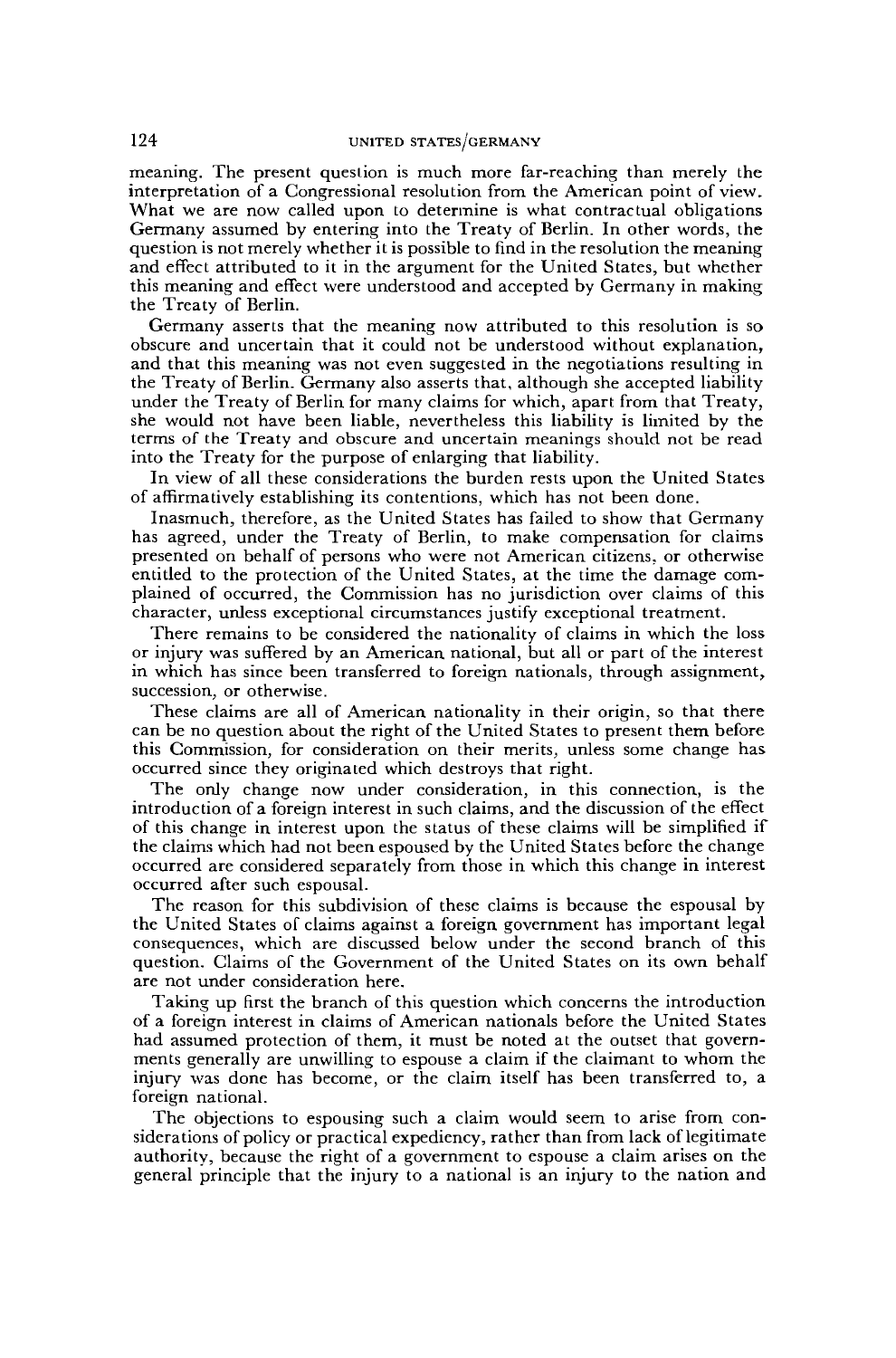the change of nationality of the claimant or the claim does not affect the original injury to the nation for which it is entitled to claim compensation.

In principle, therefore, the right to espouse a claim may continue notwithstanding the change of the nationality of the claim or of the claimant, but in practice, as above stated, governments do not as a rule espouse claims in those circumstances.

It may be that a distinction could properly be made in favor of claims in vvhich the foreign interest was the result of death, or process of law, or other causes, through which the interest of the national was involuntarily transferred to a foreigner, in distinction from claims in which the foreign interest was introduced by voluntary act of the claimant.

This distinction is not generally crawn, however, and it will be noted that the above-quoted Instructions by the Department of State ignore any such distinction and state explicitly that—

". . . claims of Americans or persons entitled to American protection who, *after* the claims accrued, assumed foreign nationality or protection and lost their American nationality or right to American protection, or claims which Americans or persons entitled to American proteclion have received from aliens by assignment, purchase, succession, or otherwise, or *vice versa,* can not be espoused by the United States."

It is stated on the part of Germany that the practice of Germany with reference to such claims is entirely in accord with the practice of the Department of State as set forth in these Instructions.

It is sufficient for the purposes of i he present discussion that at the time the Treaty of Berlin was entered into it was the common practice of both the United States and Germany to refuse to espouse claims after the claimant had become, or the claim itself had been transferred to, a foreign national. This having been their common practice at the time the Treaty was made, and the Treaty being silent on the subject, it must be assumed that in entering into that Treaty both Governments understood and expected that this practice would be applied with respect to claims under that Treaty.

It follows, therefore, that under the terms of the Treaty of Berlin, if the entire interest in a claim, which had not been espoused by the United States, has been completely transferred to foreigners, so that the sole beneficiaries of the claim are aliens, it has not the status of American nationality which is essential to bring it within the jurisdiction of this Commission.

It appears, however, that there are a number of claims pending before this Commission in which only a share or part interest in the claim has been transferred to foreign nationals, and some American interest therein remains, as for example in cases in which by the death of an American claimant a share or beneficial interest in the claim, or its proceeds, has passed by succession to a foreign national but the claim forms part of the decedent's estate held in trust or under the administration of American nationals, or in cases in which an American national has a beneficial interest in or lien upon a claim which has passed by assignment or otherwise to a foreigner.

In these or other cases in which aliens are not the sole beneficiaries of the claim there is nothing in the applicable rules and principles of international law which would prevent the espousal by the United States of whatever American interest remains in such claims.

Under the Treaty of Berlin, as already interpreted, therefore, claims of American nationality in their origin in which only a share or part interest has passed to foreign nationals before the claim is espoused by the United States come within the jurisdiction of this Commission to the extent of whatever American interest remains therein.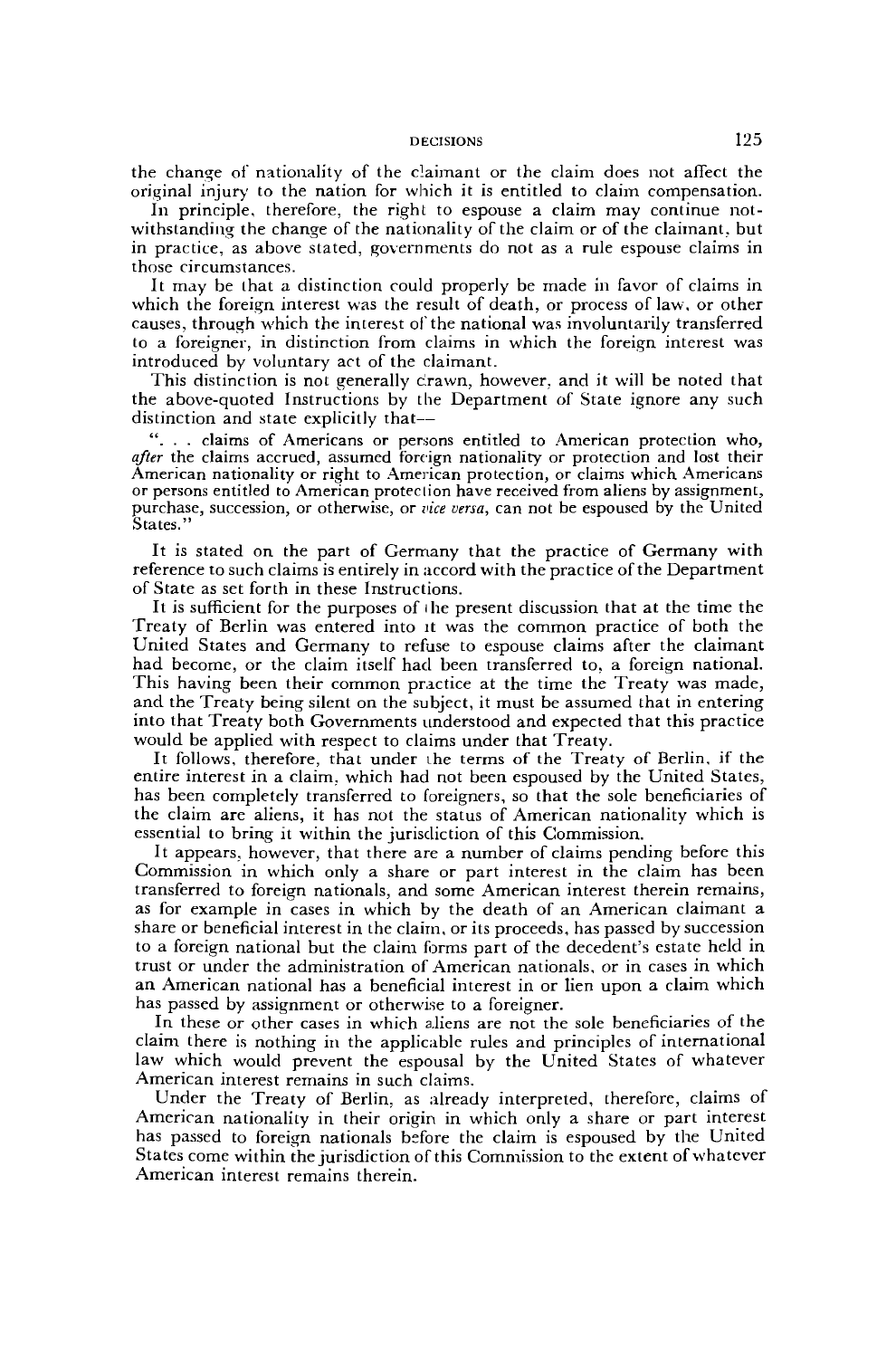The question of what American interest remains in any of these cases, and the extent of such interest, is reserved for decision on the facts in each case.

Turning now to the other branch of this subject, it remains to consider whether a claim of American nationality which has been espoused by the Government will thereafter lose its American status because the interest of the private and subordinate claimant passes to a foreigner.

It is the settled law of the United States<sup>2</sup> that by espousing a claim of an American national, and seeking redress on his behalf against a foreign government, the United States makes the claim its own. The United States has thereafter complete possession and control of the claim, and in prosecuting the claim it acts in its own right and not as the agent or trustee of the subordinate claimant, and is not accountable to him for the proceeds of the claim, except as may be directed by Act of Congress of the United States.

Furthermore, a claim has no international status until it is espoused by the Government, and the right to present a claim internationally is the exclusive right of the Government, but when the Government espouses a claim all private interests therein are merged in the public claim, so far as the foreign Government is concerned, even though the claimant Government presents its claim on behalf of a private claimant.

As the use of the word "espousal" indicates, the espousal of a claim by the Government establishes somewhat the same legal relationship as marriage in the days when the property of the wife became the property of the husband and the wife took the name of the husband. So also if an alien interest enters into the claim after espousal it rests only with the Government to determine whether or not to abandon the claim.

These consequences of the espousal of a claim by the Government of the United States are in conformity with, and give practical application to, the principle of international law above mentioned, that the basis of the right of the Government to present a claim internationally is that the injury to the national is an injury to the nation, for which it is entitled to claim reparation. Accordingly, when the claim of an American national is espoused by the Government, it acquires internationally the same status as a claim by the nation for an injury to itself, and thereafter, so far as Germany is concerned, must be treated as a claim of American nationality.

Independently, however, of any laws of the United States governing the relationship between the Government and the claimants, but entirely in accordance with the effect of those laws, the Treaty of Berlin places the United States Government in exactly the same relationship to all American claims covered by that Treaty as the United States Government places itself in by espousing those claims. In either case, so far as Germany is concerned, the United States becomes the only claimant; no claims can be presented except by the United States Government; only the claims so presented have an international status against Germany, and at the same time the United States alone, and in its own right, to the exclusion of the private claimants, is entitled to demand compensation from Germany for these claims and Germany is not concerned with what disposition the Government of the United States makes of the proceeds.

In other words, not only has the United States espoused all these claims by including them in the Treaty of Berlin, but their inclusion in that Treaty has

<sup>2</sup> Great Western Insurance Company *u.* United States, 19 Ct. Claims 206. Boynton *v.* Blaine, 139 U. S. 306, 323. United States *v.* La Abra Silver Mining Company, 29 Ct. Claims 432. Opinion of Secretary of State Olney, Moore's International Law Digest, Vol. VI, pp. 1021, 1034. See also Opinion of J. R. Clark, American Journal of International Law, Vol. VII, pages 382-420.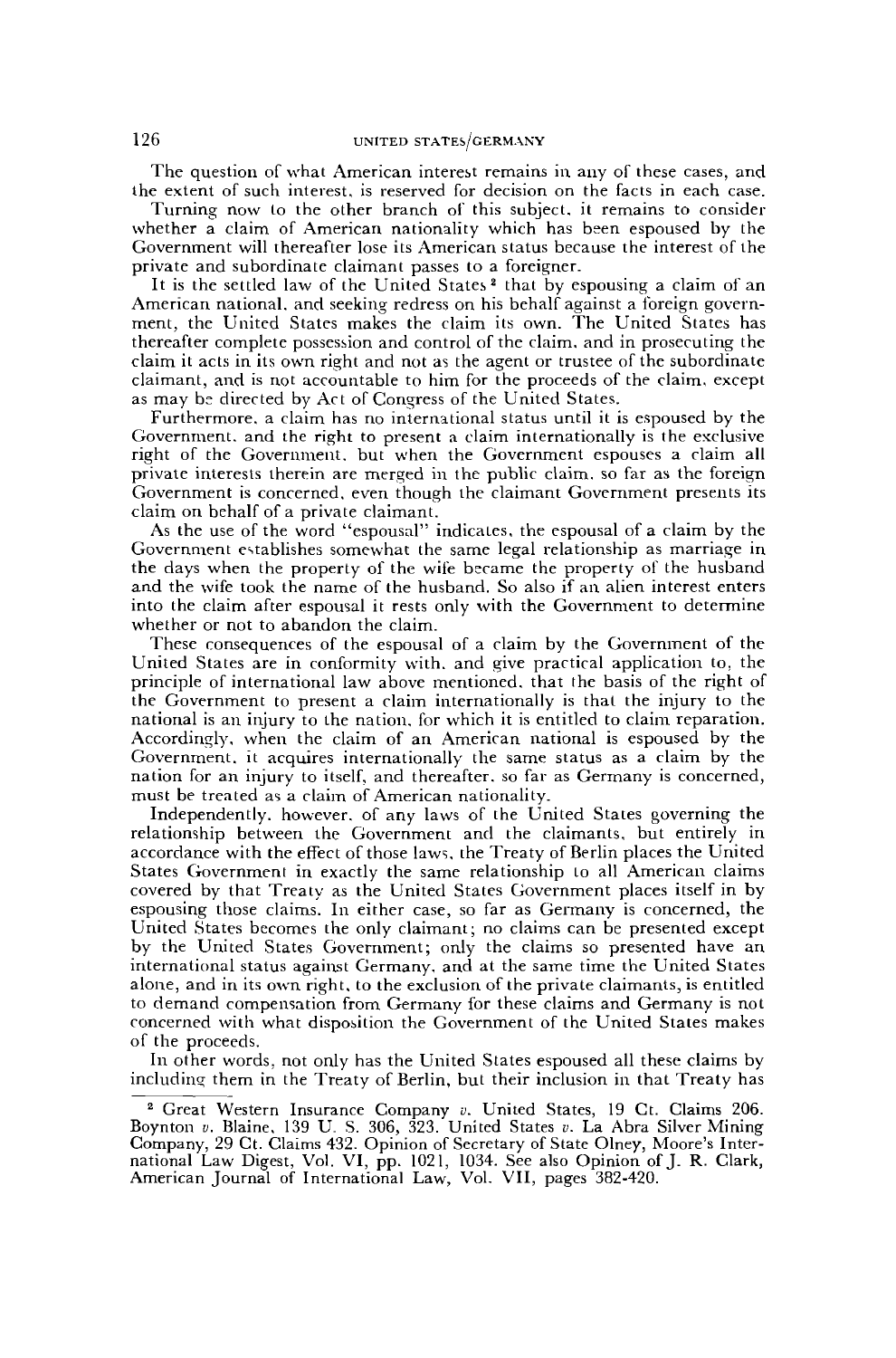the same effect as their espousal by the United States has upon their subsequent nationality status.

These consequences result from the Treaty because it establishes the liability of Germany to the United States for all the damages, therein defined, which were suffered by American nationals between August 1, 1914, and July 2, 1921, and if claims for such damages were claims of American nationality at the time the Treaty was made Germany has thereby admitted her liability to make compensation for them and they come within the jurisdiction of this Commission, irrespective of any subsequent changes in the subordinate private interests therein.

The jurisdiction of this Commission differs from that of claims commissions under other forms of claims conventions, because the terms of submission are different, and it must be noted that the terms of submission generally differ in each convention with respect to the jurisdiction conferred upon the commission thereby established.

It is because of these differences in the jurisdiction of claims commissions that their decisions as to their own jurisdiction over claims presented, or judicial decisions with reference thereto, are of little value as precedents in determining the jurisdiction of this Commission.

For the reasons above stated, and unless an earlier date can be established •on the particular facts in any exceptional case, the date of the ratification of the Treaty of Berlin, November 11, 1921, is fixed as the date of the espousal by the United States Government of all claims under that Treaty. The date of the ratification of the Treaty, rather than the date of the Treaty itself, is adopted for this purpose because Article III of the Treaty provides that it "shall take effect immediately upon the exchange of ratifications", so that in this case ratification did not confirm the Treaty retroactively as of the date of its signature.

Since the ratification of the Treaty of Berlin, therefore, all private interests in these claims have disappeared from an international point of view. Accordingly, all claims, or interests in claims, under the Treaty of Berlin, which at the date of its ratification were of American nationality must be treated as having thereafter a continuing American nationality, because the Government of the United States thereupon became the sole owner thereof internationally and sole party in interest against Germany, and they must be so treated by this Commission so long as the United States elects to support them, regardless of any subsequent changes in the nationality of the contingent beneficial interest pertaining to the private subordinate claimant.

Doctor Kiesselbach, the German Commissioner, disagrees with the conclusion above stated that a claim of American nationality when the Treaty of Berlin became effective cannot thereafter lose that status. Although it may not affect his general conclusions, his argument seems to rest in part at least upon a misapprehension of the position of the American Commissioner as to the importance to be attached to paragraph 6 of the Instructions to Claimants issued by the Department of State.

He states in his conclusions that—

". . . *under the mutual and binding understanding* of both Governments with respect to the application of the rule under clause 6 of the General Instructions, the American nationality of the claimant must continue from the time the claim arose to the date of its settlement, as the last essential moment of the activities of this Commission."

This conclusion seems to bs based on the assumption that both Governments have agreed that these Instructions would be applied to claims under the Treaty of Berlin. He says further on this point: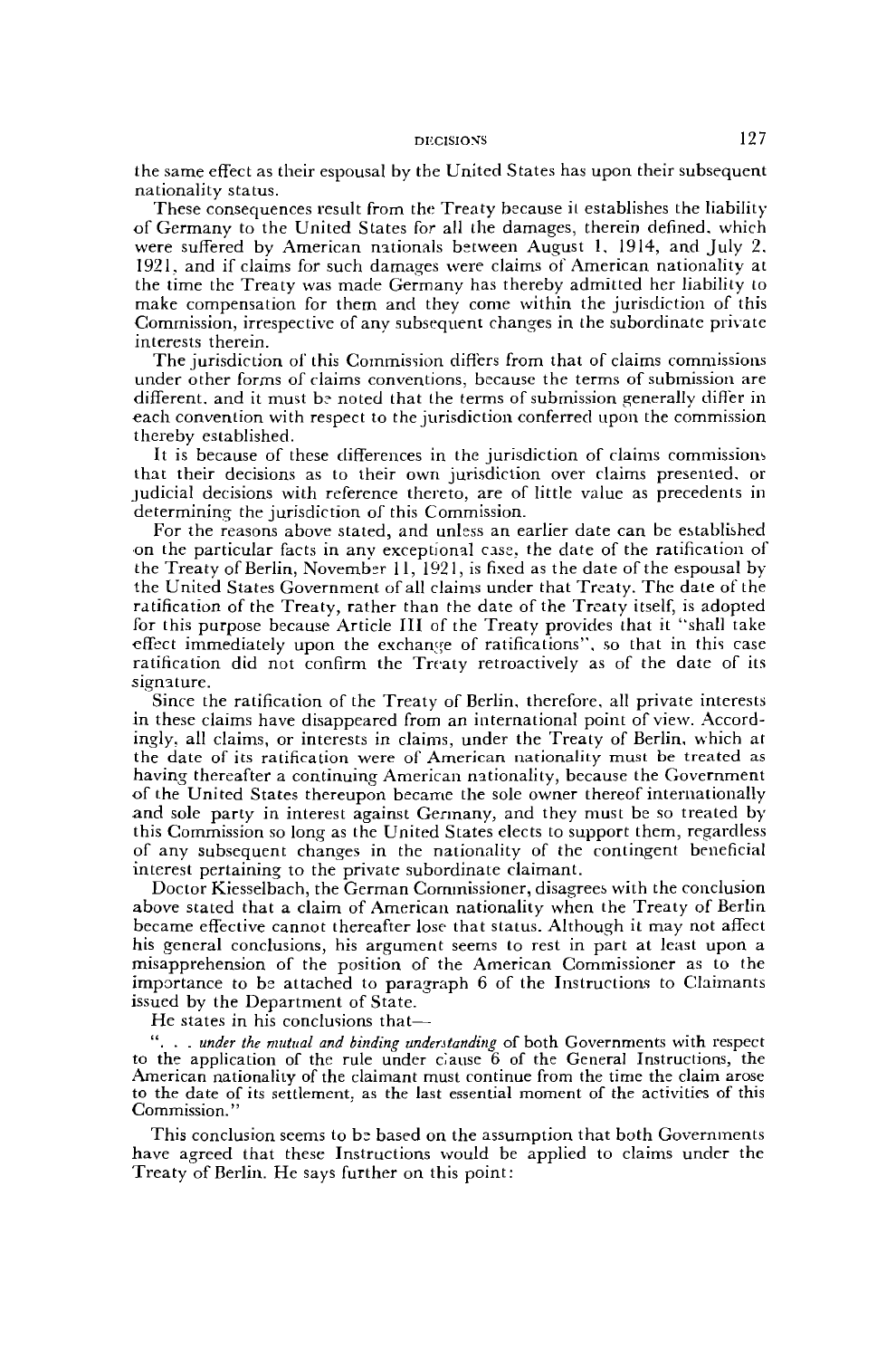"Both Governments understood and expected, as I agree with the American Commissioner, that the practice of the Department of State as set forth in the Instructions *''would be applied with respect to claims under that Treaty'.* That means an *agreement* reached by *mutuo consensu* and making the practice of the Department of State as to the continuous ownership of American claims the *contractual* basis between the two Governments.

"Now, this practice provides, under clause 6 of the Instructions, that the 'Government of the United States, as a rule, *declines* to support claims that have not belonged to claimants of one of these classes from the date the claim arose *to the date of its settlement'.*

"So it is clear beyond dojbt that the practice as set forth by the Instructions and as agreed upon by both Governments does *not* establish the date of espousal as decisive."

The American Commissioner does not concur in these statements. In the early part of this opinion it is explicitly stated that these Instructions of the Department of State were not intended to be, or understood as, a statement of a settled rule of international law, but merely as a statement of the policy which "as a rule" the Department would follow in dealing with international claims. The expression "as a rule" does not mean as a rule of international law but as the usual practice of the Department of State, which was subject to changes and exceptions in its discretion.

It was also pointed out in the same connection that inasmuch as it has been definitely stated on the part of Germany that in negotiating the Treaty of Berlin these Instructions were not relied upon as defining the character of claims covered by that Treaty they consequently do not either add to or detract from the rights and obligations of either party in dealing with these claims.

It cannot be said, therefore, that these Instructions form a "contractual basis" between the two Governments or had been "agreed upon by both Governments", or that both Governments had a "mutual and binding understanding \* \* \* with respect to the application of the rule under clause 6 of the General Instructions". The two National Commissioners are in distinct disagreement on this point.

In so far as concerns the nationality of claims after the ratification of the Treaty of Berlin, the opinion of the American Commissioner is, as already stated, that in entering into that Treaty a contractual obligation was established on the part of Germany to make compensation to the Government of the United States for all the damages, therein defined, which were suffered by American nationals during the entire period of the war, namely, from August 1, 1914, to July 2, 1921, and that this obligation can not be affected by any change which has taken place in the private, subordinate, beneficial interest in those claims after the Treaty of Berlin became effective.

The German Commissioner also differs with the American Commissioner as to the use of the phrase "American nationals, or otherwise entitled to the protection of the United States at the time the claim accrued" in describing claimants of American nationality whose claims come within the jurisdiction of this Commission. In place of this phrase the German Commissioner proposes to substitute the phrase "all persons, wheresoever domiciled, who owe permanent allegiance to the United States of America", which phrase is found in Section 5 of the Knox-Porter Resolution.

The American Commissioner has not discussed this question in his Opinion and it is understood that the only claims pending before the Commission which might be included by the use of the one phrase and excluded by the use of the other are claims of alien seamen employed on American vessels at the time the damages claimed for occurred.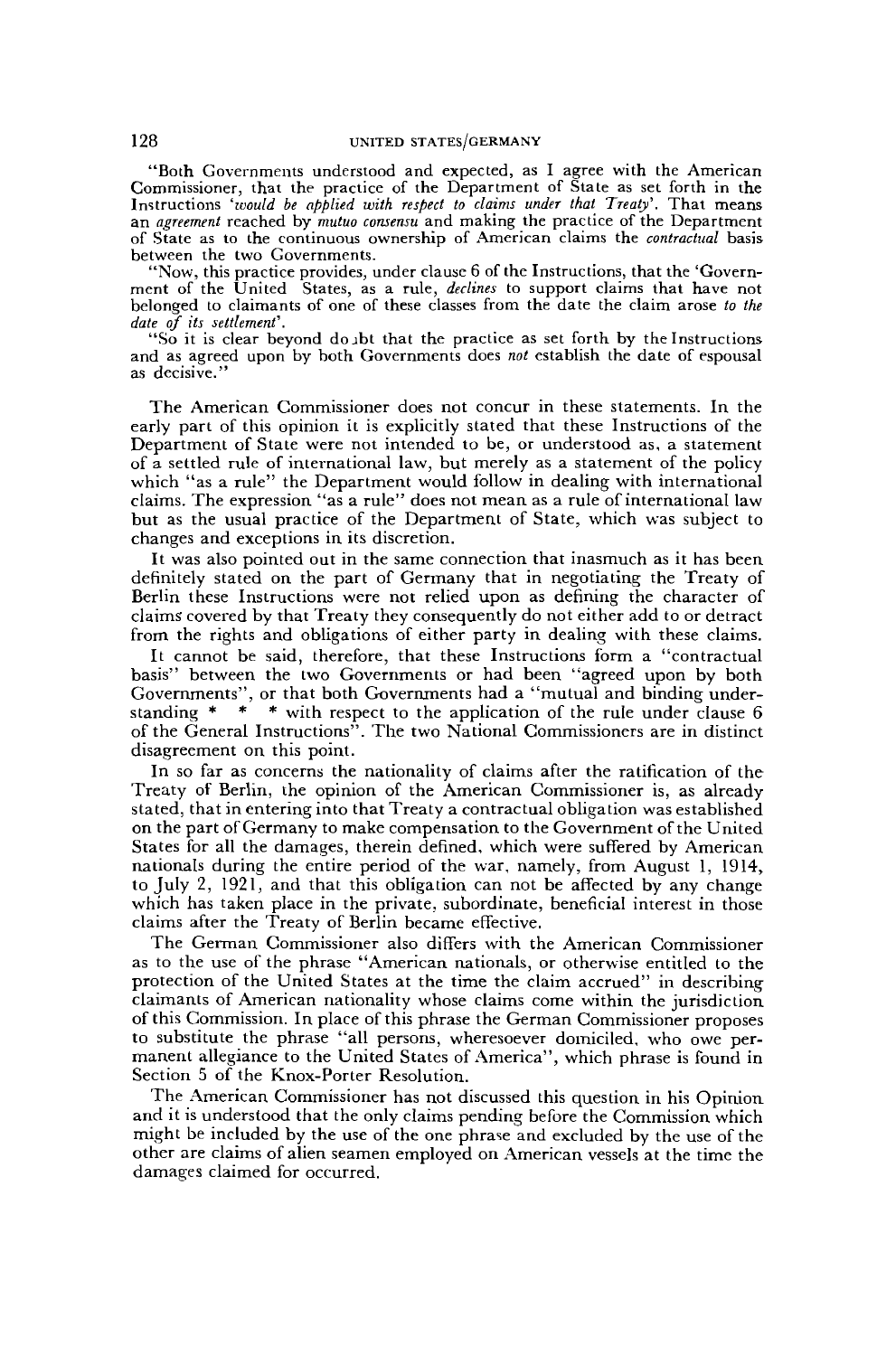It seems advisable to the American Commissioner, in discussing the general principles to be adopted with reference to the American nationality of claims, to reserve the discussion of the nationality of claims presented on behalf of such seamen for consideration in connection with the facts in each particular case. The American Commissioner, therefore, does not at this time express any opinion on the question of which one of these phrases should be used in cases in which a different result would follow from the application of one or the other.

### *Conclusion:*

It follows from the foregoing considerations that, in order to bring a claim within the jurisdiction of this Commission, the American nationality of the claim must be established by showing—

(1) That the original claimants who suffered the loss or injury, for which the damages are claimed, were American nationals, or otherwise entitled to the protection of the United States, at the time the claim accrued, which is the time when, or during which, the loss or injury occurred.

(2) That the original claimants, or their successors in interest, have been American nationals, or otherwise entitled to the protection of the United States, since the claim accrued and at the date of its espousal by the United States.

The question of the status of a claimant who was originally an American national when the claim arose and has since lost but subsequently regained American nationality is reserved for consideration on the facts of the case in which that question is presented.

(3) That in cases where only a share or part interest in a claim of American nationality has been transferred to foreign nationals, through assignment, purchase, succession, or otherwise, before the claim was espoused by the United States, the Commission has jurisdiction over such claim to the extent of whatever American interest therein remained at the time of its espousal by the United States.

The question of what American interest remained in any case, and the extent of such interest, will be determined by the facts in each case when presented for decision on the merits.

Unless an earlier date can be established on the particular facts in any case, the date of the ratification of the Treaty of Berlin, November 11, 1921, was the •date of the espousal by the Government of the United States of all claims under that Treaty.

In the foregoing Opinion all questions of exceptional treatment of claims, where such treatment may be justified by exceptional circumstances, are reserved for consideration in dealing with the specific cases in which such -questions are raised.

Chandler P. ANDERSON

#### OPINION OF DR. KIESSELBACH, THE GERMAN COMMISSIONER

I. Test of "nationality".

II. Continuity of "nationality".

#### I

# *Test of "nationality"*

I agree with the American Commissioner that claims presented by one government to another for injuries done to persons must have a certain status with respect to the person on whose behalf the claim is being presented. There is no disagreement between us that such status must be that of the "nationality"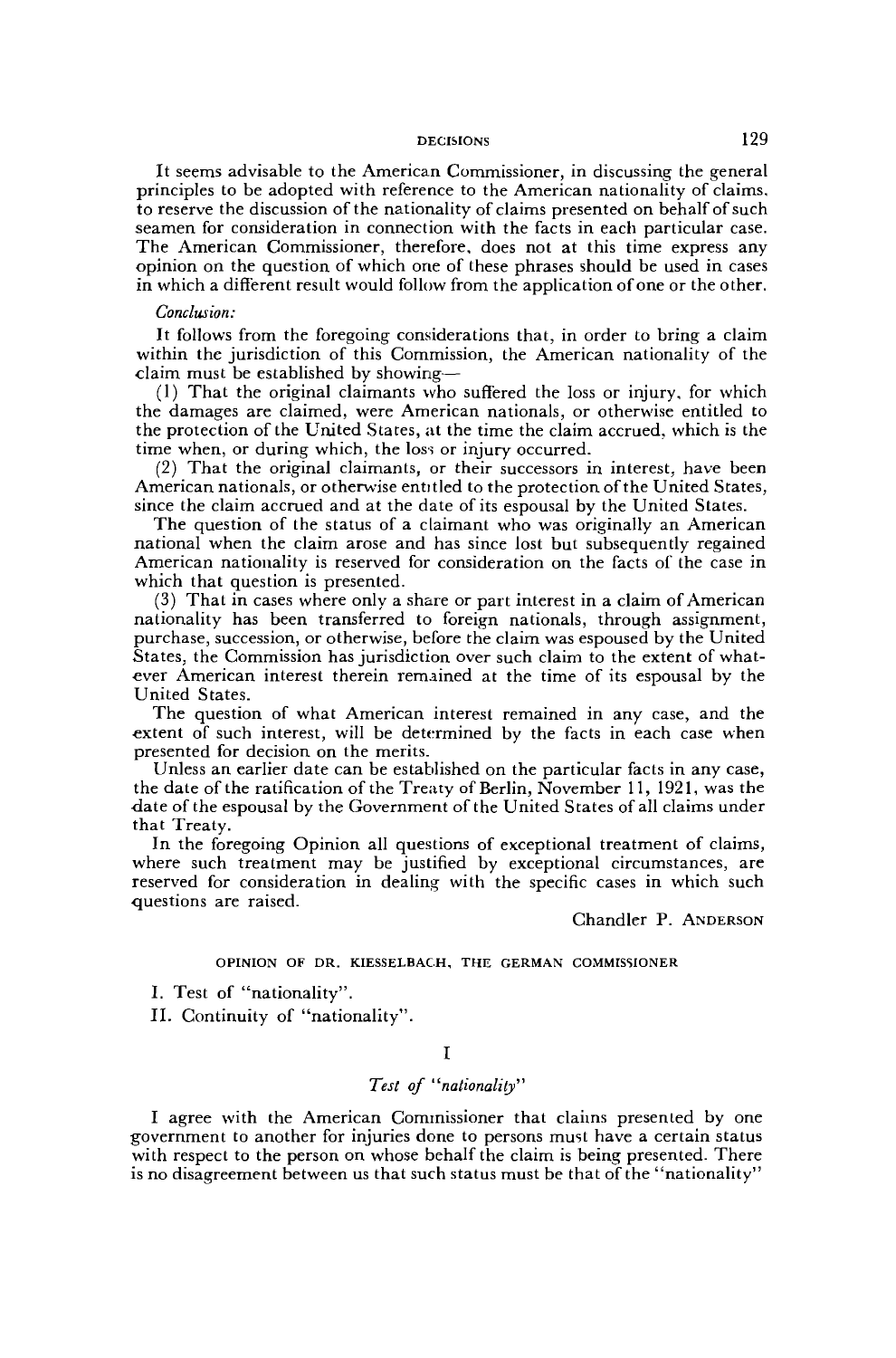of the person in question ("claimant"). I disagree, however, with the American Commissioner as to the question of what constitutes "nationality" with reference to the jurisdiction of this Commission.

Since this jurisdiction rests on an Agreement of Arbitration between two Governments it is evident that the first and principal source for determining the meaning of "nationality" must be the recognized rules of international law as applied in proceedings of this kind. I agree, however, with the American Commissioner that "the requirements of international law with respect to the nationality status of claims may be changed by mutual agreement . between the governments concerned".

The Government of the United States has laid down its conception of the general rules of international law covering this subject in the "General Instructions for Claimants" as cited by the American Commissioner. I agree with him that these "Instructions" are not "binding upon Germany"; but this does not say that they are meaningless "and may be disregarded" here. On the contrary, they are of considerable value as showing not only the principles and requirements of international law elaborated by the responsible authorities of the claimant government and applied by it in general, but as also showing that the American Government, having revised its rules January 30, *1920,* did intend to apply and applied them especially for the preparation of the claims against Germany. It may be fairly assumed that the rules laid down in these "General Instructions" were in the mind of the Government when negotiating with Germany one year later, and that while continuing to use the same formula after the Treaty of Berlin the Government did not intend to inform its nationals of principles which had in the meantime become meaningless because changed through Treaty.

Now the "Instructions", which cannot therefore be disregarded, show that they distinguish between two classes of possible claimants. One class—those "who have American nationality (such as citizens of the United States, including companies and corporations, Indians and members of other aboriginal tribes or native peoples of the United States or its territories or possessions, etc.)"—and the other—those "who are otherwise entitled to American protection in *certain* cases (such as certain classes of seamen on American vessels, members of the military or naval forces of the United States, etc.)". It is obvious that the circumscription of the first class squares with the term used in the Treaty of Berlin, "claims .. . of all persons, wheresoever domiciled, who owe permanent allegiance to the United States" and that class two comprises claimants who manifestly do *not* owe *permanent* allegiance to the United States—not being *nationals* of the United States.

In framing the Treaty of Berlin the United States followed the principle laid down in the Treaty of Versailles providing for the indemnification of the *nationals* of the Powers concerned, and has restricted the scope of its possible protection to class one, using instead of the term "nationals" the broader phrase—persons "who owe permanent allegiance to the United States"—to cover the rights of the "native peoples" of its territories and possessions.

The contractual basis between the two Governments comprises therefore class one of the "General Instructions" as defined more accurately in the Knox-Porter Resolution incorporated in the Treaty of Berlin, and this class only.

The status of claims essential to secure their standing before this Commission once being established—either in accordance with the conception of the American Commissioner or with my conception—there is no disagreement between the National Commissioners that this status must have existed at the time when the damage complained of occurred. In this respect I fully agree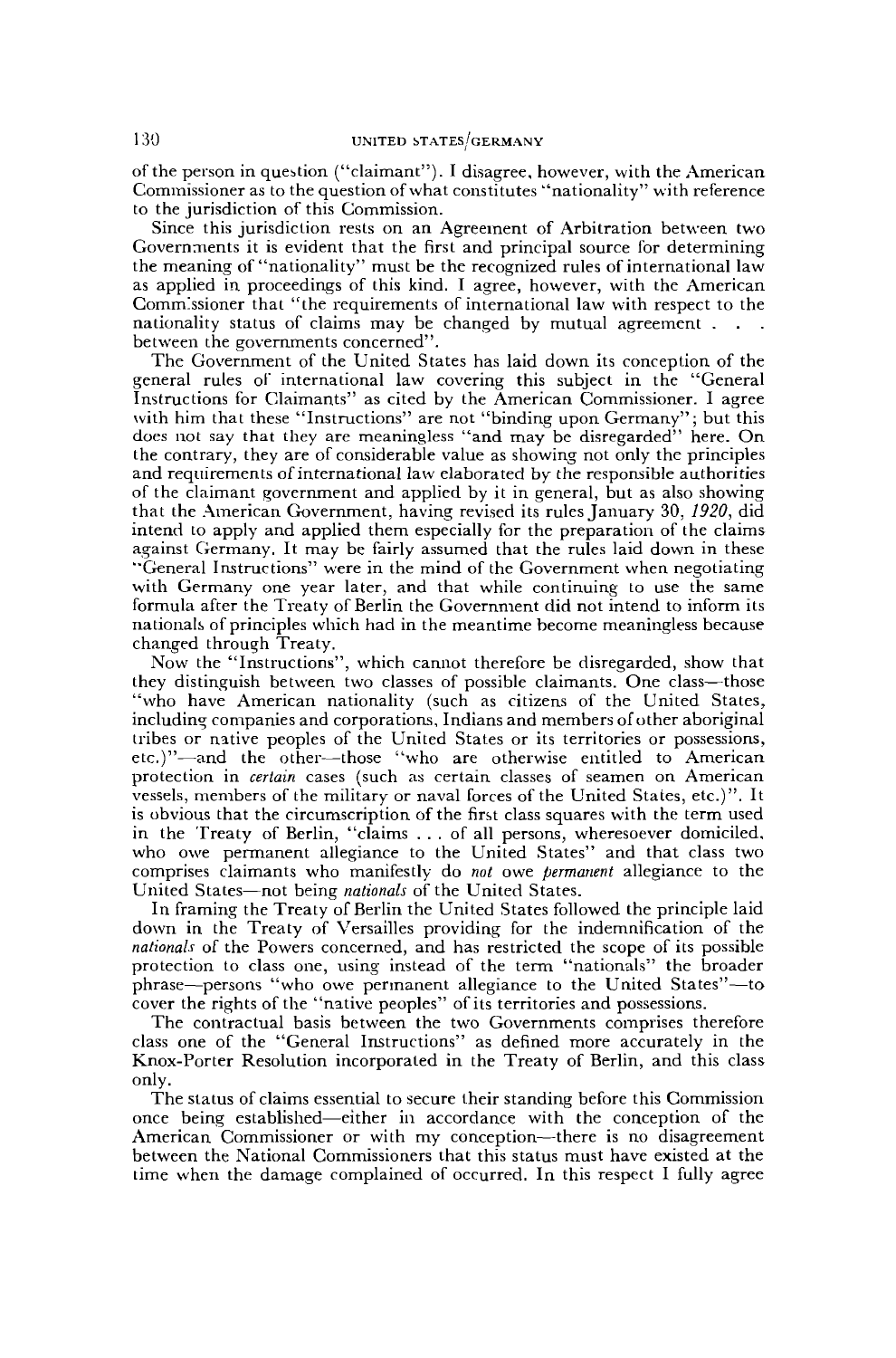with the opinion of the American. Commissioner rejecting the contention of the American Agent according to which not the date of the injury but the date of the enactment of the Knox-Porter Resolution should be decisive.

Therefore in concurring in principle with the American Commissioner on point one of the decision proposed by him I disagree in so far as he applies the words "American nationals, or otherwise entitled to the protection of the United States" instead of the phrase "all persons, wheresoever domiciled, who owe permanent allegiance to the United States of America".

Point one should read, therefore, as follows:

(1) That the original claimants who suffered the loss or injury, for which damages are claimed, were persons, wheresoever domiciled, who owed permanent allegiance to the United States of America at the time the claim accrued, which is the time when, or during which, the loss or injury occurred.

# II

# *Continuity of "nationality"*

For the reason pointed out in part one, I think that point two of the decision as proposed by the American Commissioner should read "persons, wheresoever domiciled, who owed permanent allegiance to the United States of America since the time the claim accrued" instead of "American nationals, or otherwise entitled to the protection of the United States", etc.

In the second part of his opinion the American Commissioner does not approve of the principle of continuity of American ownership of a claim, stating that "the right of a government to espouse a claim arises on the general principle that the injury to a national is an injury to the nation and the change of nationality of the claimant or the claim does not affect the original injury to the nation for which it is entitled to claim compensation".

Though I do not agree therein, the question may be left in abeyance *here* as I agree that "It is sufficient for the purposes of the present discussion that at the time the Treaty of Berlin was entered into it was the common practice of both the United States and Germany to refuse to espouse claims after the claimant had become, or the claim Jtself had been transferred to, a foreign national." So both National Commissioners agree "that in entering into that Treaty both Governments understood and expected that this practice would be applied with respect to claims under that Treaty".

The American Commissioner is, however, of the opinion that this *original test* must only continue until it is replaced by the "national ownership" resulting from the "espousal" of the claim by the Government of the United States.

He is furthermore of the opinion that such "espousal" was effected by the conclusion of the Treaty of Berlin.

From these conclusions I differ in two points:

- *(a)* I cannot agree that the original test of American nationality in the person who suffered the loss or injury becomes immaterial by reason of the "espousal" of the claim by the United States Government.
- *(b)* Assuming for argument's sake that the "espousal" by the United States has such an effect, I cannot agree that the conclusion of the Treaty of Berlin can be called such an "espousal" of the claims now before this Commission.

*(a)* In using the term "espousal" the American Commissioner does not apply—so far as I am aware—a legal term of a common and recognized meaning. As I take it, he means by that term the act of a government in taking the complaint of one of its nationals against a foreign government into its own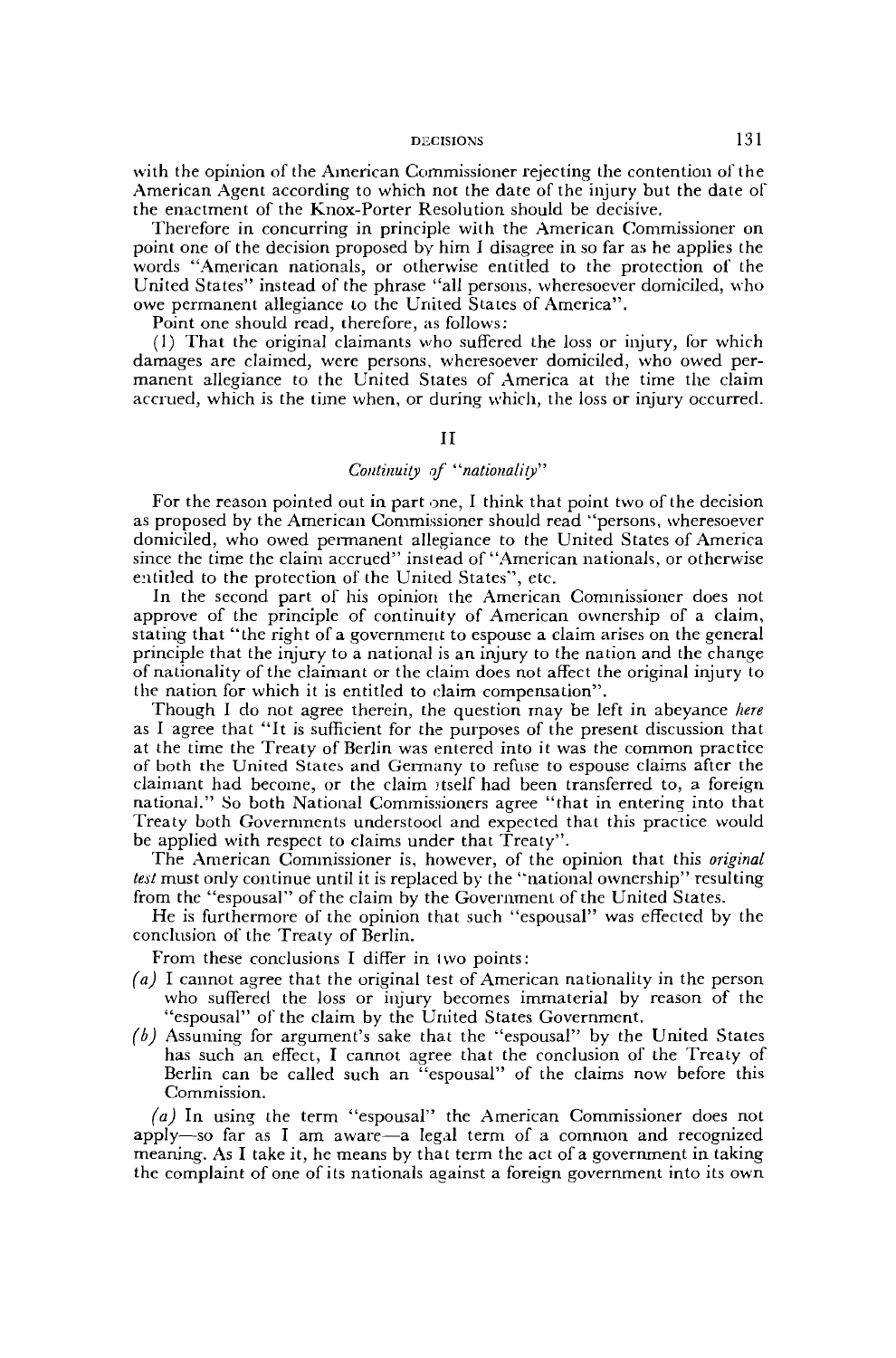hands with the purpose of seeking satisfaction on behalf of such national. To make my position clear at the outset, I do not deny that an action of this description is well known and recognized in the intercourse of nations and that it has certain effects of an internal and also of an external nature if it is *communicated* in the proper way to the foreign government concerned, by way of *"presentation"* of the claim (the term commonly used for such action in international law: see Borchard, section 139, page 356).

The contention of the American Commissioner, however, is that the act of espousal, under the law of nations as well as under the provisions of the Treaty of Berlin, makes a claim which originally arose in the person of a national a government-owned claim and that from that time on such claim must be treated as having a continuing American nationality.

The consequence of this theory would be, for instance, that claims arising out of injuries to persons who lost their American citizenship after the date of the injury, by naturalization in a foreign country or by marriage to a foreigner, would be within the jurisdiction of this Commission if the change of nationality occurred after the time of "espousal" or "presentation". Thus the Commission would under its rules be obliged to render awards on behalf of aliens, even of former alien enemies. The same would be true if an American citizen in whose person a claim arose had died after the espousal, leaving only German nationals as his heirs (a case which is actually before the Commission).

I am of the opinion that such a result is neither justified by international law nor by the provisions of the Treaty of Berlin.

So far as international law is concerned the opinion of the American Commissioner is based on the legal effect such "espousal" has under the "law of the United States" on the claim of the national. I am not sure, however, whether this effect is really so sweeping as claimed by the American Commissioner, and whether really "all private interests in these claims have disappeared from an international point of view". At least such consequence would be surprising in the case of claims growing out of debts owing to American creditors as well as in the case of all claims of American nationals growing out of exceptional war measures, which claims can be settled—at least to a certain extent—between the parties concerned even while pending before this Commission.

At all events the effect of merging the claim of a national into a claim of the nation would be derived, as justly said, from the '"law of the United States" and could therefore be altered by altering such law.

An international claim accrues through the wrong done to a *nation* through the wrong to its national. Its international character is based only on the wrong caused to the *nation.* Therefore, it is not feasible to make this legal character of an *international* claim dependent on how the claimant government regulates at its discretion its own relation toward its national. Even if "Germany is not concerned with what disposition the Government of the United States makes of the proceeds"—the correctness of which opinion I rather doubt so far as the payment of German private debts and of claims against the Treuhaender are concerned—I do not see how this can affect the legal requirements of claims made against Germany before this Commission.

So the argument taken from the legal domestic relation between the United States and its nationals does not seem convincing.

But even assuming that the statement of the American Commissioner as to the internal effect of an "espousal" is correct, it has, in my opinion, no bearing on the question at issue. As pointed out by the American Commissioner himself, the purpose of espousing (and presenting) the claim of an American national is to seek redress on his behalf. The United States in doing this does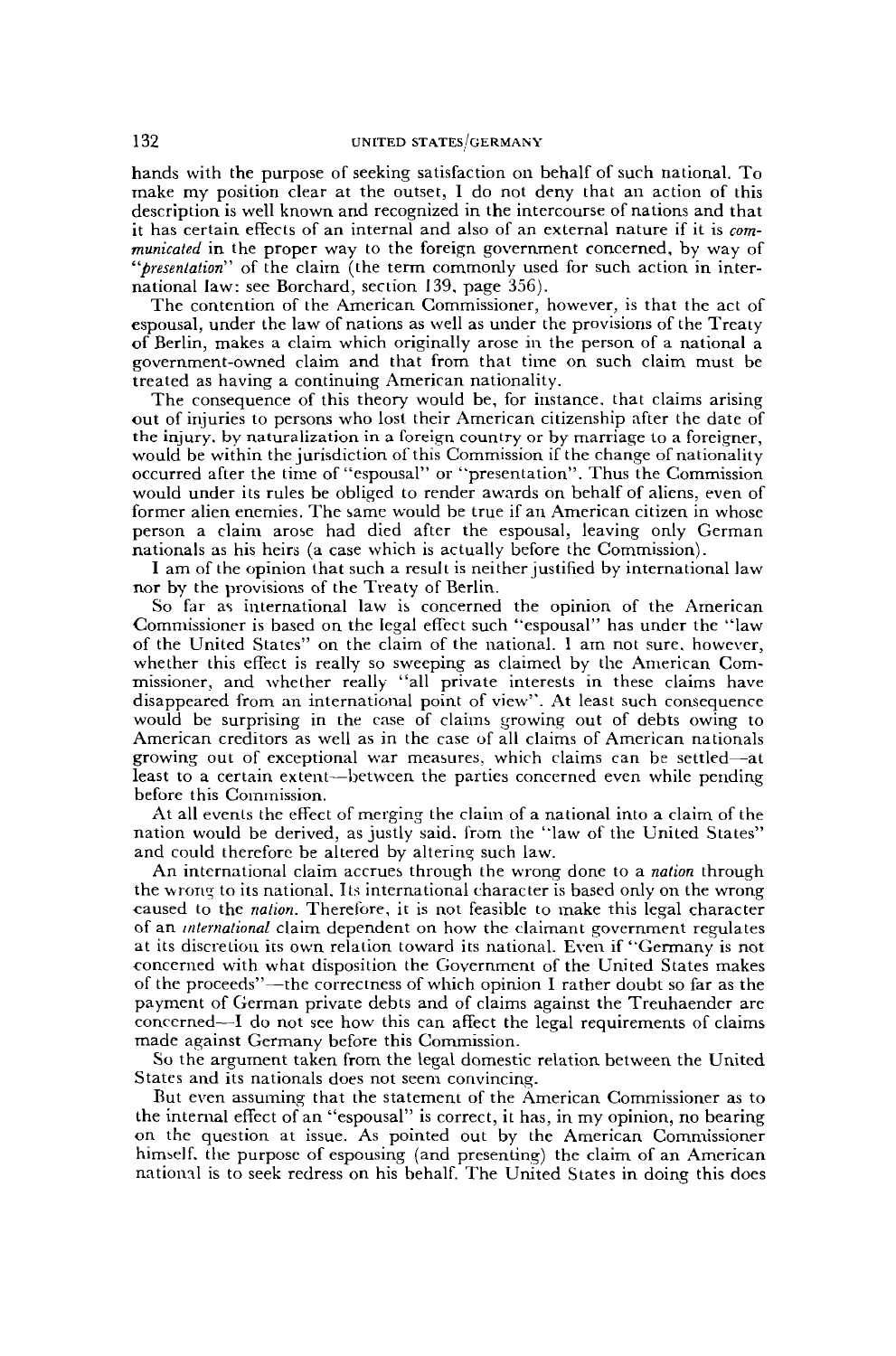not seek revenge for an injury inflicted upon the nation as such; it seeks financial compensation for the individual who has suffered the loss or damage. The result to be achieved thereby is not to satisfy the nation but to indemnify a specific person. It follows from the very nature of the proceedings before this Commission that, to secure continuous American nationality of a claim, it is not sufficient that this claim was "American-owned" at the time it arose and at the time it was presented but that—so to speak—the redress to be awarded must also be and remain "American-owned". In other words, up to the last moment of its activities the Commission remains concerned with the question on whose behalf the claim is prosecuted and to whom the proceeds of an award will flow. If the facts, whenever they arose or became known to the Commission before rendering judgment, show that the beneficiary of the award is not an American national but a foreigner, the claim would not, in my opinion, be within the jurisdiction of the Commission.

That this conclusion conforms with the general principles of international law is evidenced by various rulings of international tribunals.

Before the French-American Commission of 1880 in the case of Wiltz, <sup>1</sup> public administrator of the parish of Orleans, Louisiana, acting for the estate of one Delrieu, citizen of France, the American Agent demurred upon the ground that the memorial did not aver that the beneficial owners were citizens of France. That commission dealt with claims under the convention of 1880 concluded between the United States and France, whereby "all claims on the part of .. . citizens of France, upon the Government of the United States, arising out of acts committed against the persons or property of citizens of France" between the 13th day of April, 1861, and the 20th day of August, 1866, should "be referred to three Commissioners". The commission dismissed the claim, saying *inter alia:*

"We think it was not enough that the deceased was a French citizen when he suffered the loss and when he died, and that his administrator presents the claim. It should further appear that the *real* and *beneficial claimants,* WHO WILL ULTIMATELY RECEIVE THE AMOUNT that may be allowed, are French citizens; and *they* must *appear* and *present* their claims."

Another ruling of that commission, incidentally disclosed in the decision of a United States Court in Bodemueller *v.* United States, 39 Federal Reporter 437 (digested in II Moore's Arbitrations at page 1150), is based on the same principle. In that case the plaintiff, Mrs. Bodemueller, was the American daughter of the French citizen Prevot. She, together with the other heirs who were French citizens, under the American-French Convention of 1880 claimed for a loss suffered by the decedent. The commission deducted from the sum claimed one-sixth (the share of Mrs. Bodemueller) on the ground that Mrs. Bodemueller was an American citizen. The decision does not state when Mr. Prevot died, but apparently his death occurred after the signing of the convention (1880), his widow being appointed administratrix in 1884. But though at all events the claim had been "espoused and presented" by that time, the Commission nevertheless regarded the change of nationality in the person of the claimant as material.

In the case of Burthe *v.* Denis, 133 U. S. 514 (1890), concerning another claim before the same commission, ihe Supreme Court of the United States accepted the same theory. Said the court: *"It matters not by whom the claim may have been presented to the Commission.* That body possessed no authority to consider any claims against the government of either the United States or of France, except as held, both at the time of their *presentation* and *of judgment* thereon, by

10

<sup>&</sup>lt;sup>1</sup> Wiltz v. U. S. (1882), III Moore's Arbitrations, page 2243.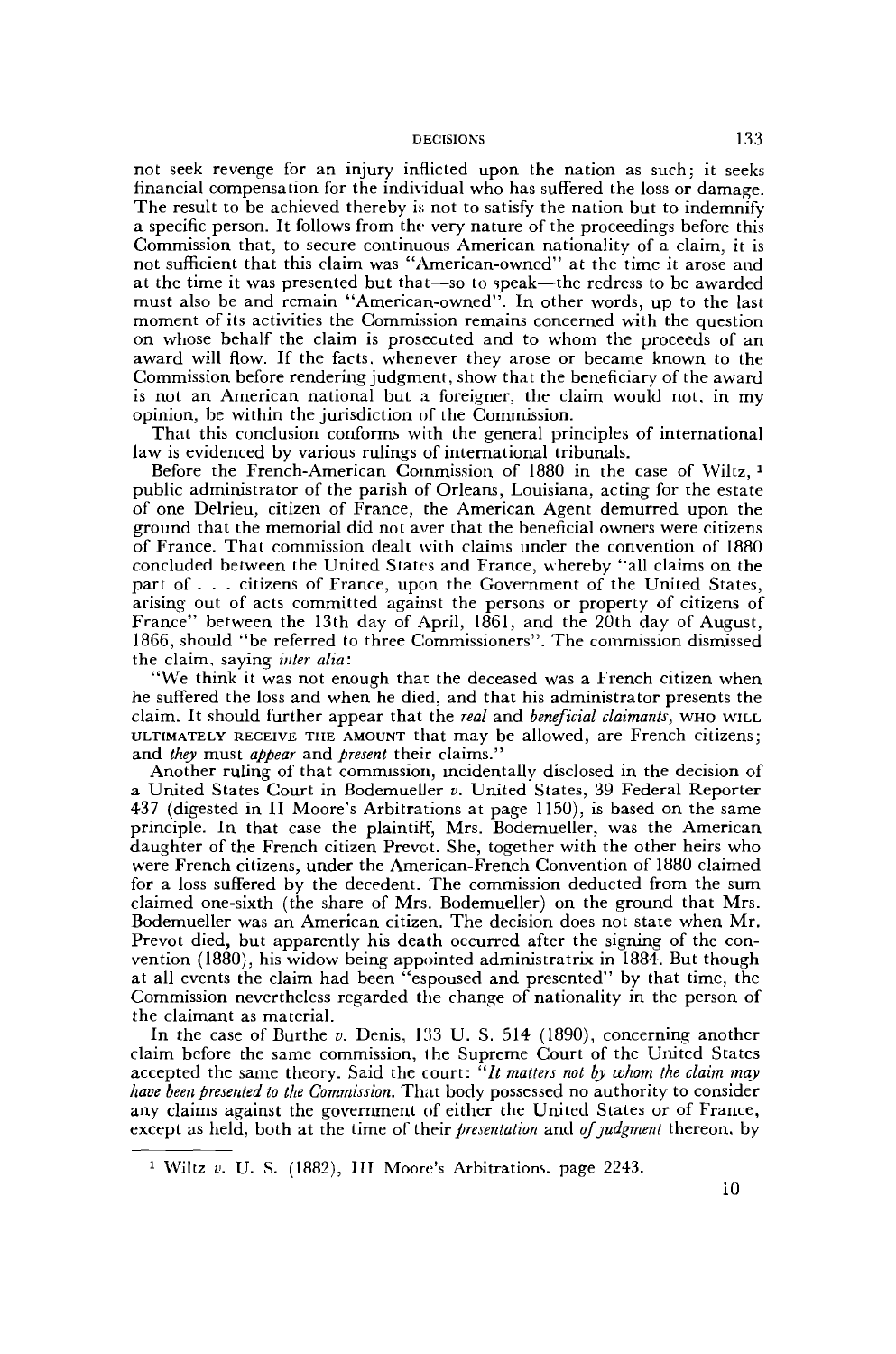citizens of the other country." So well founded was this rule, in the opinion of the court, that it expressly stated that "Any award to their co-legatees [i. e., French heirs] would have been *invalid and void."*

In my opinion it follows from these decisions of international courts as quoted above and maintained by the Supreme Court that the doctrine of continuity of the national ownership of a claim is more than a question of expediency left to the discretion of the claimant state but that it is a recognized and binding principle of international law, against which "*no authority*" exists, as the Supreme Court of the United States expresses it, "to consider any claims . . . except as held, both at the time of their presentation and of judgment thereon, by citizens of the other country".

This rule is acknowledged under Administrative Decision No. II, page 8, where it is said, "the claim for such loss must have since *continued* in American ownership", and it is maintained by the Agent of the American Government not only before this Commission<sup>2</sup> but also before the American-French Claims Commission <sup>3</sup> and before the American-British Claims Commission. 4

And the same principle is stated by Ralston, International Arbitral Law and Procedure, section 220, saying: "With extremely rare exceptions, and such exceptions based upon the particular language of treaties . . . the language of commissions has been . . . that the title to such claim must have *remained continuously* in the hands of citizens of such government until the time of its presentation for filing before the commission." See also Borchard, section 134. page 352.

The same principle seems to me to be accepted by the Government of the United States declaring that "claims of foreigners who, *after* the claims accrued, became Americans . . .or *vice versa,* can *not* be espoused by the United States".

But the question remains whether this rule is altered by the Treaty of Berlin. Although I fully agree with the American Commissioner that even independently of any laws of the United States governing the relationship between the Government and the claimants the United States under that Treaty becomes the only claimant and that no claims can be presented except by the United States Government. I cannot follow his conclusion that a change of nationality after the "espousal" has been made immaterial by the terms of the Treaty. There is nothing therein to indicate such a departure from the general principles of international law. The opposite is true. The Treaty distinguishes clearly between claims of the Government of the United States and claims of persons who owe permanent allegiance to the United States. Nowhere is it even suggested that the United States were from a certain time to prosecute claims practically owned by aliens not entitled in any way to protection by the United States.

That the United States in fact never took such a position appears from the wording of the "General Instructions" quoted above. When that Government states that "as a rule" it "declines to support claims that have not belonged

*<sup>-</sup>* See Claim 8, American Brief, page 125: "the rule that claims presented against one Government by another Government . . . must in point of origin be owned by nationals of the latter Government and *continue* in such, ownership".

<sup>3</sup> See pages 164-165 *supra. (Note by the Secretariat,* this volume, p. 133 *supra.)*

<sup>4</sup> See American and British Claims Arbitration, Claim No. 32 (Adolph G. Studer), Memorandum of the Oral Argument of the United States, page 3: "In construing the language of general claims conventions of the ordinary type . . . several claims commissions have laid down a rule restricting recovery to claims . . . belonging at the time of their origin, to nationals of the claimant country, and *remaining* the property of nationals of the claimant country *until the time of their presentation* to the commission."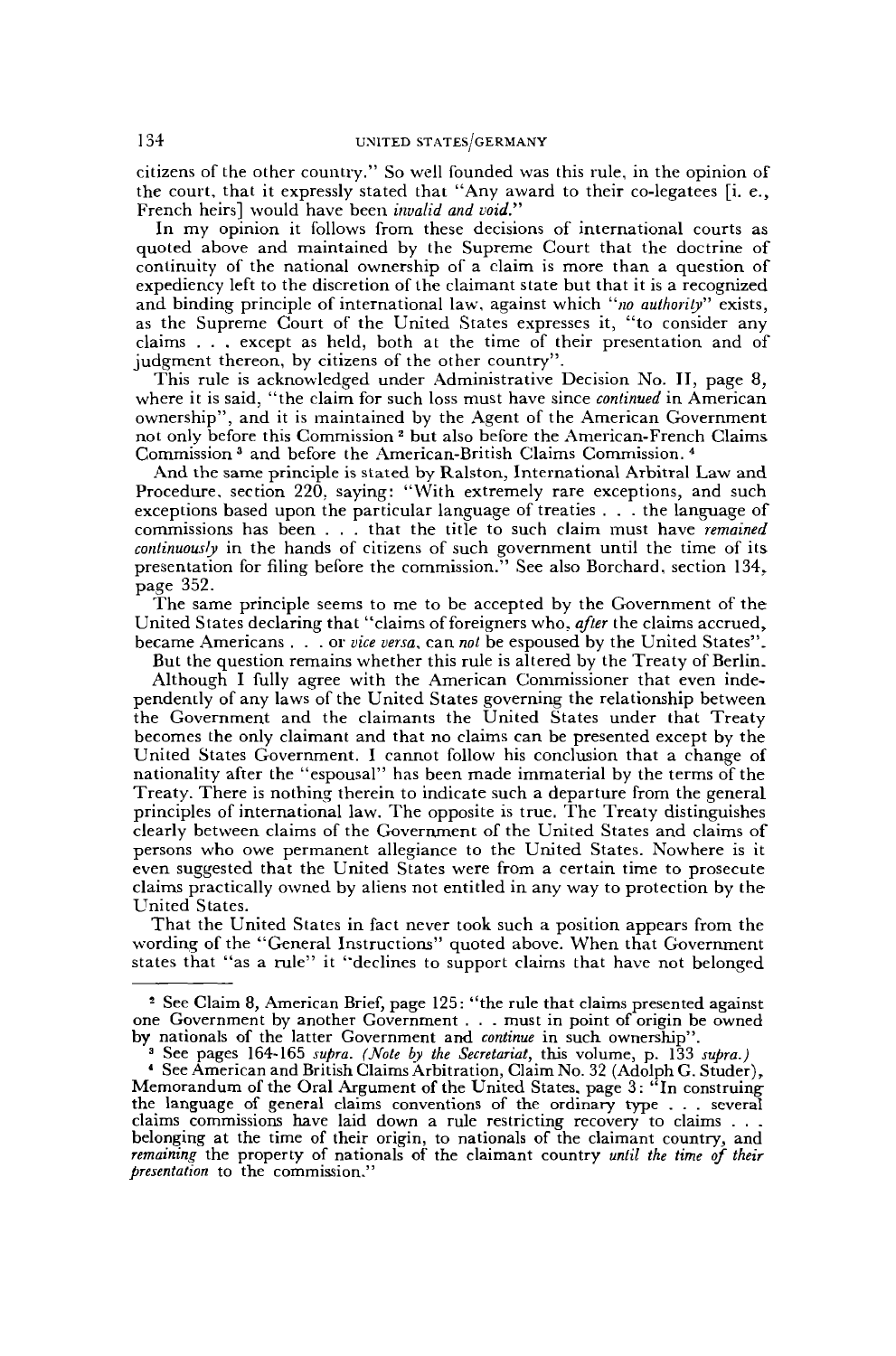to claimants of one of these classes from the date the claim arose to the *date of its settlement"* such language is irreconcilable with the contention that the act of the espousal could be considered as essential in connection with the nationality of the claimant.

If, under these circumstances and under further consideration of the fact that the decisions of the highest American court as well as of international tribunals were in absolute opposition to such a position, the United States had intended to change these rules to the detriment of Germany, they most certainly would have said so in plain and clear words.

And the United States would have had the more reason for so doing as the argument now urged fails to have a logical foundation in the wording of the Treaty; which, though not dealing directly with the question at issue here, touches it indirectly in Section 5 of the Knox-Porter Resolution, and for this reason :

The Treaty speaks of claims of "all persons . . . who *owe* permanent allegiance". Nevertheless both Commissioners as well as the Umpire in Administrative Decision No. II, page 8, agree that, contrary to the contention of American counsel, such clause does *not* constitute the real origin of these claims, but either intentionally or through lack of sufficient clearness leaves the question of the origin of the claims to the general rule that the claim must in its origin be national at the time the wrong was suffered. Now, how can the same clause at the same time be nevertheless construed as establishing a special date as regards the element of continuity? There can be no logical evasion; either the clause has constitutional force—in which case Administrative Decision No. II and the opinions of both Commissioners are wrong—or the clause has no constitutional force at all—in which case it cannot be used to justify the acceptance of the date of the Treaty as decisive for American ownership of the claims presented.

I reach, therefore, the conclusion that the American nationality of a claim must continue beyond the time of the espousal.<sup>5</sup>

*(b)* The American Commissioner is of the opinion that the date of the "espousal", the effect of which according to his theory has been pointed out above, is the date of the Treaty of Berlin.

Even assuming, for argument's sake, that the act of''espousal" has the effect of rendering loss of American nationality immaterial, I cannot agree with the American Commissioner as to this date. His standpoint is that the Treaty of Berlin places the United States Government in exactly the same relationship to all American claims covered by that Treaty as the United States Government places itself in by espousing these claims, and that the United States has espoused all these claims by including them in the Treaty.

This conception is, so far as I can see, not sustained by any precedent in international law.

The decisions quoted above show that neither the French-American Commission nor the Supreme Court attributed to the conclusion of a treaty regarding the adjudication and settlement of claims the effect of an "espousal" as construed by the American Commissioner. The reason for this attitude undoubtedly is that the conclusion of a treaty establishing the legal basis for certain general categories of claims cannot be identified with the act of espousing a special claim by the government. A government cannot "espouse" categories of claims the underlying facts of which are wholly unknown to it, but only individual claims as submitted to it by the national and after examination as to its merits.

<sup>&</sup>lt;sup>5</sup> The time up to which this requirement is necessary is dealt with under the division *(c), post.*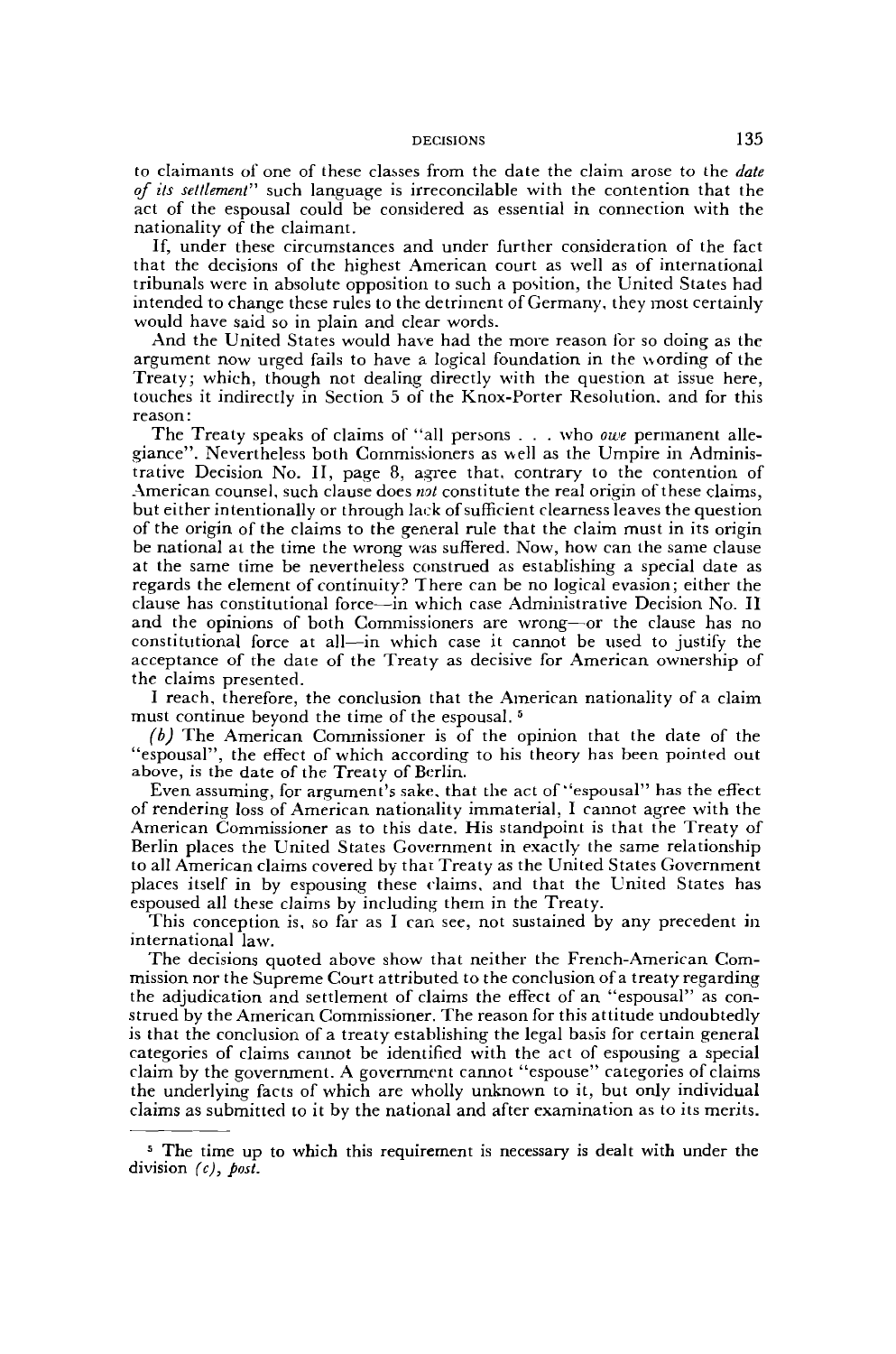Even the decisions of the Mexican Claims Commissions as cited by Borchard, pages 665-666, do not bear out the proposition of the American Commissioner.

They concern Mexican claims which were not decided by an international tribunal but by a domestic commission established by the United States to distribute a certain fund received from Mexico among the respective nationals under the *peculiar provisions* of a treaty made with Mexico which provided for the assumption by the United States of "all claims of citizens of the United States \* \* \* which may have arisen *previously to the date* of the signature of this treaty". Therefore all that the cases stand for on their facts is that the claim must have been both American in origin and American at the time of the signature of the treaty. The decisions are based on the wording of the treaty the language of which was considered as explicit. But the controversy in all cases was whether the American citizenship *at the time of the loss* was *sufficient* or *not,* and did not deal at all with the question at issue here, whether the American ownership has to continue up to the time of the signing of a treaty or to what other date. So it was not a general principle but a special agreement which caused that commission to lay stress on the date of the treaty, and the commission did do so only with regard to a question wholly different from that at issue here.

I do not dispute the possibility of embodying as decisive in a treaty between two governments *expressis verbis* the act of "espousal" of claims the adjudication and settlement of which form the object of that treaty. This has not been done, however, as between the United States and Germany. The opposite is true, and for three reasons:

(1) The Treaty is admittedly "silent" on this question.

(2) Both Governments understood and expected, as I agree with the American Commissioner, that the practice of the Department of State as set forth in the Instructions *"would be applied with respect to claims under that Treaty".* That means an *agreement* reached by *mutuo consensu* and making the practice of the Department of State as to the continuous ownership of American claims the *contractual* basis between the two Governments.

Now, this practice provides, under clause 6 of the Instructions, that the "Government of the United States, as a rule, *declines* to support claims that have not belonged to claimants of one of these classes from the date the claim arose *to the date of its settlement''.*

So it is clear beyond doubt that the practice as set forth by the Instructions and as agreed upon by both Governments does *not* establish the date of espousal as decisive.

(3) The Treaty of Berlin states in very general terms the financial obligations of Germany in consequence of the war. In doing this it distinguishes, as already said above, clearly between claims of the United States and claims of American nationals. No indication is given that the United States by concluding the Treaty are "espousing" the claims of the latter class. On the contrary, it appears from the wording of Article II that the question of "espousal" was left open intentionally and deliberately. For this article provides that *if* the United States should avail itself of the rights and advantages (as contained in the Treaty of Versailles and "reserved" by the Knox-Porter Resolution) it would do it in a certain manner. If the English text should be considered doubtful in this respect such doubts are wholly removed by the German text, which is entitled to equal force and which reads as follows: "*Wenn* die Vereinig-<br>ten Staaten die \* \* \* Rechte und Vorteile für sich in Anspruch nehmen" ten Staaten die \* \* \* Rechte und Vorteile für sich in Anspruch nehmen" ("If the United States avails itself of the rights and advantages"). Article II, far from "espousing" for the United States all claims which might possibly be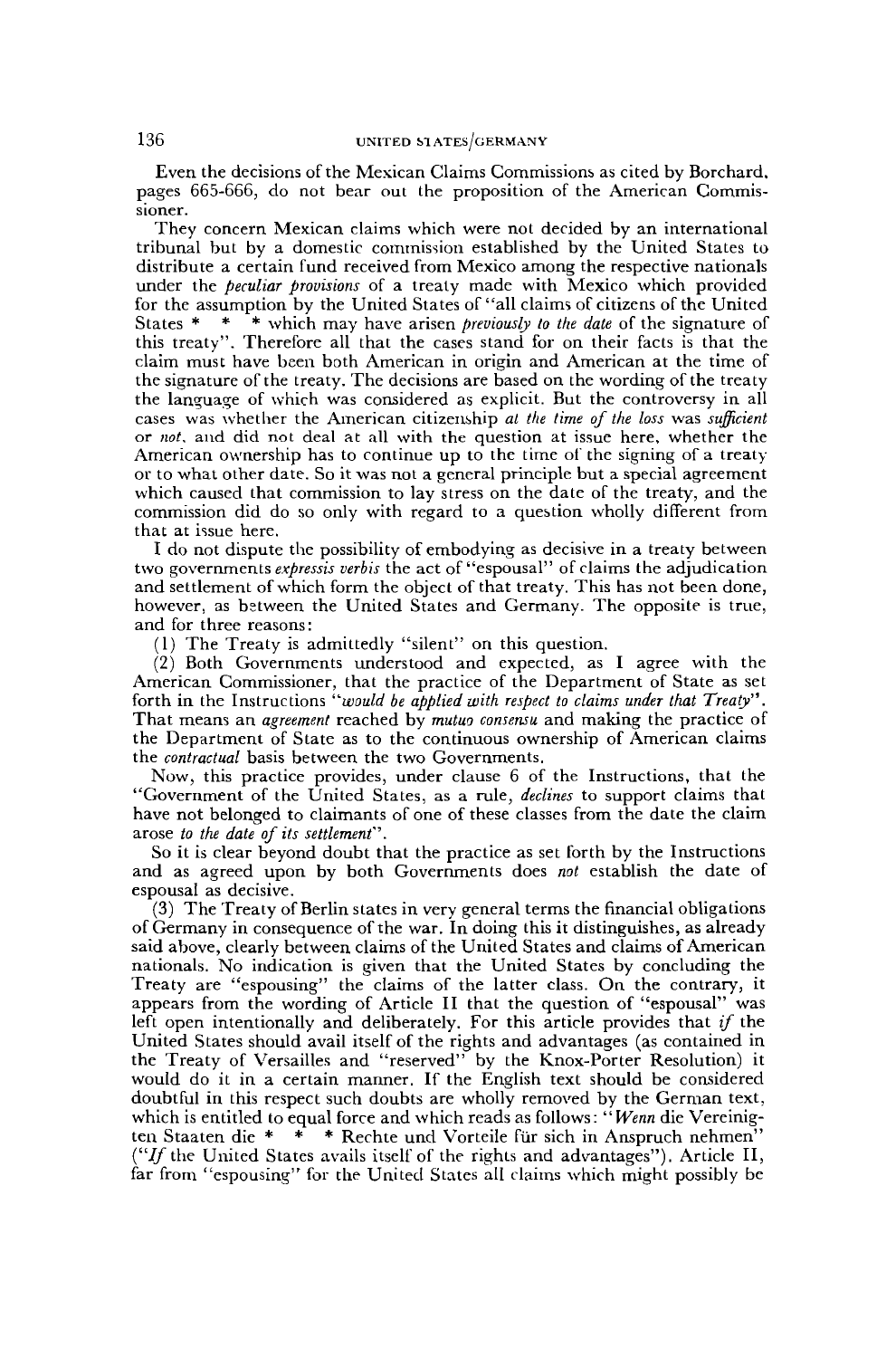raised under the Treaty, leaves it to the discretion of the American Government whether and how far it will make use of the rights reserved by the Treaty. The United States may avail itself of such rights, or it may not—as for instance, in the case of pensions. But if it does avail itself of them it must do so in such a manner as to make it clear to the other party. This can only be done by a special act or declaration addressed to that party through the proper channels specifying the claims which the United States chooses to take up against Germany. Only such action, not the legal basis on which it is founded, could be considered as an "espousal". It is a requirement indispensable to the dignity and comity of intercourse between nations that a respondent nation must have full knowledge of the essential facts of a claim which another nation deems sufficiently important to raise against the respondent state.

Therefore, if any action of a government can be considered as important enough to have a bearing on another government, it can only be the act of a formal presentation.

Only such presentation of a claim could be considered as its espousal.<sup>6</sup>

As already pointed out the presentation of a claim must comprise a sufficient statement of its facts and merits in order to enable the respondent government to take its position and if necessary to formulate its defense.

The question remains as to what constitutes the presentation of a claim in the present proceeding.

The only acts which come into question after the conclusion of the Treaty itself are the conclusion of the Agreement of August 10, 1922, the delivery of the list of claims transmitted pursuant to Rule IV by the American Agent to the German Agent, and the filing with the Commission of a claim by the American Agent or of an agreed statement by both Agents.

The Agreement of August 10, 1922, is limited to the creation of a tribunal for the adjudication of claims arising under the Treaty. In defining these claims it does not go beyond the terms of the Treaty itself. No indication is given as to which claims in particular the United States intended to submit to the tribunal or in what manner. Nothing is said in the Agreement or in the Notes accompanying it regarding an "espousal" of claims by the United States Government. On the contrary, the Agreement again clearly distinguishes between claims of the United States and claims of American nationals, showing thereby that no act of espousing the latter class was contemplated in framing the Agreement.

The delivery of the Claim List might under ordinary circumstances be considered as a notification sufficienily distinct to be called an espousal and presentation of the claims enumerated therein.

It seems to me, however, to be a rule well established in international law that if two governments create an arbitral tribunal for the adjustment ol claims raised by one against the other the act of presentation of such claims is their filing with the tribunal itself. Ralston (International Arbitral Law and Procedure, page 105) holds that the "claim must have remained continuously in the hands of citizens of such government until the time of its *presentation for filing* before the commission", which was also the viewpoint of the American Agent in the American and British Claims Arbitration in Claim 32 (Adolph G. Studer, Memorandum of the Oral Argument of the United States, page 3) : "remaining the property of nationals of the claimant country until the time of their

<sup>6</sup> See Borchard, section 139, page 356: The claim "becomes international in character when the government espouses it *and presents it* diplomatically to the debtor government".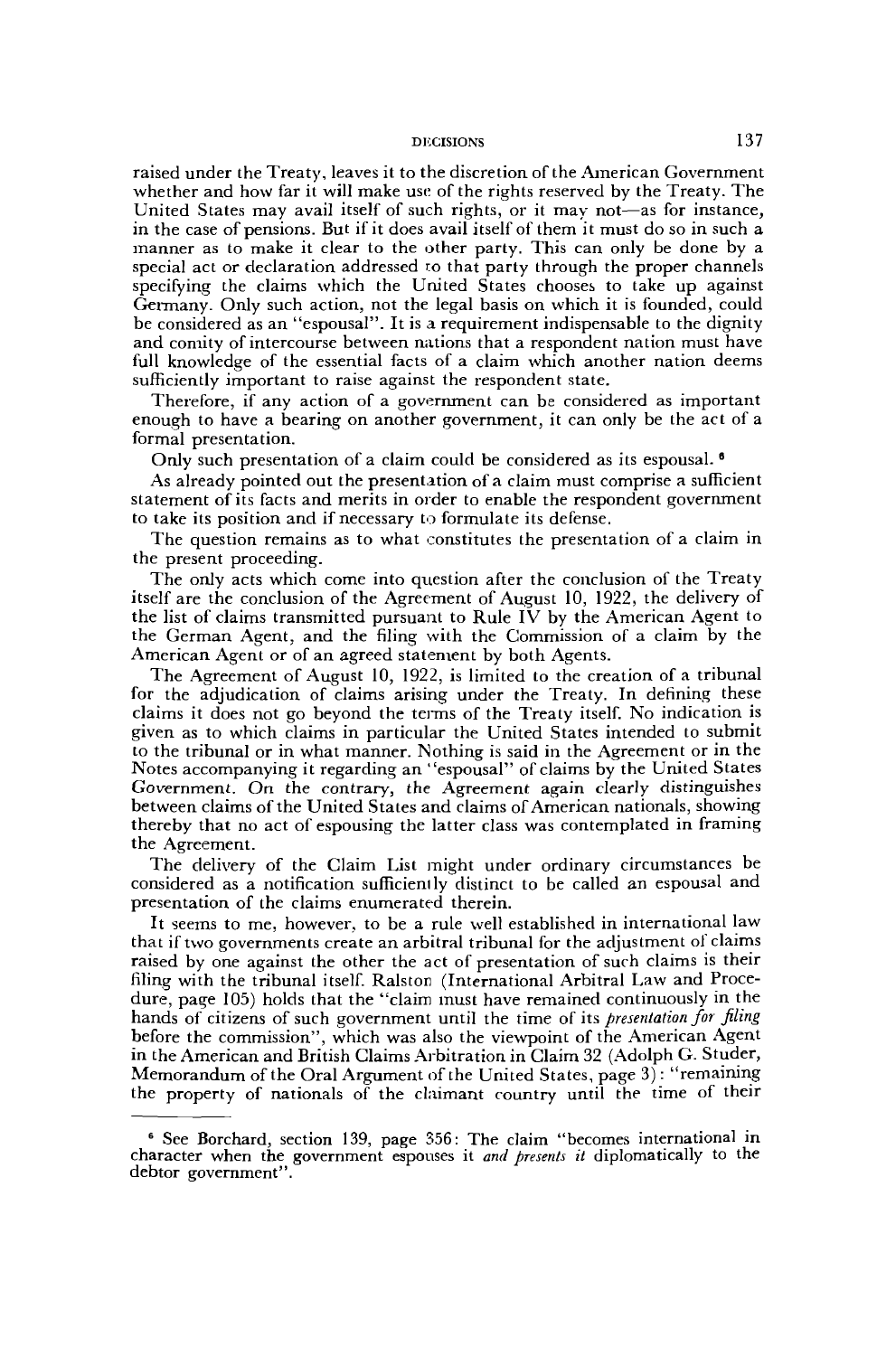*presentation* to the commission". And it also seems to be the opinion of Hyde (Volume I, page 475) and Borchard (page 664, section 308).

If in addition to the date of the presentation of a claim Borchard mentions the time of the signature of the protocol as an alternative such time is obviously not the time of the signature of a treaty *creating* the rights to be pursued afterwards, such as the American Commissioner has in mind, but a date *later* than the presentation of the claims to the respondent *government* though earlier than the date of presenting it to the *commission* itself. The "protocol" is not a treaty—as for instance the Treaty of Berlin—but an agreement for the arbitration of claims already "presented previously to the other government", that is, presented with all details necessary to enable the respondent government to examine each claim on its *particular merits.*

That this is the meaning of the term "protocol" as used by Borchard in the instance cited is shown by his phraseology in speaking of a treaty as "providing for the adjudication of claims".

But even in the few cases cited by Borchard in support of this rule the decisions *nowhere* deal with the question at issue here, but—exactly as in the decision already mentioned of the Mexican Claims Commission—only with the question whether the American citizenship *at the time of the loss* is sufficient or not. The decisions do *not* pass upon the question at issue here and do not state that the ownership is *not* required to continue beyond the date of the signing of the protocol.

My conclusion, therefore, is that the act by which the United States could "espouse" a claim before this Commission could only be the act of filing such claim (by way of petition, memorial, or agreed statement) with the Commission.

As the American Commissioner considers the date of the Treaty of Berlin only in so far as the date of "espousal" at "an earlier date" cannot "be established on the particular facts in any case", I may fairly assume that it is meant thereby to reserve those cases in which the Government of the United States had already presented a claim before the date of the Treaty of Berlin. I frankly admit that either under international law or under the provisions of a treaty the date of the signing or of the coming into force of such treaty could be established as decisive as to the question of continuity of ownership. But I cannot think of a "rule" and especially not of a treaty agreement which would restrict the rights of the defendant state as to the date of such continuity but at the same time give the claimant state full power to recur to another and earlier date if more favorable. Is it possible to assume that such could have been the meaning of an "agreement" except where expressly and plainly provided for?

And how can any "espousal" or even any presentation of a claim *befoie* the date of the Treaty have a bearing on this Commission which has to pass upon the claims based only on the *special* provisions of such *Treaty ?*

*(c)* After having tried to show under *(a)* that the "espousal" of a claim is not decisive as to the time up to which the American ownership of the claim must continue, and under *(b)* that assuming that the espousal of claims should be material the date of it would be the time of filing a claim before this Commission, I reach the conclusion that, under the principle of continuous ownership and moreover *under the mutual and binding understanding* of both Governments with respect to the application of the rule under clause 6 of the General Instructions, the American nationality of the claimant must continue from

<sup>7</sup> In accordance herewith Administrative Decision No. II of this Commission speaks of claims *"presented* to this Commission .. . on behalf of one or more of its nationals".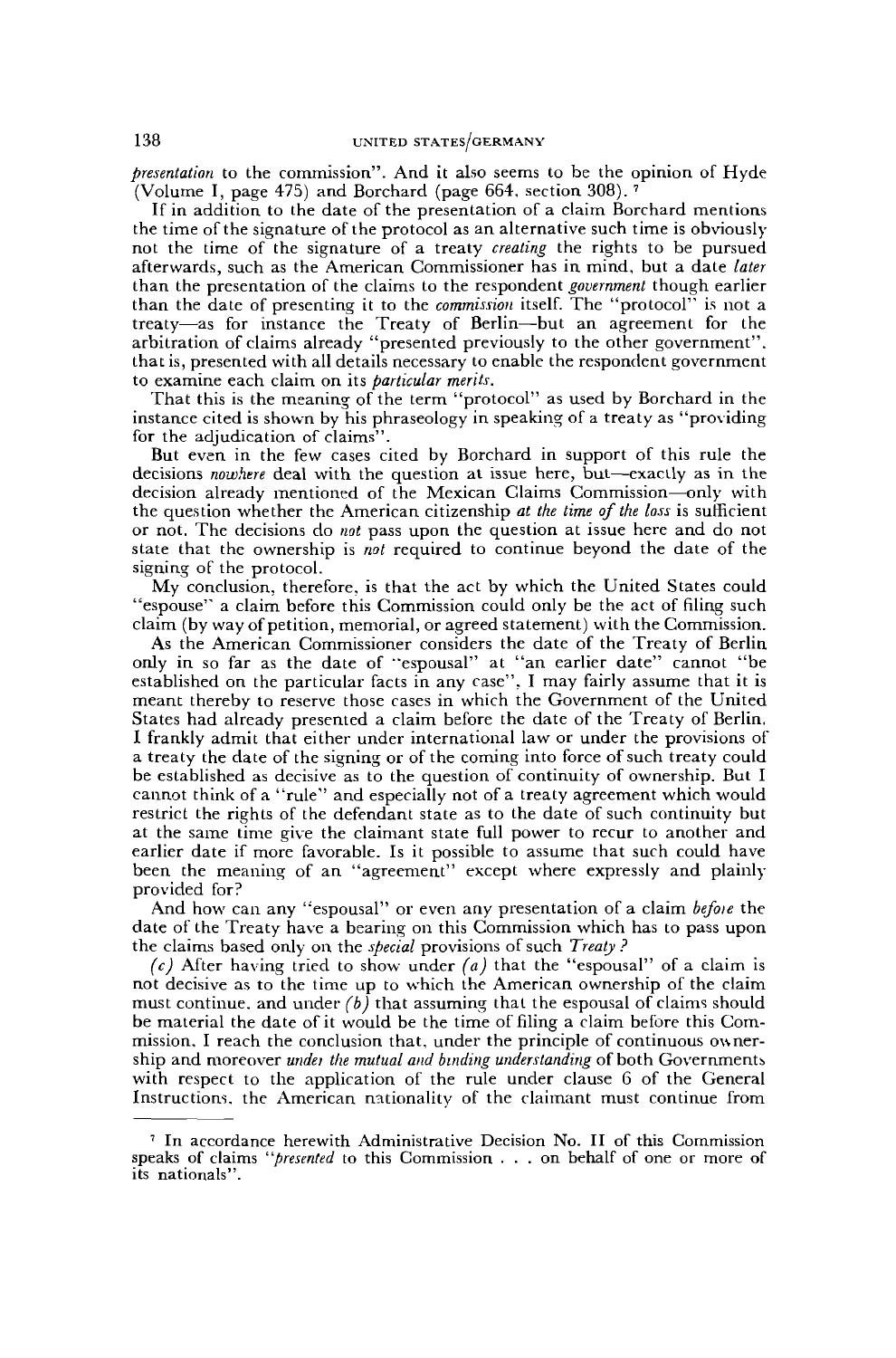the time the claim arose to the date of judgment, as the last essential moment of the activities of this Commission.

This conclusion is in accordance with the principle laid down by the Supreme Court of the United States (the date of "judgment" being, in a legal sense and for the purpose of this Commission, the date of settlement).

*(d)* As regards claims, whether "espoused" by the United States or not. in which only a share or part interest of a claim which had accrued under American ownership has been transferred to foreign nationals, and in which therefore "some American interest therein remains". I concur with the American Commissioner that such claims have in so far a standing before this Commission and should be reserved for special consideration.

#### *Summary*

*To summarize,* my conclusions are:

I *agree* with the American Commissioner

(1) That the original claimants who suffered the loss must have been American nationals at the time of the loss and

(2) That the claim must have since continued in American ownership.

I *disagree* with the American Commissioner

(1) As to the definition of who is entitled to the protection of the American Government under the Treaty of Berlin, substituting for the words "American nationals, or otherwise entitled to the protection of the United States" as applied by the American Commissioner the phrase "all persons, wheresoever domiciled, who owe permanent allegiance to the United States of America"; and

(2) As to the time to which the American ownership must continue, substituting for the time of "espousal", as proposed by the American Commissioner, the date of judgment passed by this Commission, and defining as the time of "espousal", if material, the time of the filing of a claim before this Commission, contrary to the opinion of the American Commissioner, who defines the date of the taking effect of the Treaty of Berlin (November 11, 1921) as in principle the time of espousal, leaving the particular facts of a special case to establish an earlier date.

I agree further

That where a share or a part interest of a claim which had accrued under American ownership has been transferred to foreign nationals such claim may have a standing before this Commission so far as an American interest remains therein and that such cases may be reserved for special consideration by the Commission.

Dr. W. KIESSELBACH

The two National Commissioners accordingly certify to the Umpire of the Commission for decision the points of difference which have arisen between them as shown by their respective opinions above set forth.

Done at Washington October 21, 1924.

Chandler P. ANDERSON *American Commissioner* W. KIESSELBACH *German Commissioner*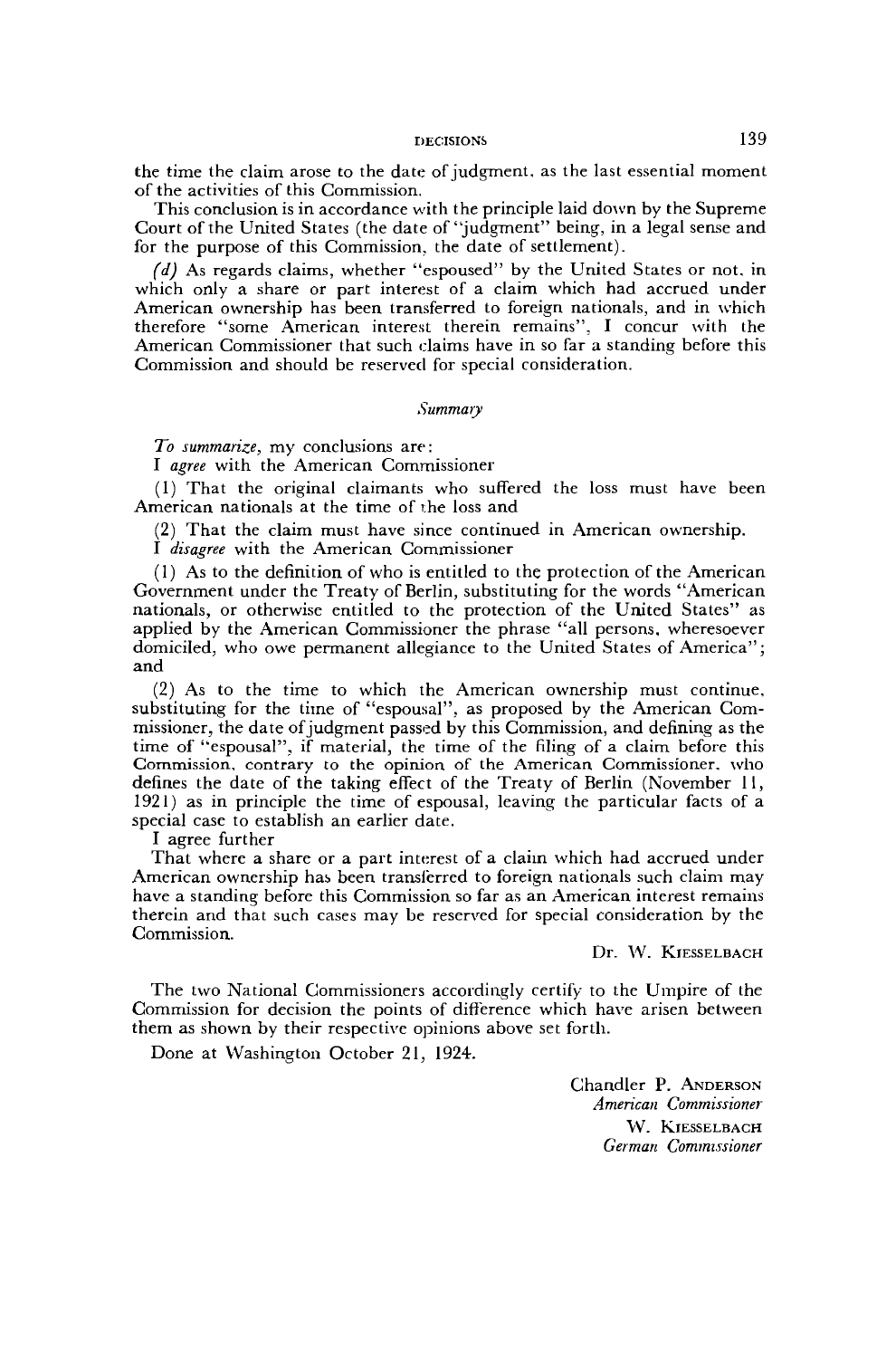#### *Decision*

PARKER, *Umpire,* in rendering the decision of the Commission delivered the following opinion:

No government-owned claims are dealt with in this opinion but only those put forward by the United States on behalf of private owners. It is in this sense that the term "claim" or "claims" is used, unless it otherwise appears from the context.  *1*

The answer to the basic question presented by the Certificate of Disagreement of the Two National Commissioners calls for a definition of the jurisdiction of this Commission as determined by the nationality of claims. But the rule invoked by the German Agent and the application sought to be made of it, when analyzed, strike deeper than a mere question of jurisdiction. The jurisdictional form of presentation but serves to obscure the real issue, which is, Shall the property rights which have vested under the Treaty of Berlin be preserved, or shall they be destroyed through a change in their nationality? It is in this latter aspect that the question assumes its true importance.

It is contended by the German Agent that it is an established rule of international law that no nation will assert a claim of a private nature against another nation unless such claim possesses the nationality of the nation asserting it continuously from its origin to the time of its presentation and even of its final adjudication by the authorized tribunal. This is but another way of saying that a change in the nationality of a right, through its voluntary or involuntary transfer, deprives it of the remedy of enforcement through diplomatic intervention. He further contends that this rule must be read into and constitutes a part of the Treaty of Berlin, so that a right once vested in an American national under that Treaty will be destroyed, and Germany released from her obligation thereunder, upon the transfer of that right, by succession, assignment, or otherwise, to alien ownership. That the reasons underlying the Umpire's decision on the points of difference certified by the National Commissioners may be clearly understood, it is necessary to examine these contentions put forward by the German Agent to ascertain whether or not such an established rule of international practice as he invokes exists, and if it exists, its applicability, if any, to the Treaty of Berlin.

Statements will be found in some decisions of international tribunals and in some treatises dealing with international law and international arbitral procedure supporting the contention of the German Agent with respect to the existence of the rule as stated. But it may well be doubted whether the alleged rule has received such universal recognition as to justify the broad statement that it is an established rule of international law. It is no doubt the general practice of nations not to espouse a private claim against another nation unless in point of origin it possesses the nationality of the claimant nation. The reason of the rule is that the nation is injured through injury to its national and it alone may demand reparation as no other nation is injured.<sup>3</sup> As between nations the one inflicting the injury will ordinarily listen to the complaint only

<sup>&</sup>lt;sup>1</sup> Reference is made to Administrative Decision No. I for the definition of other terms used herein.

<sup>2</sup> This proposition was formulated by Vattel (Book II, Chapter VI, Section 71, translation of edition of 1758 published by the Carnegie Institution of Washington, 1916):

Whoever ill-treats a citizen indirectly injures the State, which must protect that citizen. The sovereign of the injured citizen must avenge the deed and, if possible, force the aggressor to give full satisfaction or punish him, since otherwise the citizen will not obtain the chief end of civil society, which is protection."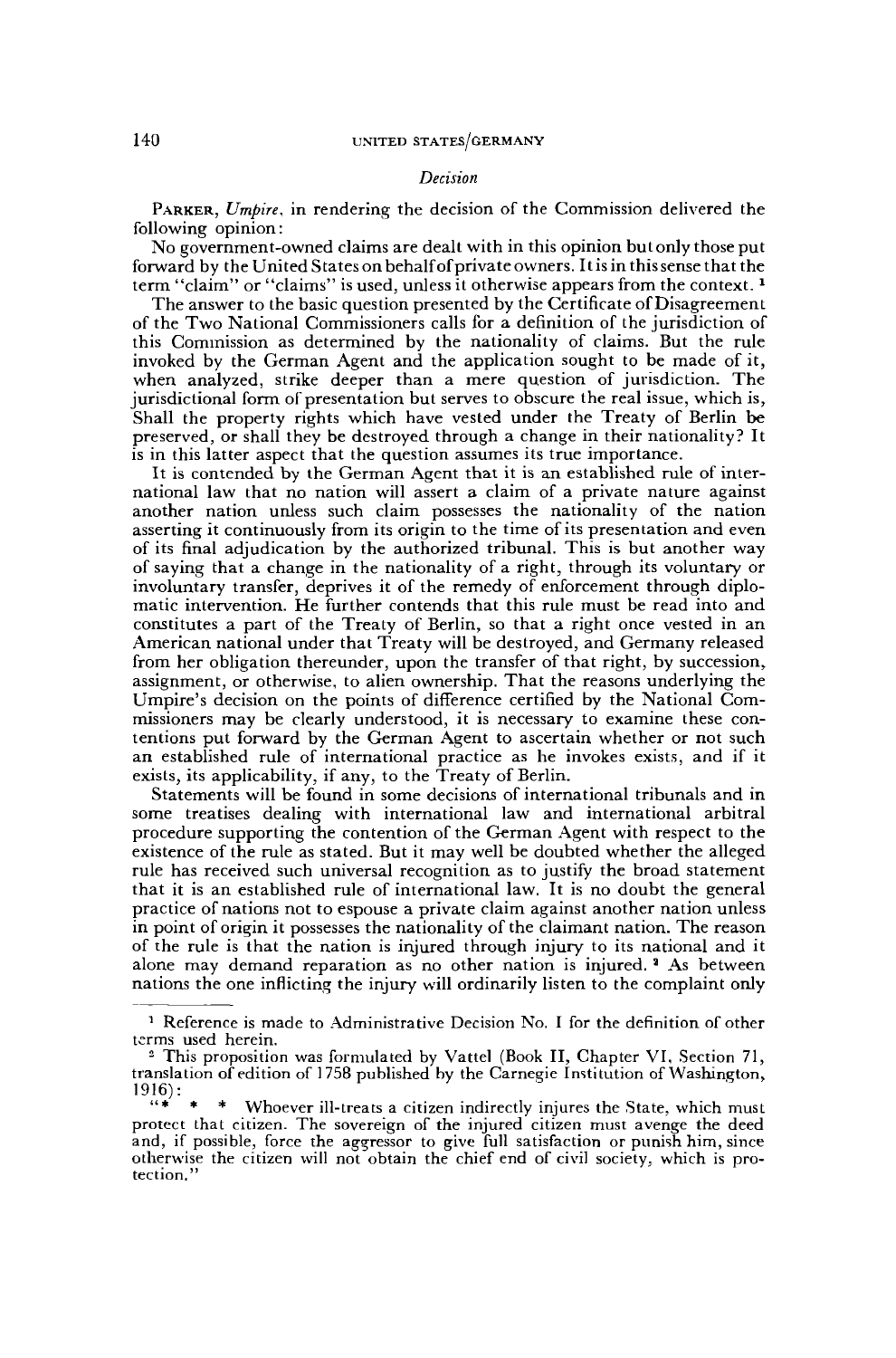of the nation injured. A third nation is not injured through the assignment of the claim to one of its nationals or through the claimant becoming its national by naturalization. While naturalization transfers allegiance, it does not carry with it existing state obligations. Only the injured nation will be heard to assert a claim against another nation. Any other rule would open wide the door for abuses and might result in converting a strong nation into a claim agency in behalf of those who after suffering injuries should assign their claims to its nationals or avail themselves of its naturalization laws for the purpose of procuring its espousal of their claims.

But even this practice of nations may be changed by mutual agreement between the two governments parties to a particular protocol creating a tribunal for the adjudication of claims and denning its jurisdiction. The National Commissioners are in agreement on this point. Such jurisdiction is purely a matter of agreement between the interested nations. It is not one of general concern to all members of lhe family of nations. It does not declare any international *principle* but is only a rule of *practice,* to be followed or not as may be stipulated between the interested nations. It pertains to the course and form of the procedure agreed upon between the two nations to enforce rights but not to the rights themselves. In other words, it pertains to the *remedy,* not to the *right.* It affects only the question of the jurisdiction of an international arbitral tribunal, which in turn is fixed and defined by the particular agreement creating it. Where the meaning of such an agreement is obscure, custom and established practice may be looked to in arriving at the intention of the parties. But where the agreement creating the tribunal and defining its jurisdiction is clear it is not competent to look beyond the terms of the agreement in determining its jurisdiction. Such an agreement creating the forum to adjudicate claims and defining its jurisdiction in no wise affects the existing rights and obligations which are to be adjudicated by it.

The general practice of nations not to espouse a private claim against another nation that does not in point of origin possess the nationality of the claimant nation has not always been followed. <sup>3</sup> And that phase of the alleged rule invoked by the German Agent which requires the claim to possess continuously the nationality of the nation asserting it, from its origin to the time of its presentation or even to the time of its final adjudication by the authorized tribunal, is by no means so clearly established as that which deals with its original nationality. Some tribunals have declined to follow it. \* Others, while following it, have challenged its soundness.<sup>5</sup> The application in all of its parts of the rule invoked by the German Agent to a privately-owned claim in which

<sup>3</sup> See opinion of Barge, Umpire, American-Venezuelan Commission, in Orinoco Steamship Company case, Ralston's Venezuelan Arbitrations of 1903 (hereinafter cited as "Venezuelan Arbitrations 1903"), at pages 84-85.

*<sup>1</sup>* See case of Phelps, Assignee, *v.* McDonald, cited in note 23 *post,* where under the convention of 1871 Great Britain espoused a claim against the United States and a substantial award was rendered against the United States on a claim which in point of origin was British but which, prior to the making of the convention and to the presentation of the claim and to the making of the award, had lost its British nationality and vested in the assignee in bankruptcy for the benefit of American creditors.

The rule contended for by the German Agent was invoked by Chile in challenging the right of the arbitrator to make an award in the well-known Alsop Case espoused by the United States. Chile's contention was summarily rejected by King George V of Great Britain as "Amiable Compositeur" in an award handed down July 5, 1911 (V American Journal of International Law 1085). The original partners of Alsop & Co. were all American nationals. But at the time this arbitral convention was entered into, when the claim was presented to the arbitrator, and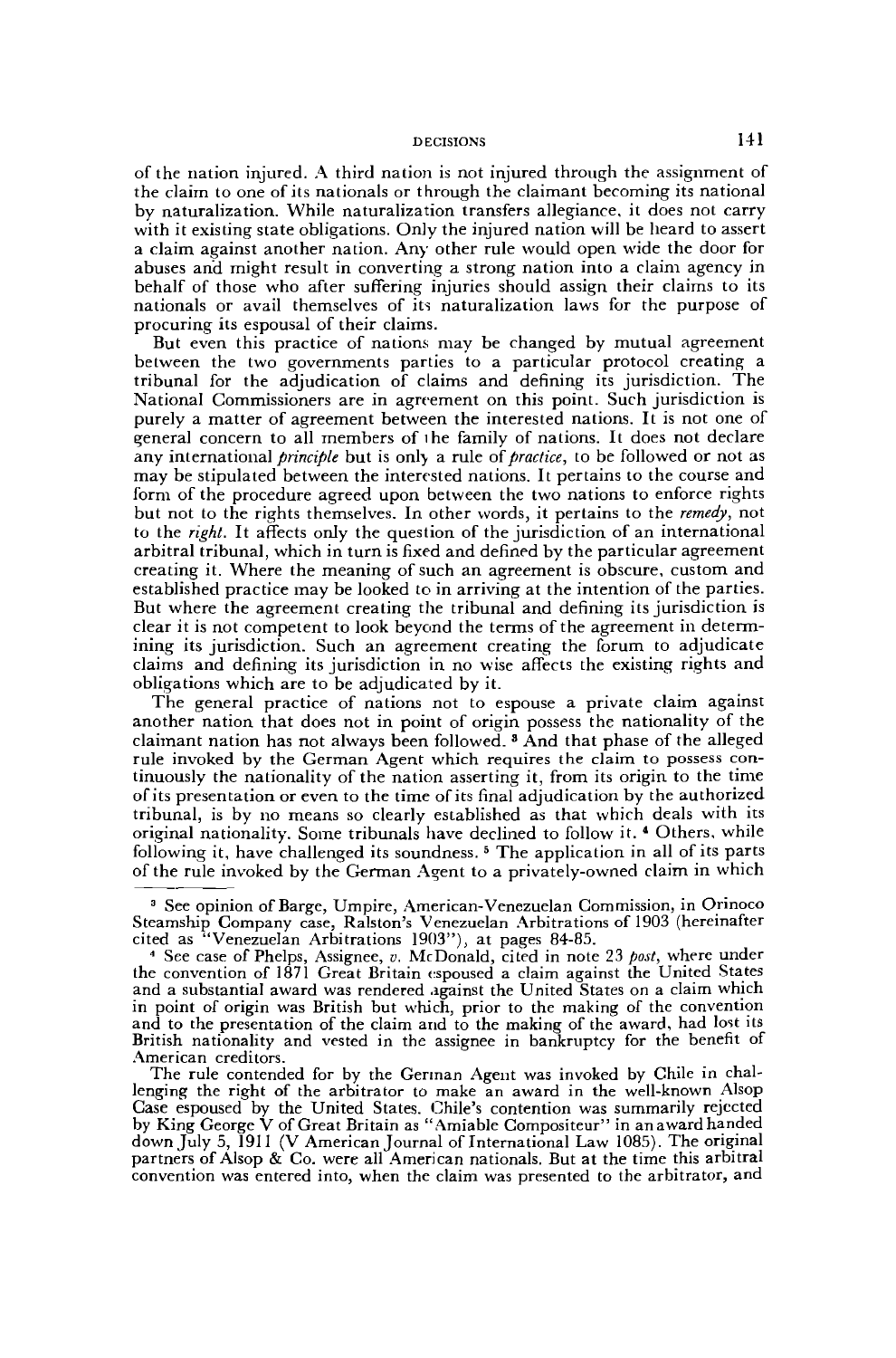the nationality has changed by voluntary or involuntary transfer since the right accrued would deprive the claimant of all remedy for its enforcement through diplomatic intervention. The practical effect would frequently be to

#### *(Footnote continued from page 141.)*

when the award was made, all of the original partners were dead and the claim was being prosecuted by the United States on behalf of their heirs and creditors. It was made to appear that at least some of these heirs and creditors were citizens of Chile but the arbitrator treated the claim as a unit and as possessing complete American nationality and made the award accordingly.

In the Daniel (or Piton) Case (Venezuelan Arbitrations 1903, page 507; also Ralston and Doyle's Report of French-Venezuelan Mixed Claims Commission of 1902, page 462) under the French-Venezuelan Convention of 1902 an award was made against Venezuela to the Venezuelan heirs of a deceased Frenchman (as stated in the additional opinion of the French Commissioner in the Massiani Case at page 234 of the volume last cited), where it appeared that the claim possessed original French nationality and was espoused by France.

The Petit Case (No. 255, French and American Claims Commission of 1880, Boutwell's Report, page 84) was espoused by France against the United States and an award made in claimant's favor. It was made to appear that after Petit's property was wrongfully seized by the United States he became a naturalized citizen of the United States and so remained for a period of 13 years, when he was formally reinstated as a citizen of France.

The Estate of William E. Willet *v.* Venezuela (No. 21, United States and Venezuela Claims Commission, Convention of December 5, 1885, III Moore's International Arbitrations (hereinafter cited as "Moore's Arbitrations") 2254 and IV *ibid.* 3743) involved a claim against the Government of Venezuela originally owned by Willet, an American citizen, which he held until his death. The claim was first presented to a commission by his widow as administratrix. The Government of Venezuela claimed that Mrs. Willet and her children were Venezuelan citizens and that as they were the beneficial owners of this claim the commission had no jurisdiction over it. An award was made in favor of the estate, the commission holding that the claim, being American in its origin, could be presented by the administratrix "whatever may have been her own personal status". The fact that the beneficial owners of the claim were of Venezuelan nationality does not appear to have given the commission any concern.

5 Ralston, Umpire of the Italian-Venezuelan Mixed Claims Commission, in the Corvaia Case (Venezuelan Arbitrations 1903, at page 809) reluctantly adopted the rule contended for here by the German Agent but protested that its effect was to "perpetrate an injustice" and added that "If the proposition now presented were one of first impression" the umpire would probably have reached a different conclusion.

Here it will be observed that the umpire was careful in dismissing the claims in question for want of jurisdiction of the commission over them to provide that the dismissal was *"without prejudice to the rights* of any of the claimants to claim against Venezuela before any court or commission which may have suitable jurisdiction, or to take such other action as they may be advised". The *rights* continued to exist notwithstanding the lack of jurisdiction of the commission to enforce them.

In discussing this rule Borchard in his "Diplomatic Protection of Citizens Abroad" (1915) uses this language (section 285, at page 630, and section 310, at page 666):<br>"\* \* \* If it is the injury to the state in the parson of its citizen which

"\* \* \* If it is the injury to the state in the person of its citizen which justifies diplomatic interposition, the mere fact that the claim subsequently by operation of law passes into the hands of alien heirs would not seem to modify the injury to the state.  $*$ <br>" $*$  \*  $*$  It is not so c

It is not so clear in theory why a claim, which, having originally accrued in favor of a citizen, has passed into the hands of an alien, should necessarily forfeit the protection of its original government, especially where it passes not by voluntary assignment but by operation of law. If the state has been injured by the original wrong done to its citizen, the mere transfer of the claim hardly seems to purge the national injury to the state.  $* * * "$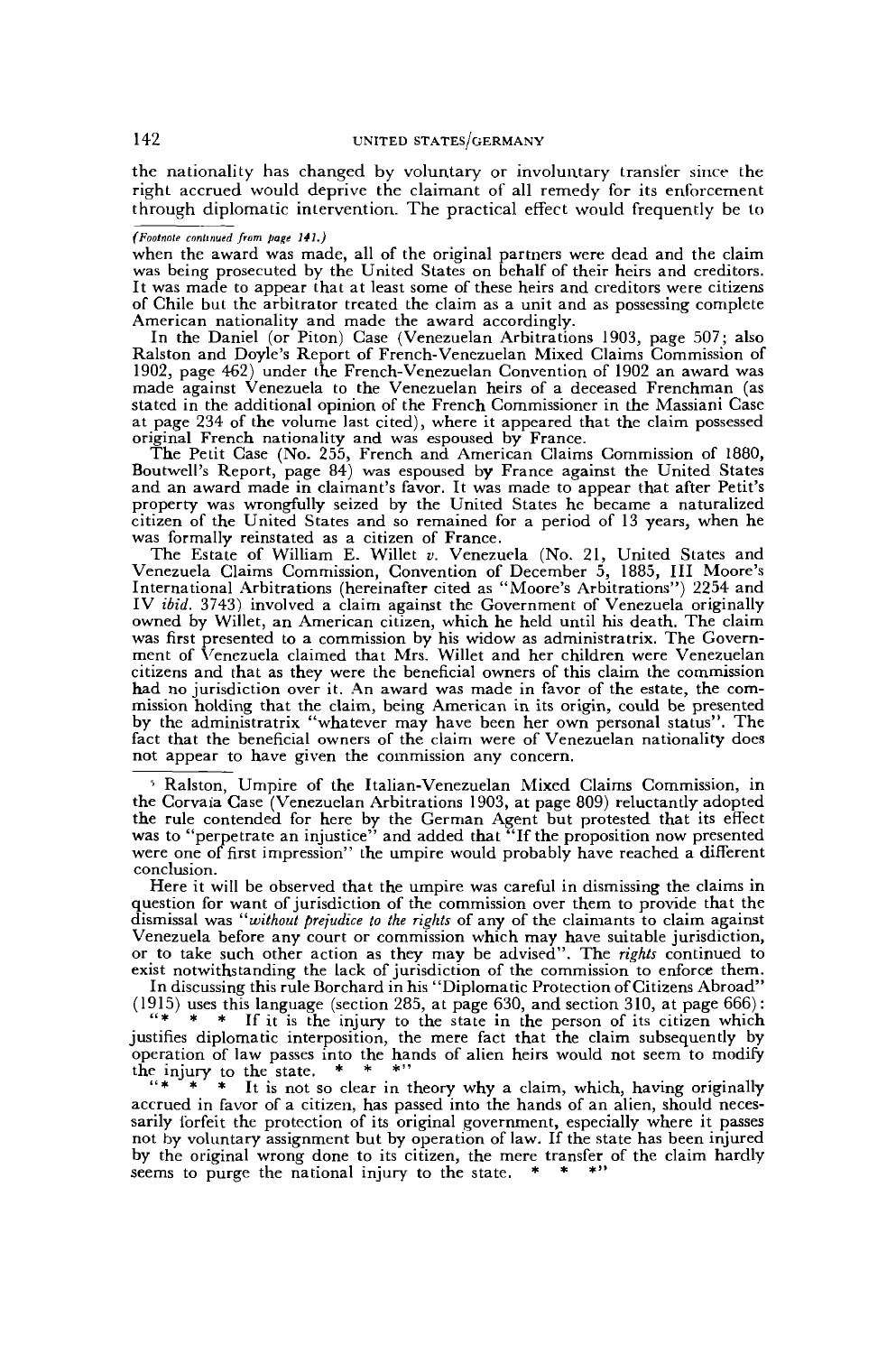deprive the owner of his property. As the rule in its application necessarily works injustice, it may well be doubted whether it has or should have a place among the established rules of international law. Those decisions which have adopted it as a whole have recognized it as a mere rule of practice. Usually they have been rendered by divided commissions, with one member vigorously dissenting. <sup>6</sup> When the majority decisions in these cases come to be analyzed, it is clear that they were in each case controlled by the language of the particular protocol governing the tribunal deciding them, which language limited their jurisdiction to claims possessing the nationality of the nation asserting them not only in origin but continuously—in some instances to the date of the *filing* of the claim, in others to the date of its *presentation* to the tribunal, in others to the date ofthe *judgment* rendered, and in still others to the date of the *settlement.*<sup>7</sup> This lack of uniformity with respect to the period of continuity of nationality required for jurisdictional purposes results from each case being controlled by the language of the particular convention governing. In each case it is clear that the question presented was purely one *of jurisdiction* and did not touch an existing *right* further than to deny the jurisdiction of the tribunal to enforce it. They do no more than decide that the tribunal in question has not, under the protocol creating it, the jurisdiction to consider and adjudicate the rights of the claimants. The very cases cited by the German Commissioner aptly illustrate this. <sup>8</sup> Numerous other cases could be cited in further illustration, a

Venezuelan Commission, Venezuelan Arbitration 1903, at page 439. 7 The Stevenson Case (British-Venezuelan Commission, Venezuelan Arbitrations, 1903, at pages 451-455) is cited as one of the leading cases sustaining the rule invoked by the German Agent. It is clear from the opinion of Umpire Plumley that his decision denying jurisdiction of the commission to decide a portion of the claim espoused by Great Britain against Venezuela was controlled by the language of the protocol creating the commission (see pages 446 and 451). It is interesting to note that in that opinion two different periods were fixed for determining the nationality of a claim for jurisdictional purposes in addition to its original nationality, viz:

(1) Its nationality "up to and *at the time of the treaty* authorizing and providing for the international tribunal before which the claim is to appear" (page 451) and

(2) Its nationality "at the time of the *presentation* of the claim before the Com- $'$  (page 455).

It was held by the Supreme Court of the United States that under the convention between the United States and France of January 15, 1880, the nationality of the espousing government must exist both at the time the claim was *presented* and at the *time judgment* was rendered thereon (Burthe *v.* Denis (1890), 133 United States Supreme Court Reports (hereinafter cited as "U. S.") 514).

The decision of the Supreme Court of the United States in Burthe  $v$ . Denis (1890) 133 U. S. 514, is cited by the German Commissioner. A claim, French in origin, was presented by France on behalf of the executor of the estate of a French national for the value of property damaged through occupation by the military authorities of the United States. Some of the heirs of the French national who had a beneficial interest in the claim were French citizens, others American citizens. Without undertaking to adjudicate the *rights* of the American heirs, the court held that the commission, under the express terms of ihe convention of January 15, 1880, between the United States and France creating it, was without jurisdiction to consider their claims and make an award in their favoi. This is made clear by the following excerpt from the opinion:

\* the express language of the Treaty here limits the jurisdiction of the

<sup>&#</sup>x27; Miliani Case (decided by umpire), Italian-Venezuelan Commission (Venezuelan Arbitrations 1903, pages 754-762), see additional opinion of Italian Commissioner Agnoli at page 758. See also opinion of Commissioner Agnoli in the Brignone Case (decided by umpire) at pages 710-712 *ibid.;* dissenting opinion of French Commissioner L. de Geofroy in the Wiltz Case as reported in III Moore's Arbitrations at pages 2250-2253. See also contention of British agent in Stevenson Case, British-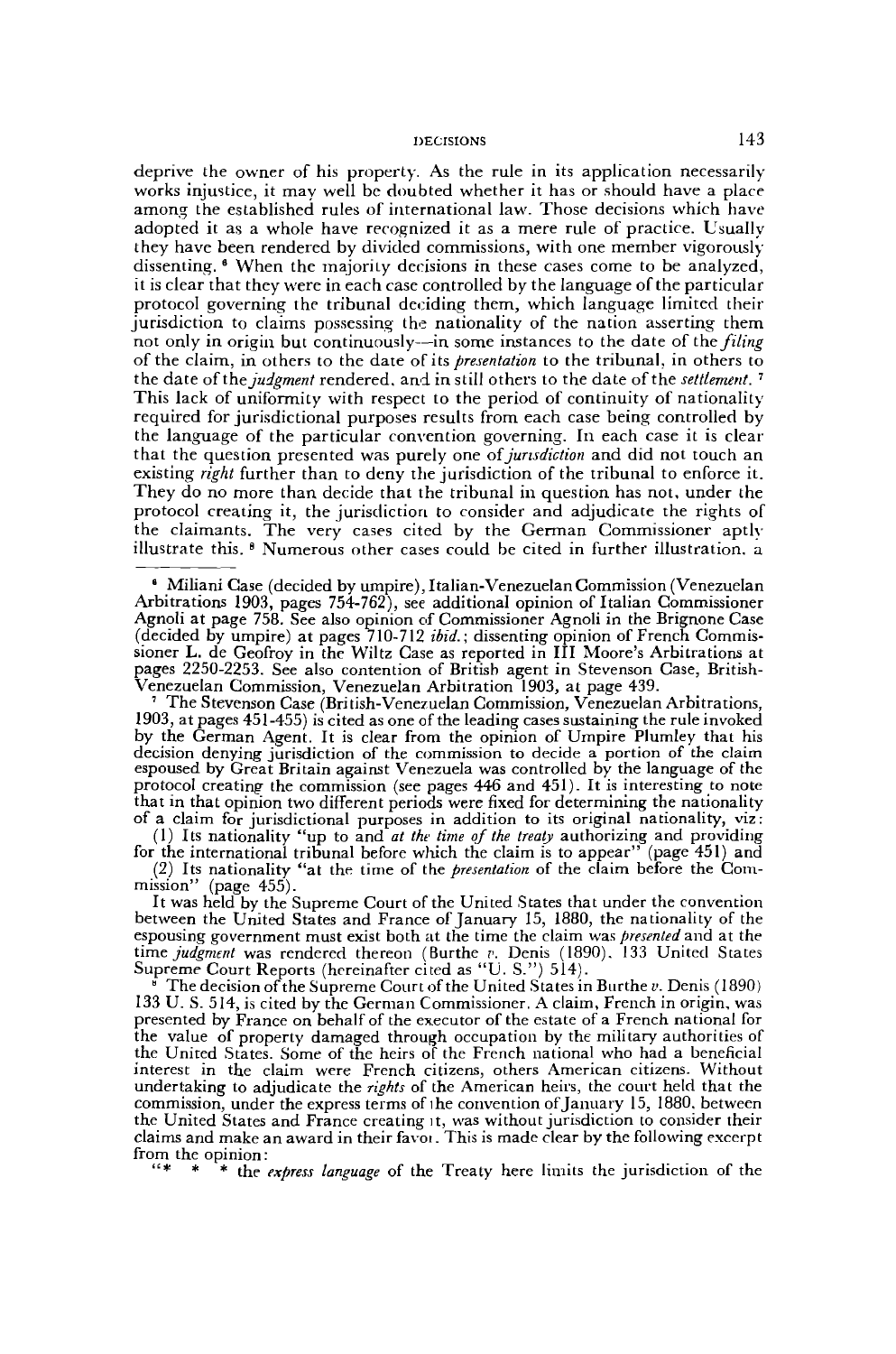few of which are noted in the margin. <sup>9</sup> Many of them recognized the existence, and the continued existence, of the right but either held that the claimant had mistaken his forum or that no remedy had been provided for the enforcement of the right. In some instances the commissions have been at pains, in dismissing a case for want of jurisdiction, expressly to declare that the dismissal was

#### *(Footnote continued from page 143.)*

Commission to claims by citizens of one country against the government of the other. It matters not by whom the claim may have been presented to the Commission. That body possessed no authority to consider any claims against the government of either the United States or of France, except as held, both at the time of their presentation and of judgment thereon, by citizens of the other country."

The Wiltz Case (III Moore's Arbitrations 2243), also cited by the German Commissioner, also arose under the convention between the United States and France of January 15, 1880. Here, as above pointed out, the *express language* of the convention limited the jurisdiction of the commission to claims possessing the nationality of the espousing nation at the time of their presentation and judgment thereon. The presiding commissioner in his opinion (page 2246) expressly states that "This is a question of jurisdiction. In deciding it we must be governed by the language and meaning of the convention." After deciding that the real and beneficial ownership of the claims espoused by France must be in French citizens to give the commission jurisdiction, he added "This appears to us to be the plain meaning of the first and second articles of the convention. They do not, in our judgment, admit of any other construction."

The third and only other case cited in this connection by the German Commissioner is that of the administratrix of the estate of Jean Prevot, which was also decided by the commission created under the convention of January 15, 1880, between the United States and France. As already noted, the *express terms* of this convention precluded the commission from rendering an award against the United States in a claim or any part of a claim espoused by France where the beneficial ownership was not in a French citizen. The commission therefore found that, while Jean Prevot had at the time of his death a valid claim against the United States for the sum of \$2,425.15, Mrs. Bodemuller, one of the children of Prevot, was an American citizen, and as she would receive one-sixth of her father's estate and therefore had a one-sixth interest in this claim the commission deducted from the amount which it found was due Prevot by the United States at the time of his death one-sixth thereof and allowed the claim for the balance, \$2,020.94. Thereupon Mrs. Bodemuller filed suit against the United States in the United States District Court for the Western District of Louisiana to recover S404.18, the amount *which the commission found was due her* but which it was without jurisdiction to award to her (Bodemuller *v.* United States (1899), 39 Federal Reporter 437). The district judge held that the court had jurisdiction but that the suit should have been brought by the administratrix of the succession of Prevot. Later such a suit was brought against the United States by the administratrix but was defeated on a plea of the statute of limitations (II Moore's Arbitrations 1152). This case expressly recognized the existence of the *right* of the American heir of the French citizen Prevot but denied *the jurisdiction* of the commission created under the convention of January 15, 1880, to declare that right.

<sup>9</sup> Hargous v. Mexico, III Moore's Arbitrations 2327-2331, where Thornton, Umpire, under the convention of July 4, 1868, between the United States and Mexico held that the claim put forward by the United States was in *origin a German claim; that it was not divested of the quality of German nationality by its transfer to an American citizen;* that the claim constituted a valid indebtedness of the Mexican Government and that Germany (the nation injured through injury of her national) "might remonstrate against the refusal of the Mexican Government to pay the claim" but *under the terms of the convention* between the United States and Mexico creating the commission it was without *jurisdiction* to hear the claim.

Wm. Dudley Foulke, Administrator, *v.* Spain, No. 105, United States and Spanish Claims Commission of 1871, also reported in III Moore's Arbitrations 2334, where Baron Lederer, Umpire, held that *under the terms of the convention* constituting the commission a claim of a deceased Spanish citizen (Eduardo Cisneros) against Spain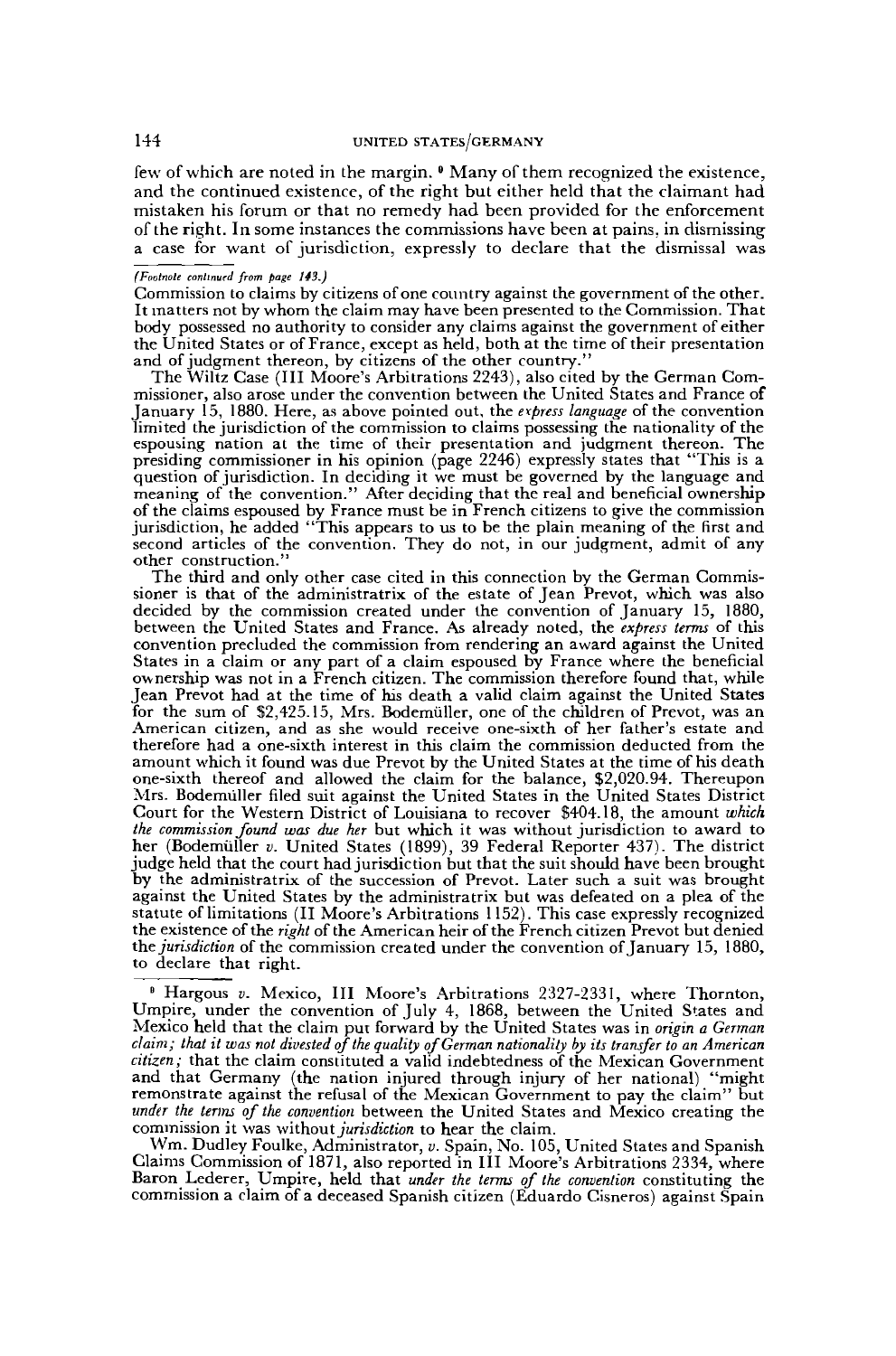without prejudice to the *rights* of the claimants.<sup>10</sup> This was in recognition of the established rule that a right may exist internationally where a remedy is lacking. <sup>11</sup> The rights dealt with in the cases cited in support of the alleged rule

# *(Footnote continued from pag: 144.)*

which had passed by succession to his American heir was not within the jurisdiction of the commission, notwithstanding Spain might be indebted to the claimant. The umpire while conceding the existence of the right held that the commission lacked jurisdiction to declare it. At the same time he held that if the father of the heir on whose behalf the administrator was asserting the claim had been a citizen of the United States instead of a Spanish subject and if he "by a last will had conferred his property on a Spanish subject, the claim of this Spanish subject, being an heir of a United States citizen, would have been within the jurisdiction of the American-Spanish commission". This holding is significant, clearly indicating that the umpire found no obstacle in the form of any rule of international law which would prevent the United States from asserting against Spain a claim American in origin, even though by will or otherwise it had vested in a Spanish subject and was owned by a Spanish subject at the time of its espousal and presentation by the United States.

The Sandoval, Francisco and Clement Saracina, and Jarrero cases (III Moore's Arbitrations 2323-2325) all arose under the Treaty of Guadalupe Hidalgo between the United States and Mexico of February 2, 1848, and the Act of the Congress of the United States approved March 3, 1849, passed in pursuance of the provisions of Article XV of that treaty. The Board of Commissioners, constituted as provided by the treaty and act of Congress, held that *under the express language of the treaty* it was not sufficient in order to confer *jurisdiction* on the commission that the claim was American in its origin but that it must have been American-owned *at the time the treaty was signed.* These decisions were controlled by the express language of the treaty. The commission, however, took pains to say in the first three of these cases that "The treaty does not discharge the Mexican republic from claims of this character" and in the fourth case the commission held that "There can be no doubt of the validity of the claim against the Government of Mexico". In all of these cases it is clear that the commission, while recognizing the continued existence of *rights* in the claimants with a corresponding obligal ion on the part of the Government of Mexico, simply held that these rights and obligations were not within the terms of the treaty.

<sup>10</sup> See opinion of Ralston, Umpire of the Italian-Venezuelan Mixed Claims Commission, in the Corvaia Case, Venezuelan Arbitrations 1903, at page 810.

The claim of the heirs of Massiani submitted to the French-Venezuelan Mixed Claims Commission of 1902 (Report of Ralston and Doyle, Senate Document No. 533, 59th Congress 1st Session, at pages 2 11 and 242, 243) was one in which the Government of Venezuela became indebted to Thomas Massiani, acitizenofFrance. After this indebtedness accrued Massiani died leaving a widow and children surviving him. Thereafter the claims convention of February 19, 1902, between France and Venezuela was entered into. The claim, which was French in origin, was put forward by France in behalf of the widow and children. It appeared that Thomas Massiani, the original claimant, had for years been domiciled in Venezuela. There he married a Venezuelan woman and there his children had been born. There death overtook him. There he was buried, and there his widow and children continued to reside. Umpire Plumley held that the widow and children were *"under the terms of the protocol"* nationals of Venezuela. In a headnote prepared by the umpire it was held:

*"The indebtedness of Venezuela to the estate of Thomas Aiassiani may still remain,* but the forum is certainly changed. The present forum is the one constituted for Venezuelans. This forum is the result of the selection of their paternal ancestor and their own selection after attaining majority."

The umpire concludes his opinion thus:

"This claim is to be therefore entered dismissed for want of jurisdiction, but clearly and distinctly *without prejudice to the rights* of the claimants elsewhere, to whom is *especially reserved enery right* which would have been theirs had this claim not been presented before tnis mixed commission."

<sup>11</sup> As was said by Mr. Justice Story of the Supreme Court of the United States in Comegys v. Vasse (1828), 1 Peters 183, at page 216, in dealing with the nature of the claim of an American citizen against a foreign nation: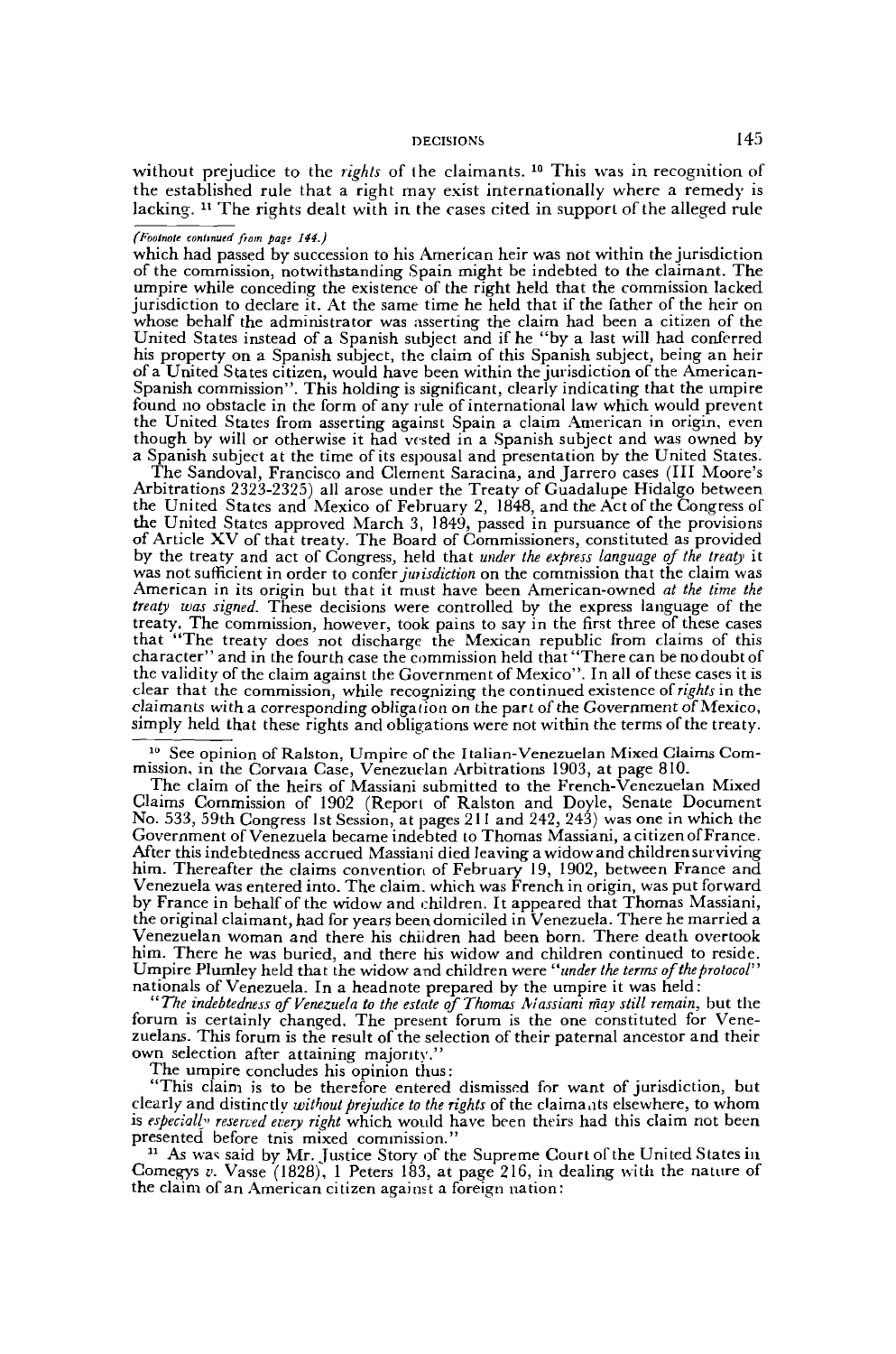were not created by. but existed quite independent of, the protocols governing the tribunals in determining their respective jurisdictions.

But even if the rule invoked by the German Agent be conceded to exist as a rule of international practice, it remains to consider what, if any, application it has to the questions presented by the certificate of disagreement of the National Commissioners.

The Agreement of August 10, 1922, between the United States and Germany establishing this Commission clothes it with the jurisdiction and power of "determining the amount to be paid by Germany in satisfaction of Germany's financial obligations under the Treaty" of Berlin. <sup>12</sup> All claims put forward by the United States falling within the provisions of that Treaty, based on rights and obligations fixed and defined by that Treaty, are within the jurisdiction of this Commission. The language of the Agreement defining that jurisdiction is definite and clear. It is not admissible to look beyond that language for its meaning or to have resort to custom and practice to determine the extent of that jurisdiction. A fundamental rule governing the interpretation of treaties and international conventions that "it is not permissible to interpret what has no need of interpretation" applies.<sup>13</sup> If a claim is one for which Germany is liable under the Treaty, the jurisdiction of this Commission attaches. Therefore the basic question presented by the certificate of disagreement of the National Commissioners is, What are "Germany's financial obligations under the Treaty" as that liability is determined by the nationality of claims put forward by the United States? When that liability is determined the jurisdictional problem, which is purely incidental thereto, is solved.

Claims for damages accruing during the entire war period as defined in this Commission's Administrative Decision No. I <sup>14</sup> are embraced within the Treaty. Neutrality claims as well as belligerency claims are covered. All of these claims were in the contemplation of the Congress of the United States when it enacted the joint resolution approved by the President July 2. 1921. 15 declaring, with

#### *(Fvatnole continued from pazc 145 )*

"\* \* \* With reference to mere municipal law he may be without remedy; but with reference to principles of international law *he has a right both to the justice of*<br>his ourn and the foreign sovereign. \* \* \*'' *his own and the foreign sovereign.* 

Again, the Supreme Court of the United States in Williams *v.* Heard (1891), 140 U. S. 529. in holding that a claim of an American national against Great Britain was "property," used this significant language (pages 540-541 and 545) :

 $' * * * *$  while the claimant was remediless with respect to any proceedings by which he might be able to retrench his losses, nevertheless there was at all times a *moral obligation* on the part of the government to do justice to those who had suffered in property. \* \* \* But the Act of Congress did not create the rights. They had existed at all times since the losses occurred. Tney were created bv reason of losses having been suffered. \* \* \* the claim must be regarded as growing out of the Act [of Congress] of 1882, because that Act furnished the *remedy* by which the *rights* of the claimant might be enforced  $* * *$ ."

See also note 23 *post.*

<sup>12</sup> See Agreement between the United States and Germany signed at Berlin August 10, 1922, the preamble of which recites that

"The United States of America and Germany, being desirous of *determining the amount to be paid by Germany in satisfaction of Germany's financial obligations under the Treaty* concluded by the two Governments on August 25, 1921, which secures to the United States and its nationals *rights* specified under a resolution of the Congress of the United States of July 2,  $192\overline{l}$ , including rights under the Treaty of Versailles, *have resolved to submit the questions for decisions to a mixed commission",* etc. 13 Vattel, Book II, Chapter XVII, Section 263.

14 Derisions and Opinions, pages 1-3.

<sup>15</sup> 42 United States Statutes at Large 105; this joint resolution will hereafter be designated "resolution of Congress".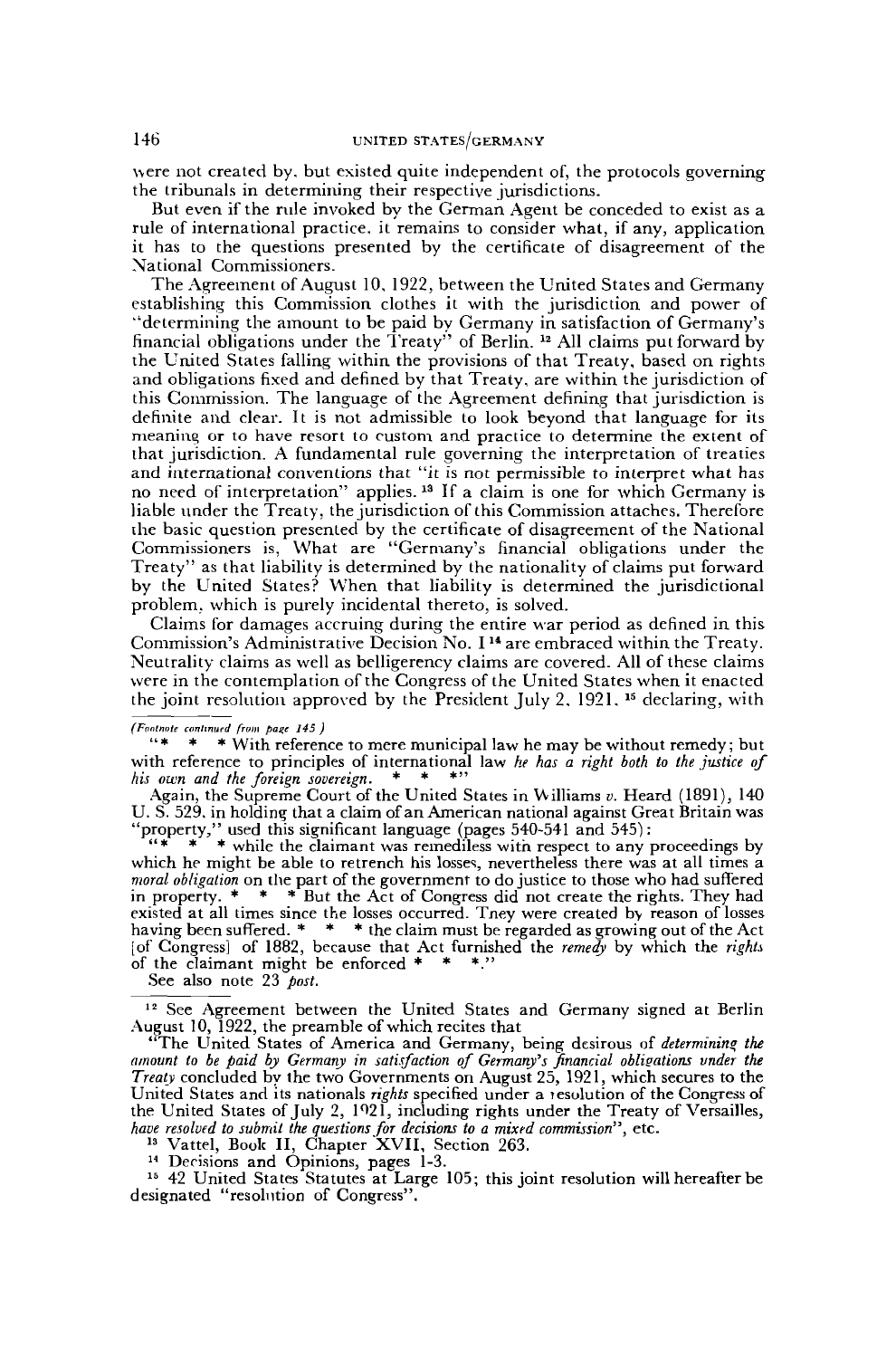stipulated reservations and conditions, the war between Germany and the United States at an end. •

The contention is made by the American Agent that this resolution was notice to Germany of the espousal by the United States of all claims embraced within its terms, and that "the United States would expect her, as one of the prerequisites for the restoration of friendly relations, to satisfy all claims, of the character embraced in the treaty, of all persons who, on the second day of July, 1921, owed permanent allegiance to the United States" although some of such claims were not American in origin. But this *ex parte* notice and espousal, or any other notice or espousal, could not have the effect of creating and fastening on Germany an obligation to pay the claims espoused. Not until the coming on Sermary and obligation to play the crain is esponsed. The after the<br>coming into effect, on November 11, 1921, <sup>16</sup> of the Treaty of Berlin, wherein by Article I Germany adopted as her own sections 2 and 5 of that resolution of the Congress and agreed that the United States should have and enjoy all of the rights, privileges, indemnities, reparations, and advantages specified of the rights, privileges, indefinities, reparations, and advantages specified<br>therein, was Germany obligated to pay these claims.<sup>17</sup> Then and not until then was she bound. The "rights and advantages which the United States is entitled to have and enjoy under this Trealy embrace the rights and advantages of *nationals of the United States* specified in the Joint Resolution or in the provisions nationals of the Onited States spectrica in the John Resortation of in the provisions<br>of the Treaty of Versailles to which this Treaty refers'' <sup>18</sup> The Treaty embodies in its terms a contract by which Germany accorded to the United States, as one of the conditions of peace, righis in behalf of American nationals which

<sup>16</sup> Article III of the Treaty of Berlin provides that "The present Treaty shall be ratified in accordance with the constitutional forms of the High Contracting Parties and shall take effect immediately on the exchange of ratifications which shall take place as<br>soon as possible at Berlin.'' The proclamation of President Harding which bears date of November 14, 1921, recites that "the said treaty has been duly ratified on both parts, and the ratifications of the two countries were exchanged at Berlin on November 11, 1921". See also subdivision 5 of Article II of the Treaty of Berlin in connection with Article 440 of the Treaty of Versailles.

<sup>17</sup> This construction of the Treaty of Berlin has been expressly adopted by Germany in a formal declaration presented to this Commission by the German Agent on May 15, 1923, in which it was declared that "Germany is primarily liable with respect to all claims and debts coming within the jurisdiction of the Mixed Claims Commission under the Agreement of August 10, 1922". Minutes of Commission, May 15, 1923.

Article I of the Agreement of August 10, 1922, establishing this Commission and defining its powers and jurisdiction, provides that

"The commission shall pass upon the following categories of claims which are more particularly defined in the Treaty of August 25, 1921, and in the Treaty of Versailles :

"(1) Claims of American citizens, arising since July 31, 1914, in respect of damage to, or seizure of, their property, rights and interests, including any company or association in which they are interested, within German territory as it existed on August 1, 1914;

 $(2)$  Other claims for loss or damage to which the United States or its nationals have been subjected with respect to injuries to persons, or to property, rights and interests, including any company or association in which American nationals are interested, since July 31, 1914, as a consequence of the war;

"(3) Debts owing to American citizens by the German Government or by German nationals."

See also paragraph *(e),* subdivision (2) of paragraph *(k),* and paragraph *(i)* of Article 297 and Article 243 of the Treaty of Versailles.

18 The quotation is from the resolution of the Senate of the United States of October 18, 1921, embodied in the ratification of the Treaty by President Harding of October 21, 1921, and made a part of the Treaty through the exchange of ratifications at Berlin on November 11, 1921.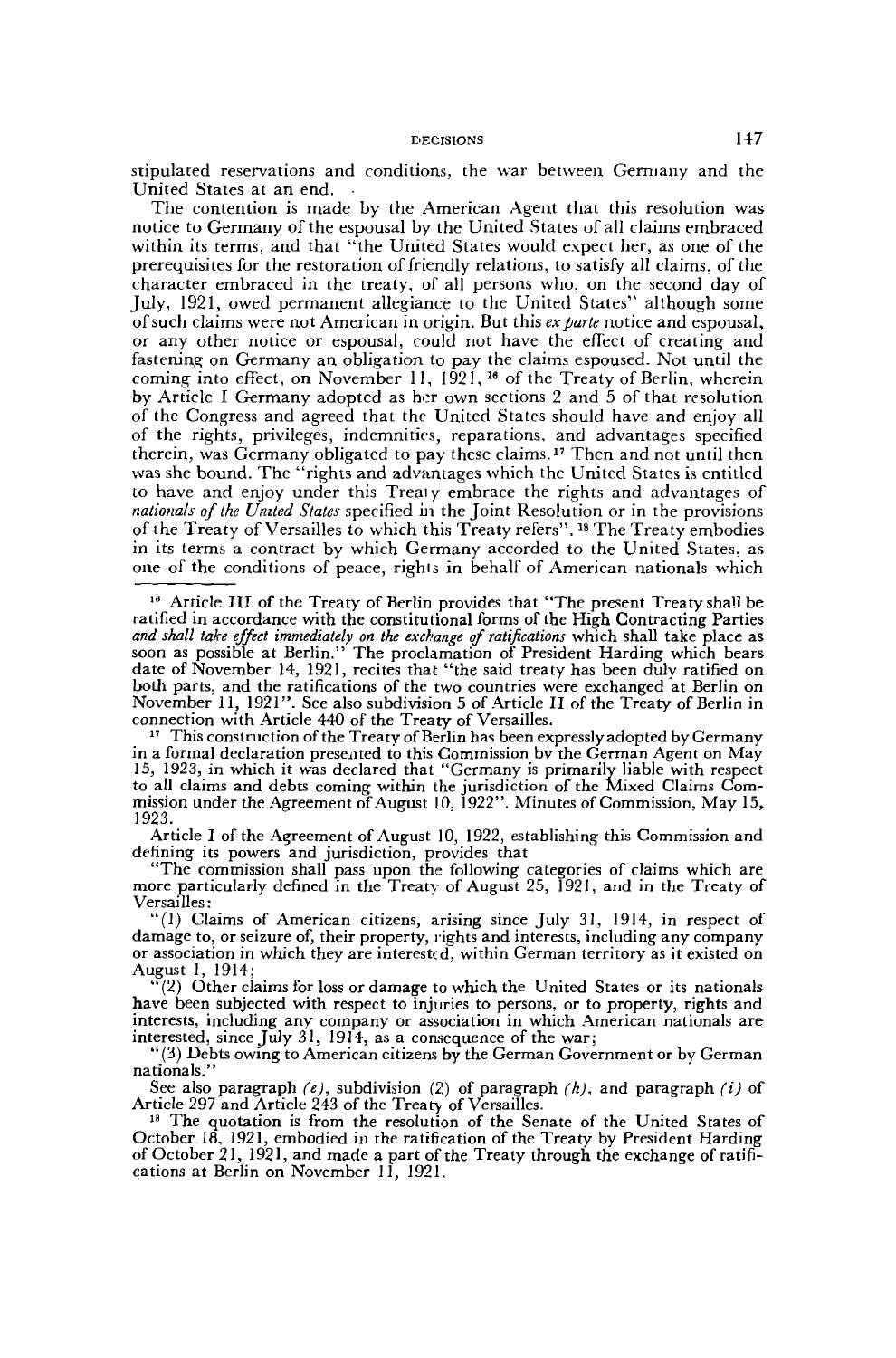had no prior existence but which were created by the Treaty. While these treaty terms doubtless include obligations of Germany arising from the violation of rules of international law or otherwise and existing prior to and independent of the Treaty, they also include obligations of Germany which were created and fixed by the terms of the Treaty.<sup>19</sup> All of these obligations, whatever their nature, are merged in and fixed by the Treaty. The Commission's inquiry is confined solely to determining whether or not Germany by the terms of the Treaty accepted responsibility for the act causing the damage claimed and it is not concerned with the quality of that act or whether it was legal or illegal as not concerned with the quality of that act of whether it was legal of inegalized.<br>as measured by rules of international law. <sup>20</sup> Germany has agreed to make compensation for losses, damages, or injuries *suffered by American nationals* embraced within the categories of claims enumerated in this Commission's Administrative Decision No. I. It results that no claim belonging to any of the classes dealt with in that decision falls within the Treaty unless it is based on a loss, damage, or injury *suffered by* an American national—that is, it must be American in its origin. The National Commissioners agree that under the terms of the Treaty Germany's contractual obligations are limited to such claims as are American in their origin. The contention of the American Agent that the Treaty embraces all claims possessing American nationality on the second day of July, 1921, when the resolution of Congress became effective, whether or not they were American in origin, must be rejected.

The Treaty speaks as of November 11, 1921.<sup>22</sup> the date on which it became effective. Through it the United States acquired rights. American in origin, on behalf of its nationals—not those who had been or those who might become its nationals, but those who were *then* its nationals—and Germany assumed corresponding obligations. These contractual obligations, which are in no sense conditional or contingent, became absolute when, but not until, the Treaty became effective. They embrace all claims which were impressed with American nationality both on the date when the loss, damage, or injury occurred and at the time the Treaty became effective and also possessed the other prerequisites to bring them within the Treaty provisions. By this agreement Germany is bound. The rights thus fixed constitute property the title whereof passes by

<sup>18</sup> A large proportion of the financial obligations fixed by paragraph 9 of Annex I to Section I of Part VIII of the Treaty of Versailles as carried by reference into the Treaty of Berlin did not arise under the rules of international law but are terms imposed by the victor as one of the conditions of peace.

<sup>&</sup>lt;sup>2</sup>) Decisions and Opinions, page 76. (*Note by the Secretariat,* this volume, p. 75).<br><sup>21</sup> Article 232 of the Treaty of Versailles, which is read into and forms a part of the Treaty of Berlin, provides that Germany "will make compensation for all damage *done* to the civilian population of the United States", etc.

The Agreement of August 10, 1922, establishing this Commission and defining its powers and jurisdiction, provides that

<sup>&</sup>quot;The commission shall pass upon the following categories of claims which are more particularly defined in the Treaty of August 25, 1921, and in the Treaty of Versailles

<sup>&</sup>quot;(1) Claims of American citizens, arising since July 31, 1914, in respect of damage to, or seizure of, *their* property, rights and interests \* \* \* ;

<sup>&</sup>quot;(2) Other claims for loss or damage to which the United States *or its nationals have been subjected \** \* \*" .

This language clearly indicates that the parties to the Agreement construed the Treaty of Berlin as embracing only such private claims as are American in their origin.

<sup>22</sup> See note 16 *supra.*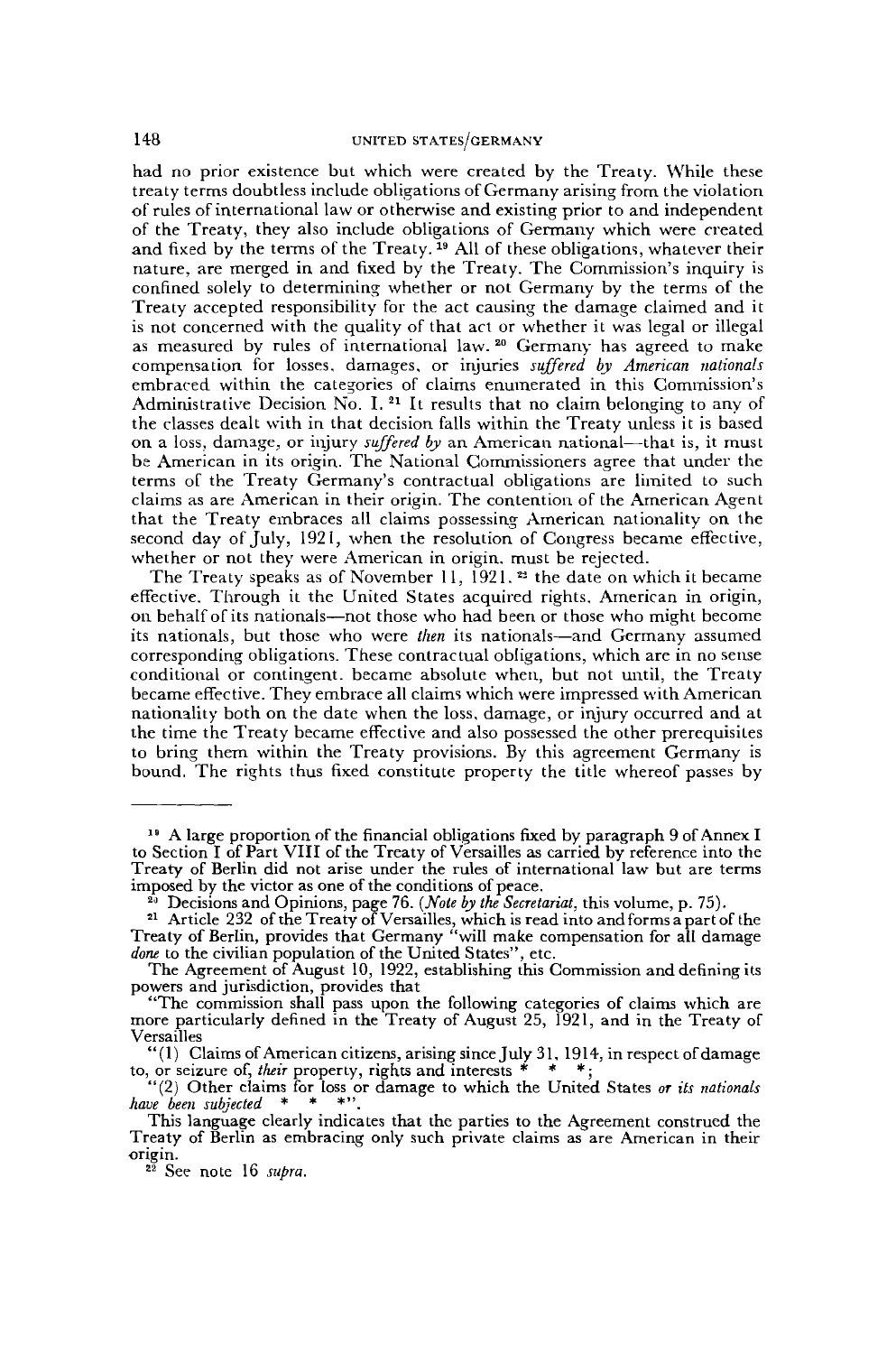$\bf{s}$ u $\bf{c}$ cession, assignment, or other form of transfer.  $^{23}$  They were expressly accorded by Germany to the United States <sup>24</sup> and to its nationals. <sup>25</sup> They may be asserted against Germany by the United States and by *no other nation,* for they are contract rights, American in their origin, arising under a Treaty to which Germany and the United States are the only parties. The American nationals who acquired *rights* under this Treaty are without a *remedy* to enforce them save through the United States. As a part of the means of supplying that remedy this Commission was by Agreemenl created as the forum for determining the amount of Germany's obligations under the Treaty. That Agreement neither added to nor subtracted from the rights or the obligations fixed by the Treaty but clothed this Commission with jurisdiction over all claims based on such rights and obligations. The Treaty does not attempt to deal with rules of procedure or of practice or with the forum for determining or the remedy to be pursued in enforcing the rights and obligations arising thereunder. Into this Treaty, under and by virtue of which exist the rights of the United States and its nationals and the correlative obligations of Germany, the German Agent would read a rule which is at most a rule of practice affecting the remedy and the jurisdiction to adjudicate those rights. While admitting that the Commission has jurisdiction over all claims falling within the terms of the Treaty, he would so apply that rule as to take out of the Treaty and destroy substantive rights called into being by it. He contends that the transfer of American rights to alien ownership, by whatever means, subsequent to the Treaty becoming effective destroys those rights. So long as the right and the correlative obligation of Germany exist under the Treaty of Berlin the jurisdiction of the Commission unquestionably attaches, but he would use the rule of practice, affecting merely

23 The case of Phelps, Assignee, *v.* McDonald *et al.* (1879), 99 U. S. (9 Otto) 298, was one in which McDonald, a British subject, had a valid claim against the Government of the United States for wrongful seizure of his property in 1865. McDonald became bankrupt in 1869, and the title to his claim passed to his American assignee in bankruptcy, who brought suit against him in a court of the United States and procured personal service on him. The Supreme Court of the United States held that the title to the claim passed to the assignee in bankruptcy and that he and not McDonald was entitled to receive payment from the United States. Mr. Justice Swayne in delivering the opinion of the Supreme Court of the United States said:

 $" * * *$  Nor is it material that the claim cannot be enforced by a suit under municipal law which authorizes such a proceeding. In most instances the payment of the simplest debt of the sovereign depends wholly upon his will and pleasure. The theory of the rule is that the government is always ready and willing to pay promptly whatever is due to the creditor. \* \* \* It is enough that the *right* exists when the transfer is made, no matter how *remote or uncertain the time of payment. \* \* \**

"If the thing be assigned, the right to collect the proceeds adheres to it, and travels with it whithersoever the property may go. They are inseparable. *Vested rights ad rem and in re*—possibilities coupled with an interest and claims growing out of property pass to the assignee. The *right to indemnity* for the unjust capture or destruction of property, whether the wrongdoer be a government or an individual, is clearly within this category."

See also note 11 *supra.*

<sup>21</sup> Article I of the Treaty of Berlin provides that

"Germany *undertakes to accord* to the United States, and the United States shall have and enjoy, all the rights, privileges, indemnities, reparations or advantages specified in the aforesaid Joint Resolulion of the Congress of the United States of July 2, 1921, including all the rights and advantages stipulated for the benefit of the United States in the Treaty of Versailles which the United States shall fully enjoy", etc.

<sup>15</sup> See note 18 *supra* and the quotation from the resolution of the Senate of the United States of October 18, 1921.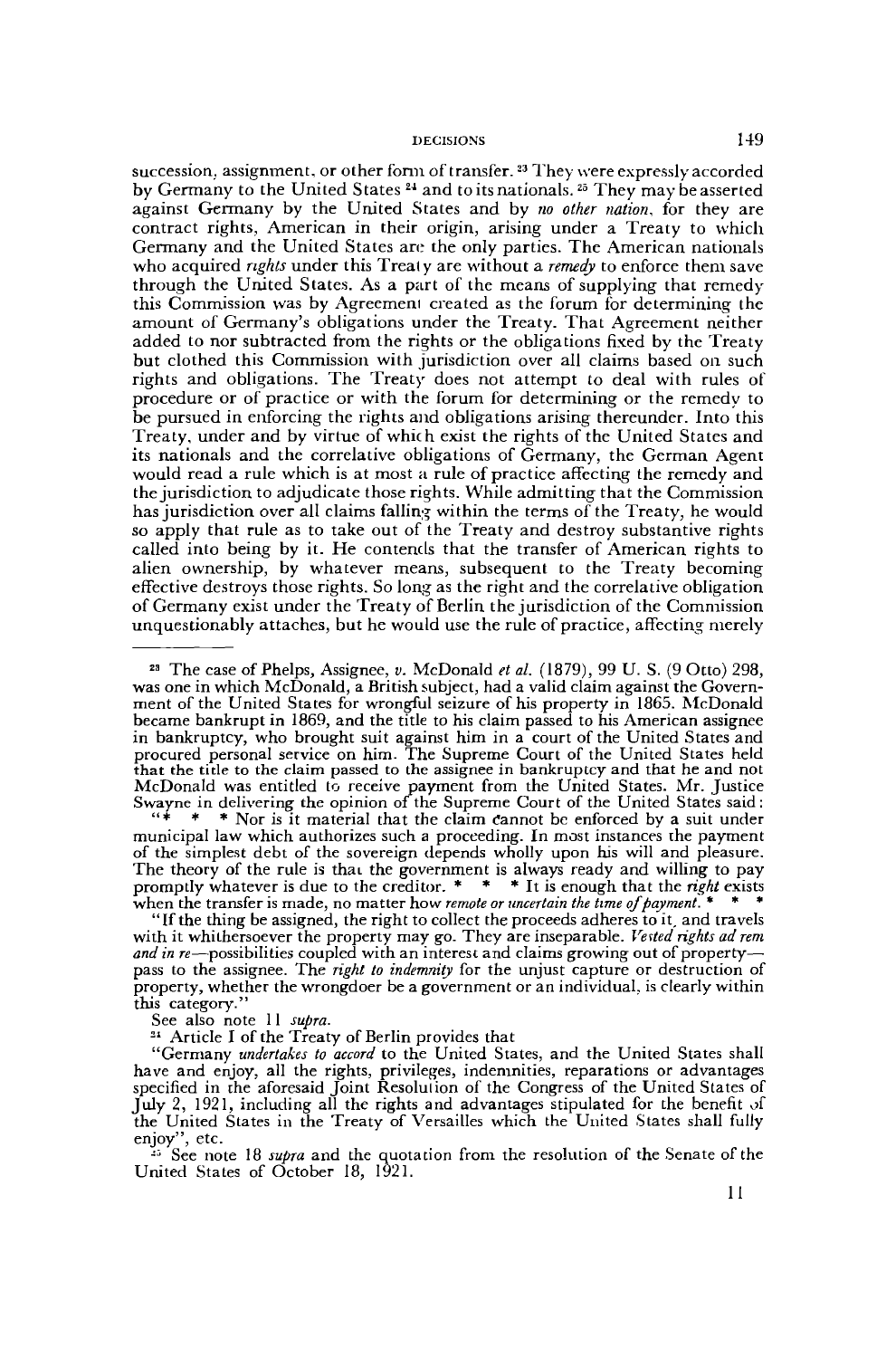the jurisdiction, to strike down the right, that there may be nothing left over which to exercise jurisdiction. The Umpire has no hesitancy in holding that there is no warrant for reading into this Treaty the rule of practice invoked and so applying it as to destroy substantive rights which have vested thereunder.

Claims to fall within the Treaty must have possessed the status of American nationality both in origin and at the time the Treaty became effective. Claims possessing such status on both those dates are under the contract American claims and the contract right of the United States to demand their payment inheres in them. Upon Germany's contract obligations attaching they become, so far as Germany is concerned,-indelibly impressed with American nationality. A subsequent change in their nationality, through succession, assignment, or otherwise, can not operate to discharge those obligations. The rule invoked, if applicable, would make the continued existence of a right which had vested under the Treaty dependent upon such uncertain factors as the life, death, or marriage or the business success or failure of the private owner of the claim, any one of which factors might result in its devolution in whole or in part to alien private ownership pending the setting up by the two nations parties to the Treaty of machinery to adjudicate the claims arising thereunder, or pending the time consumed in hearing them and in rendering judgment thereon, or pending the discharge by Germany of the awards made. Under the rule propounded and its proposed application, and notwithstanding the greatest diligence on the part of both Governments in finally disposing of all claims, unavoidable delays might well result in releasing Germany from obligations which she has solemnly bound herself to pay.

The United States in its discretion may decline to press a claim in favor of one who has voluntarily transferred his allegiance from it to another nation, or in favor of an alien who has acquired a claim by purchase. This, however, involves a question of political policy rather than the exercise of a legal right. The fact that under the Treaty the United States alone has a contract right to demand payment of Germany, and that American nationals may realize on their property in American claims through sale and assignment to aliens relying on the United States making such demand, may well influence its action. As already noted, it has in the past asserted and received payment for American claims which had passed into alien ownership.<sup>26</sup> But certainly it does not lie with Germany to challenge the right of the United States to assert a claim which Germany has contracted to pay, and which under the Treaty may be asserted by the United States and by no other nation.

The Umpire decides that the devolution of claims from American nationals to aliens subsequent to the coming into effect of the Treaty on November 11, 1921, can not affect (1) the contract obligation of Germany to pay them, (2) the right of the United States at its election to demand their payment, or (3) the jurisdiction of this Commission to determine the amount of the obligation.

It follows that with respect to all private claims asserted by the United States this Commission has the power, and it is its duty, to determine their ownership (1) on the date when the loss, damage, or injury occurred and (2) on November 11, 1921, when the Treaty of Berlin became effective. If it finds that such claims, or a fixed and definite interest therein, asserted by the United States before this Commission were impressed with American nationality on both of these dates, then so far as concerns the nationality of such claims, or the fixed and definite American interest therein, they fall within the terms of the Treaty of Berlin and this Commission's jurisdiction attaches. It need not concern itself with any subsequent devolution of interest either voluntary or involuntary.

<sup>26</sup> See Alsop Case and Willet Case cited in note 4 *supra.*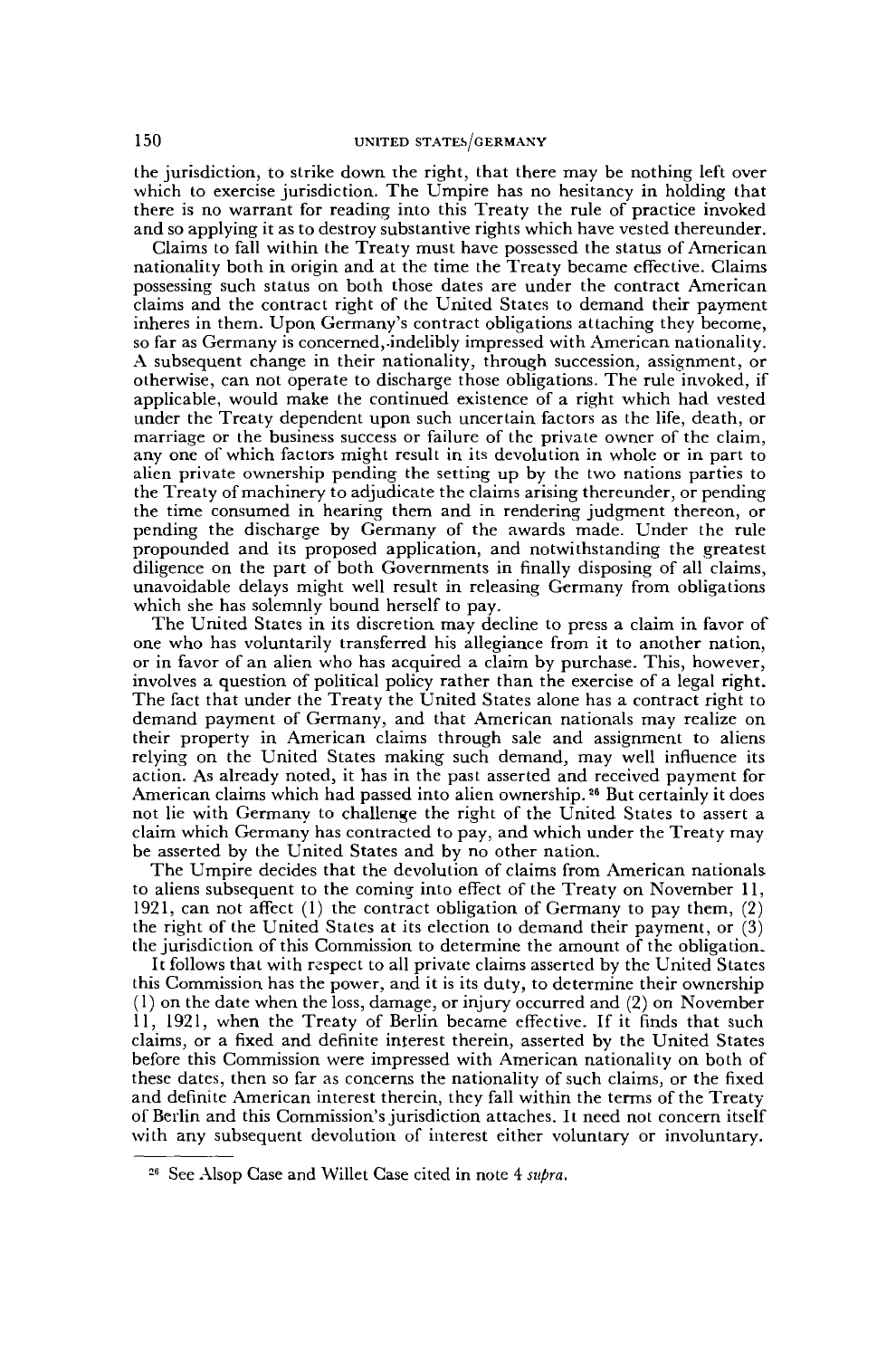These are matters to be dealt with by the United States in making distribution of such amounts as may be paid by Germany in pursuance of this Commission's awards.<sup>27</sup>

The term "American national" has been defined by this Commission in its Administrative Decision No. I<sup>28</sup> as "a person wheresoever domiciled owing permanent allegiance to the United States of America". "National" and "nationality" are broader and apter terms than their accepted synonyms "citizen" and "citizenship." Nationality is the status of a person in relation to the tie binding such person to a particular sovereign nation. That status is fixed by the municipal law of that nation. Hence the existence or nonexistence of American nationality at a particular time must be determined by the law of the United States. As pointed out by the German Commissioner in his opinion, the use in the Treaty of Berlin of the broad term "nationals" and of the phrase "all persons, wheresoever domiciled, who owe permanent allegiance to the United States" was clearly intended to embrace, and does embrace, not only citizens of the United States but Indians<sup>29</sup> and members of other aboriginal tribes or native peoples of the United States and of its territories and possessions. The use of the words "permanent allegiance" as part of the phrase "all persons, wheresoever domiciled, who owe permanent allegiance to the United States", far from limiting or restricting the meaning of the term "nationals" as used elsewhere in the Treaty, makes it clear that that term is used in its broadest possible sense.

The decision already announced on the questions certified renders unnecessary any expression of opinion by the Umpire on the points of difference between the National Commissioners with respect to what constitutes an "espousal" by a nation of the existing rights and claims of its nationals and the effect of such an "espousal". But it may be profitable briefly to refer to one further point of difference as reflected by the opinions of the National Commissioners, to guard against a possible misunderstanding in the future presentation of claims.

The American Commissioner, after announcing the sound rule that "the right to present a claim internationally is the exclusive right of the Government", adds *inter alia:* "when the Government espouses a claim all private interests therein are merged in the public claim, so far as the foreign Government is concerned", and "it acquires internationally the same status as a claim by the nation for an injury to itself"; "the United States makes the claim its own.  $*$   $*$   $*$  in prosecuting the claim it  $*$   $*$   $*$  is not accountable to him [the claimant] for the proceeds of the claim, except as may be directed by Act of Congress of the United States"; "the United States alone, and *in its own right,* to the exclusion of the private claimants, is entitled to demand com-

<sup>&</sup>lt;sup>27</sup> It would seem that under the *existing statute*, enacted February 26, 1896 (29 United States Statutes at Large 28, 32), the duty devolves upon the Secretary of State in the first instance to distribute such fund as may be paid by Germany to the United States in satisfaction of the awaids of this Commission, but in the event of a contest as to ownership to refer contesting parties to the municipal tribunals where the contest will be determined according to local jurisprudence.

See also Part of Opinion by the Hon. Joshua Reuben Clark, Jr., Solicitor for the Department of State, August 14, 1912, *in re* Distribution of Alsop Award, VII (1913) American Journal of International Law 382. 28

While the German Commissioner did not concur in Administrative Decision No. 1, he and the German Government have nevertheless accepted it as the law of this case, binding both Governments.

*<sup>&</sup>quot;* Not until June 2, 1924 (43 Statutes at Large 253), were all non-citizen Indians born within its territorial limits made citizens of the United States.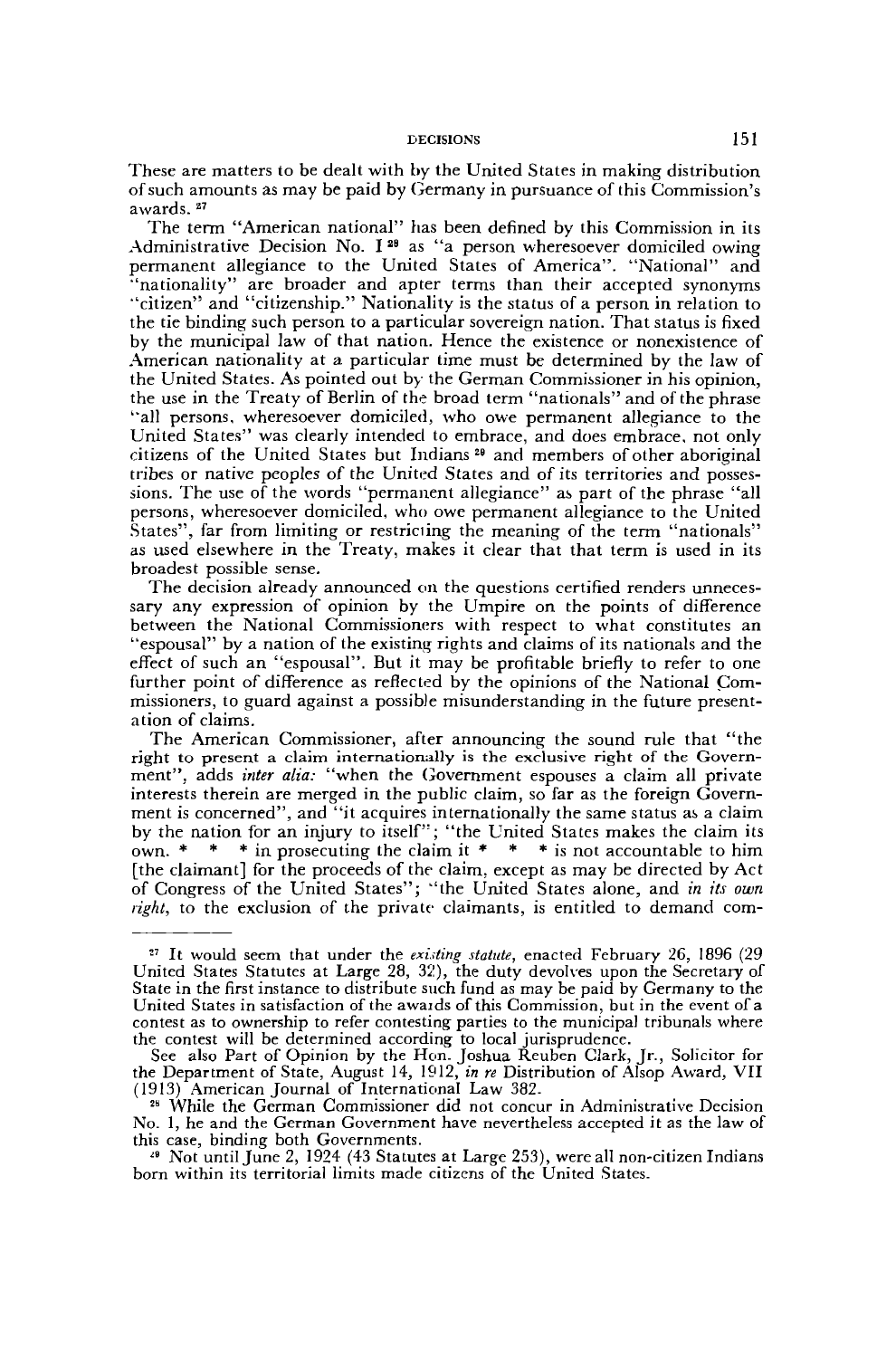pensation from Germany for these claims"; "Since the ratification of the Treaty of Berlin, therefore, all private interests in these claims *have disappeared* from an international point of view."

The German Commissioner denies that the espousal of a claim by the United States makes it government-owned and that thenceforward no inquiry can be made with respect to its private ownership.

Ordinarily a nation will not espouse a claim on behalf of its national against another nation unless requested so to do by such national. When on such request a claim is espoused, the nation's absolute right to control it is necessarily exclusive. In exercising such control it is governed not only by the interest of the particular claimant but by the larger interests of the whole people of the nation and must exercise an untrammeled discretion in determining when and how the claim will be presented and pressed, or withdrawn or compromised, and the private owner will be bound by the action taken. Even if payment is made to the espousing nation in pursuance of an award, it has complete control over the fund so paid to and held by it and may, to prevent fraud, correct a mistake, or protect the national honor, at its election return the fund to the matine, or protect the mational honor, as no observed retain the rand to the<br>nation paying it or otherwise dispose of it. <sup>30</sup> But where a demand is made on behalf of a designated national, and an award and payment is made on that specific demand, the fund so paid is not a national find in the sense that the title vests in the nation receiving it entirely free from any obligation to account to the private claimant, on whose behalf the claim was asserted and paid and who is the real owner thereof. Broad and misleading statements susceptible of this construction are found in cases where lump-sum awards and payments have been made to the demanding nation covering numerous claims put forward by it and where the tribunal making the award did not undertake to adjudicate each claim or to allocate any specified amount to any designated adjudicate each claim of to anotate any spectriculation to any designated<br>claim. It is not believed that any case can be cited in which an award has been made by an international tribunal in favor of the demanding nation on behalf of its designated national in which the nation receiving payment of such award has, in the absence of fraud or mistake, hesitated to account to the national designated, or those claiming under him. for the full amount of the award received. So far as the United States is concerned it would seem that the award received. So far as the Ontited States is concerned it would seem that the Congress has treated funds paid the nation in satisfaction or the United States or others".<sup>32</sup>

30 Frelinghuysen *v.* United States *ex Tel.* Key (1884), 110 U. S. 63 *et seq.* United States *ex rel.* Boynton *v.* Blaine (1891), 139 U. S. 306.

<sup>32</sup> The provision in the Act of February 26, 1896, 29 United States Statutes at Large 28, 32, reads as follows:

"Hereafter all moneys received by the Secretary of State from foreign govern-

<sup>&</sup>lt;sup>31</sup> This distinction between lump-sum awards made in favor of the demanding government *as such,* in which the fund paid must be distributed by the nation receiving it, and awards made on specific claims put forward on behalf of designated claimants is clearly drawn in the case of the United States *v.* Weld (1888), 127 U. S. at pages 55-56. A case frequently cited in support of the contention that the fund paid *belongs* to the nation receiving it is that of The Great Western Insurance Company *v.* United States (1884), 19 Court of Claims Reports 206 *et seq.,* where the court was dealing with the Geneva lump-sum award made in favor of the Government of the United States *as such* without any attempt on the part of the arbitral tribunal to make an award in favor of any specified claim. But this case can have no weight as a precedent inasmuch as the Supreme Court of the United States held that the Court of Claims was without jurisdiction, and expressly declined to consider the capacity in which the United States acted in presenting claims on behalf of its nationals and its right to deal with and dispose of this fund when paid (112 U. S. 193).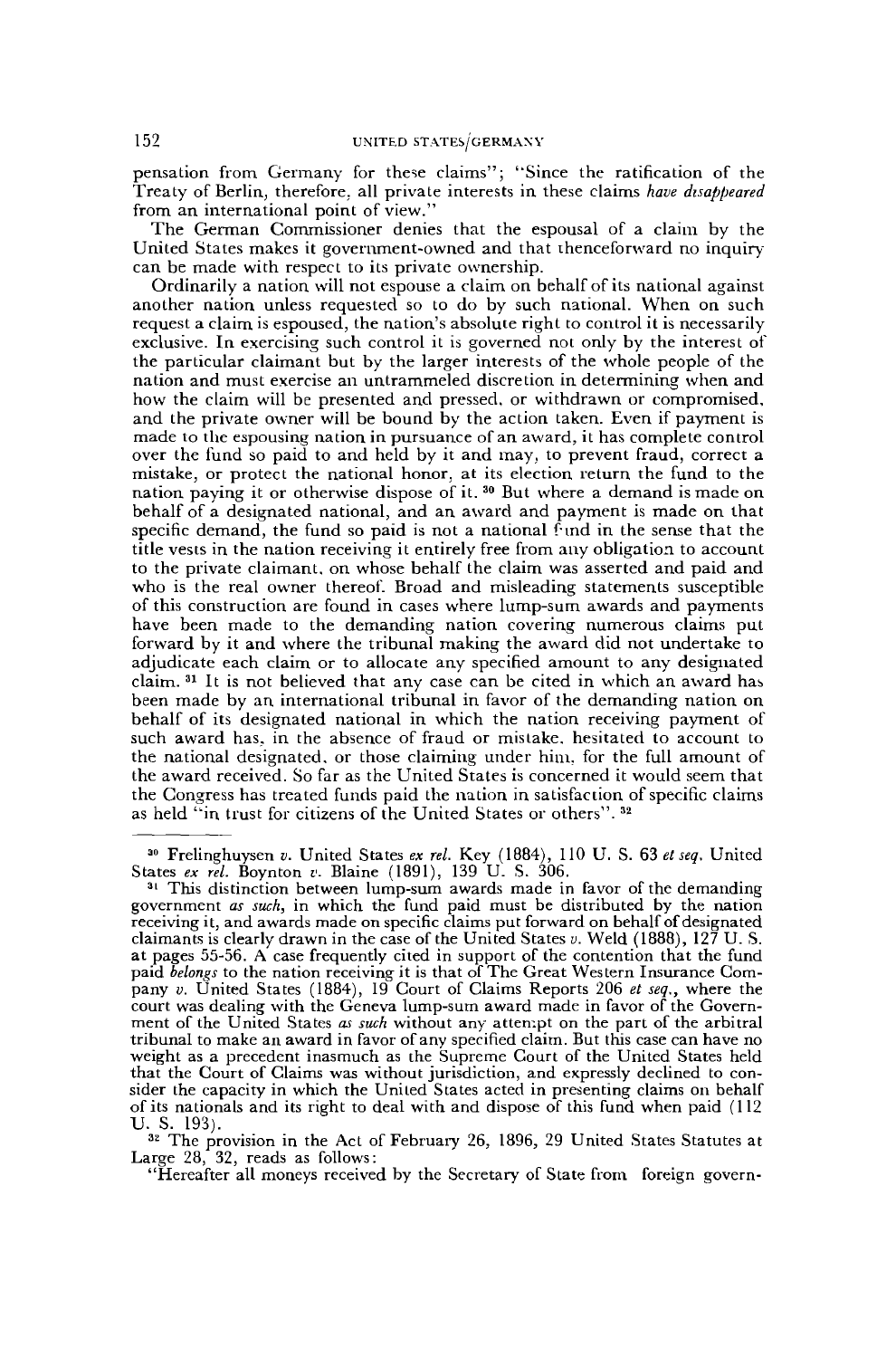The Umpire agrees with the American Commissioner that the *contiol* of the United States over claims espoused by it before this Commission is complete. But the generally accepted theory formulated by Vattel, which makes the injury to the national an injury to the nation and internationally therefore the claim a national claim which may and should be espoused by the nation injured, must not be permitted to obscure the realities or blind us to the fact that the ultimate object of asserting the claim is to provide reparation for the private claimant, whose rights have at every step been zealously safeguarded by the United States <sup>33</sup> and who under the Treaty of Berlin is entitled through his Government to receive compensation. Both that Treaty and the Agreement constituting this Commission clearly distinguish throughout between government-owned claims and privately-owned claims. Internationally the distinction is important in determining Germany's obligations under the Treaty of Berlin as illustrated by the decision of this Commission in its opinion construing the phrase "naval and military works or materials" where it was held that "So long as a ship is privately operated for private profit she cannot be impressed with a military character, for only the Government can lawfully engage in with a mintary character, for only the Government can fawfully engage in<br>direct warlike activities" <sup>34</sup> While, as pointed out by the American Commissioner, Germany recognizes only the United States, which has complete control over these claims, for the purpose of presenting them internationally and collecting the awards made, and while the private claimant is in all things bound by the action taken by his Government, still, such a claim is not a national claim, nor the fund collected a national fund, in the sense that its private nature no longer inheres in it but is lost and merged into its national character and becomes the property of the nation.

Cases may be presented where the American nationality of a claim in its origin, or on November 11. 1921, may be challenged as merely nominal or colorable. In such cases the circumstances connected with the transfer of such claim subsequent to November 11, 1921, and the conditions under which it is thereafter held may have important evidentiary value in determining its true ownership on either of the dates requisite to bring it within the Treaty of

*(Footnote contvnud from pace 152.)*

ments and other sources, *in trust for citizens of the United States or others,* shall be deposited and covered into the Treasury.

"The Secretary of State shall determine the *amounts due claimants,* respectively, from each of such *trust funds,* and certify the same to the Secretary of the Treasury, who shall, upon the presentation of the certificates of the Secretary of State, pay the amounts so found to be due.

"Each of the *trust funds* covered into the Treasury as aforesaid is hereby appropriated for the payment to the *ascertmntd beneficiaries* thereof of the certificates herein provided for."

The Chairman of the Appropriations Committee of the House of Representatives in repotting this measure to the House said (Congressional Record, Volume 28, Part 2, page 1058; VII (1913) American Journal of International Law 420):

" \* \* \* The *trust junds* in the custody of the State Department have heretofore, by the officer having them in charge, been deposited where he pleased, deposited generally in banks. The Secretary of State has suggested, and the Committee on Expenditures in the State Department of the House of Representatives have presented to the Committee on Foreign Affairs, the draft of an amendment to the existing law. By it we have provided that these funds shall be deposited and covered into the Treasury and paid out on certificates of the Secretary of State; a reform which I think will meet the approval of every member of the House."

<sup>33</sup> See note 18 *supra* and the quotation from the resolution of the Senate of the United States of October 18, 1921.

*<sup>34</sup>* See Decisions and Opinions, page 99. *(Note by the Secretariat,* this volume, p. 90 *supra.)*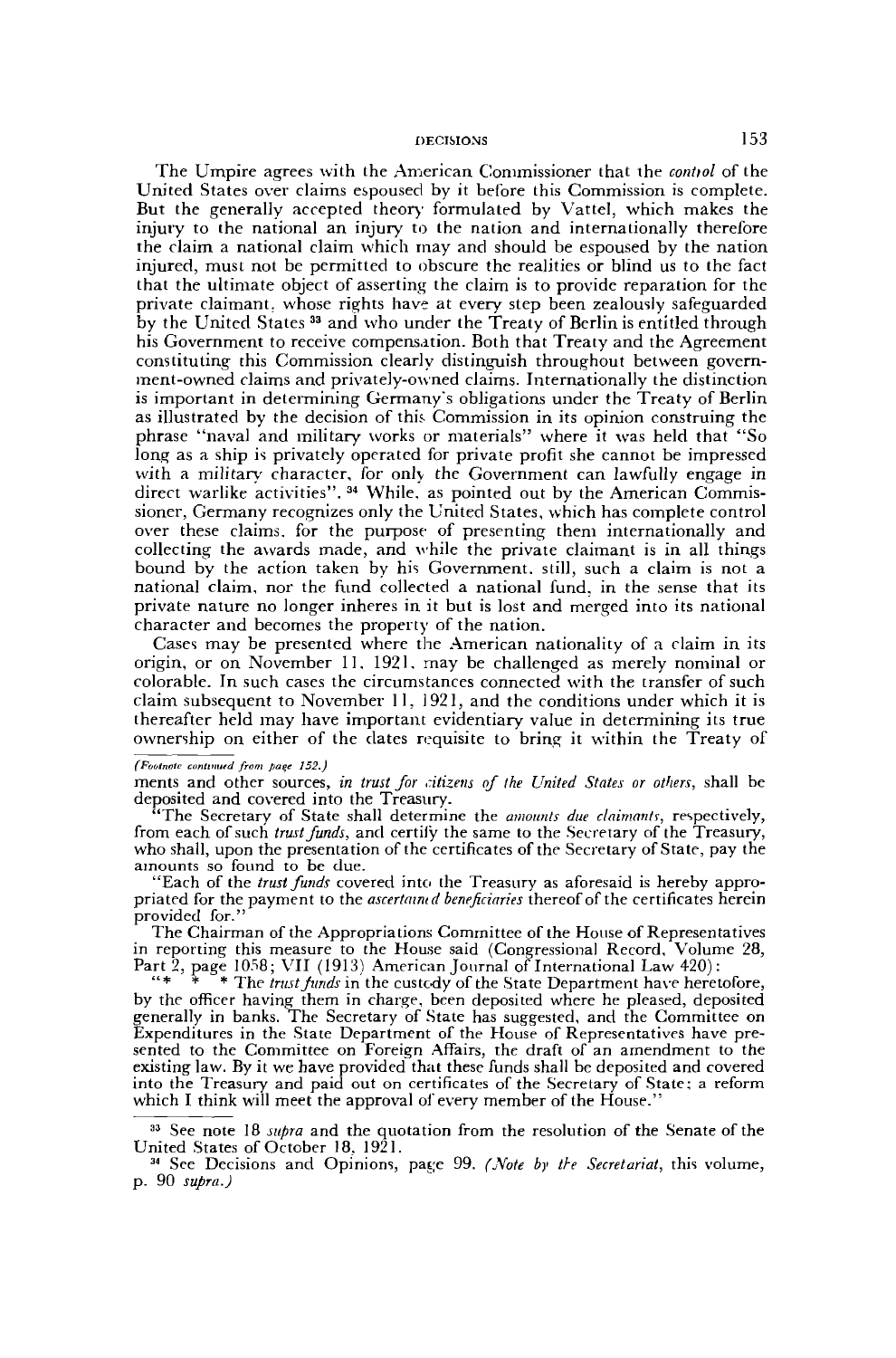Berlin. In such a case not only would Germany have a direct interest in exposing all the facts pertaining to the nationality *at any time* of the private interest in the claim, but the Government of the United States, on the honor and good faith of which Germany relies and has a right to rely for protection against frauds and impositions by individual claimants, <sup>35</sup> should not permit any technical rules or juristical theories to prevent a full disclosure of all of the facts in each case and the impartial application of the Treaty terms thereto. This Commission will not hesitate at any stage of a proceeding to examine the facts with respect to the nationality of the private interest in any claim subsequent to November 11, 1921, should it be made to appear that such evidence is material to an issue made with respect to Germany's obligations and the jurisdiction of this Commission as determined by the true nationality of the claim in its origin, or on November 11, 1921 ; or material to any other issue presented to the Commission in the exercise of its jurisdiction.

From the foregoing and from the points of agreement as expressed in the opinions of the National Commissioners, the Umpire deduces the following rules with respect to Germany's obligations and the jurisdiction of this Commission as determined by the nationality of claims:

I. The term "American national" means a person wheresoever domiciled owing permanent allegiance to the United States of America, and embraces not only citizens of the United States but Indians and members of other aboriginal tribes or native peoples of the United States and of its territories and possessions.

II. Such claims, or a fixed and definite interest therein, as are asserted by the United States before this Commission and which were impressed with American nationality both *(a)* on the date when the loss, damage, or injury occurred and *(b)* on November 11, 1921, when the Treaty of Berlin became effective, are, so far as concerns the nationality of such claims or the fixed and definite American interest therein, within the terms of the Treaty of Berlin and within the jurisdiction of this Commission.

III. In any case where a fixed and definite interest less than the whole amount of the loss or damage complained of is so impressed with American nationality as to fall within the terms of the Treaty of Berlin and this Commission's jurisdiction as defined in the preceding paragraph, all the facts with respect to the nationality of each interest in the claim will be fully developed by the Agents and called to the attention of the Commission when that case is presented for decision on its merits.

IV. It is competent for Germany or for this Commission to develop or cause to be developed all facts relating to the nationality at any time of the private interest in any claim, should it be made to appear that such evidence is material to an issue made with respect to Germany's obligations and the jurisdiction of this Commission as determined by the true nationality of the claim in its origin, or on November 11, 1921; or material to any other issue presented to the Commission in the exercise of its jurisdiction.

This decision, in so far as applicable, will control the preparation, presentation, and decision of all claims submitted to the Commission falling within its scope. Whenever either Agent is of the opinion that the peculiar facts of any case take it out of the rules here announced, such facts, with the differen-

<sup>35</sup> Frelinghuysen *v.* United States *ex rel.* Key (1884), 110 U. S. 63 *et seq.* United States *ex rel.* Boynton *v.* Blaine (1891). 139 U. S. 306.